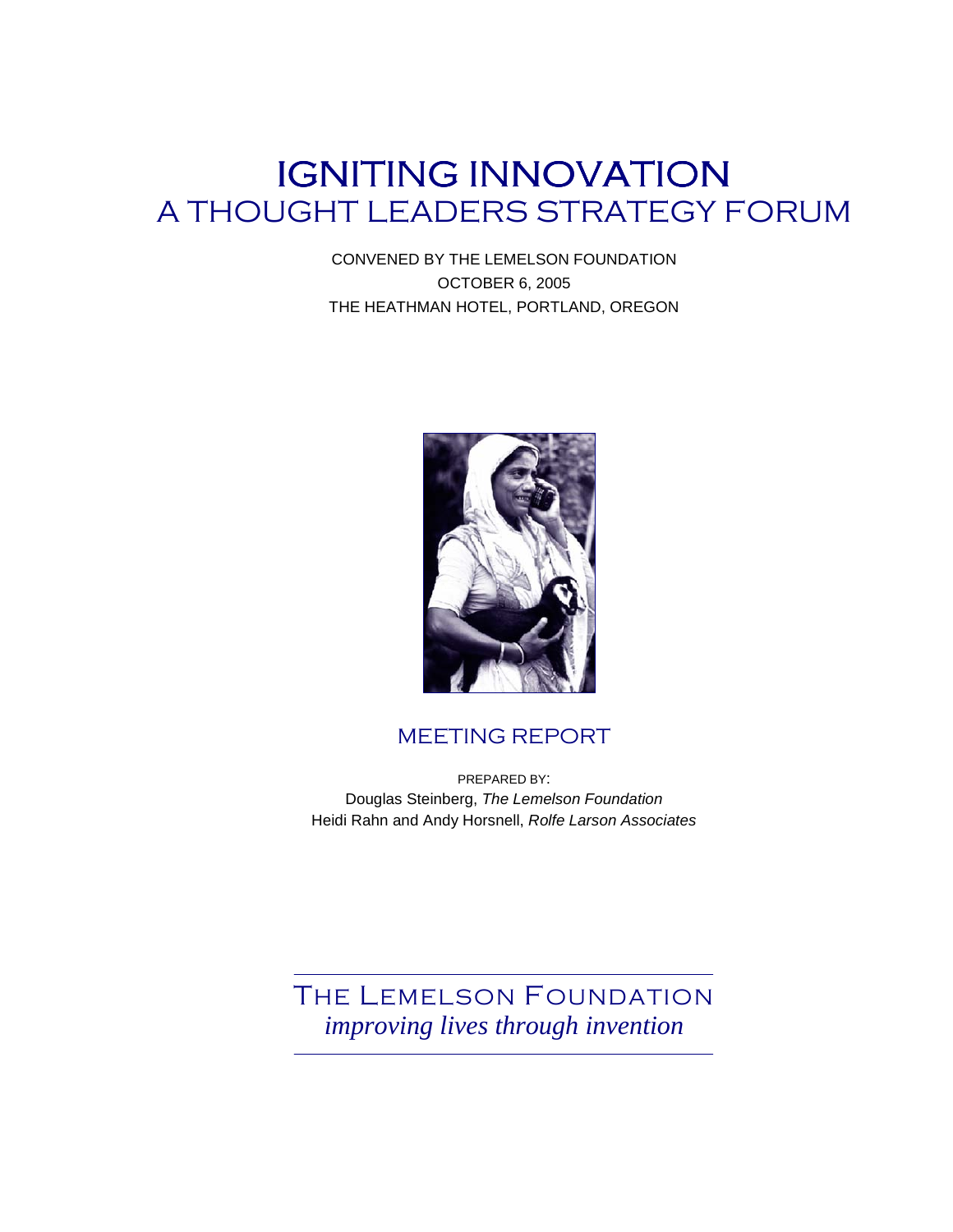## **CONTENTS**

| International Development Enterprises, India (IDEI): Amitabha Sadangi, CEO 14<br>Program for Appropriate Technology in Health (PATH): Michael Free, Vice President 14 |  |
|-----------------------------------------------------------------------------------------------------------------------------------------------------------------------|--|
|                                                                                                                                                                       |  |
|                                                                                                                                                                       |  |
| Discussion 3: Role of Nonfinancial Assistance and Knowledge Management 19                                                                                             |  |
|                                                                                                                                                                       |  |
|                                                                                                                                                                       |  |
|                                                                                                                                                                       |  |
|                                                                                                                                                                       |  |
|                                                                                                                                                                       |  |
|                                                                                                                                                                       |  |
|                                                                                                                                                                       |  |
|                                                                                                                                                                       |  |
|                                                                                                                                                                       |  |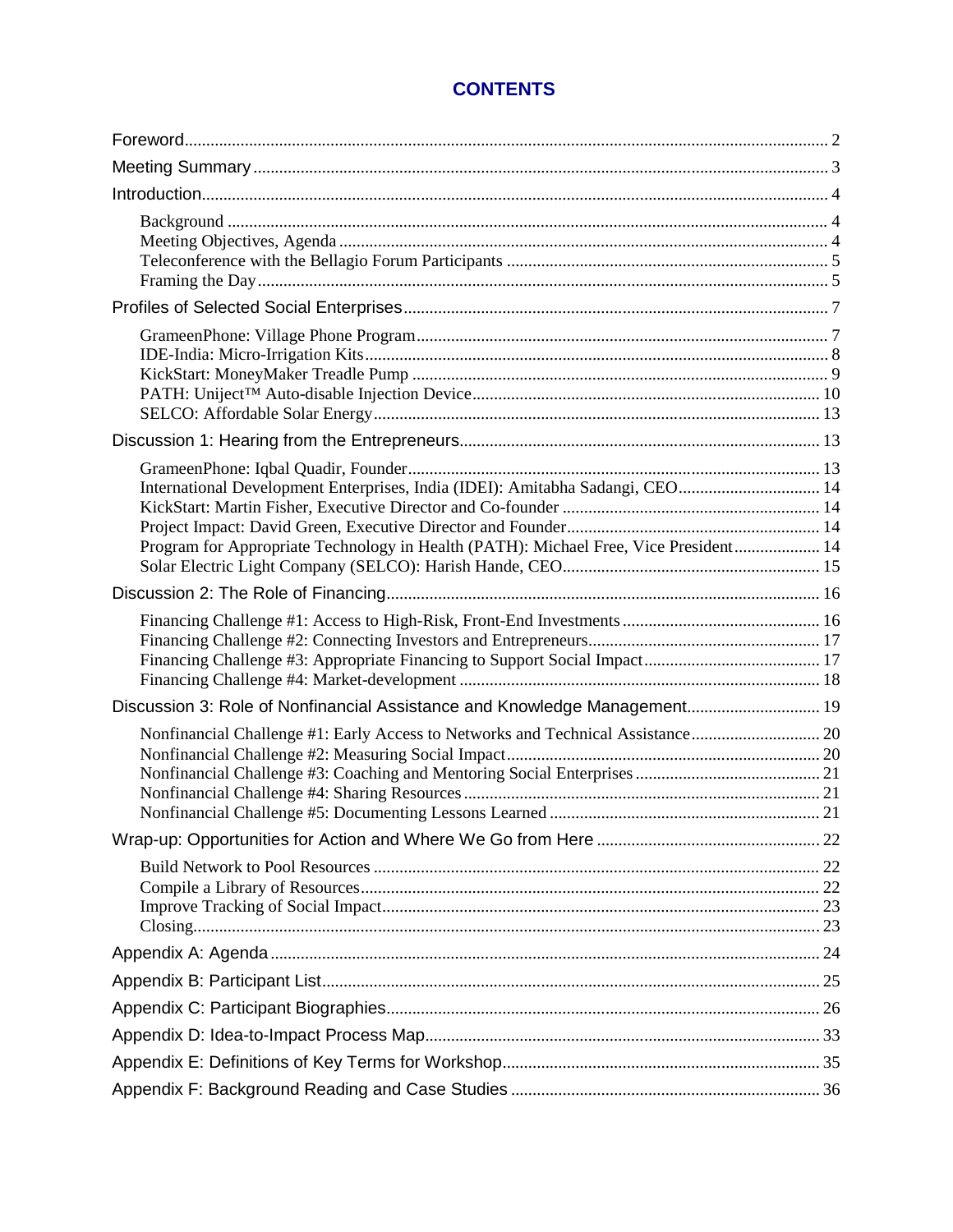## **FOREWORD**

A growing number of nonprofit and for-profit organizations are implementing a new approach to international development. Rather than an aid-driven approach through which grants and loans are made to governments and large institutions in the developing world, these organizations are pursuing an entrepreneurial approach. In this approach, new technologies are invented or existing technologies adapted to suit the specific requirements of poor people. In many cases, these technologies are bought directly by poor people to form the basis of incomegenerating enterprises; in other cases, they help people meet their basic human needs. Oftentimes, they fulfill both of these requirements.

In order to enhance the collaboration of funders and heighten the impact of technology-based social enterprises dedicated to improving the lives of poor people, The Lemelson Foundation convened a forum of "Thought Leaders" in Portland, Oregon, on October 6, 2005. The meeting participants included leaders from social enterprises in the developing world and funders, including representatives of foundations, venture-capital advisory firms and banks. The Foundation sought to create a setting that was intimate and informal to give space for reflecting and connecting.

The meeting sought to:

- Learn from challenges encountered by social entrepreneurs;
- Identify appropriate financial and nonfinancial assistance to expand successful social enterprises; and
- Define a common learning and action agenda.

Entrepreneurs led round-table discussions, using their stories as case studies. They highlighted the difficultly of getting started, and securing financial resources, mentoring support and networks. They revealed lessons learned from failures and shared best practices on impact assessment and replication of successful models.

Participants identified how limited resources could be leveraged for greater impact. They recommended creating partnerships between foundations, investors and social enterprises to mobilize resources. In particular, they discussed using grant funds to leverage loan and equity funds by creating "first-lost cushions" or loan guarantees. Participants highlighted the important role of philanthropic resources in supporting market-development costs for new technologies targeted to poorer segments of society.

Much of the day focused on the significance of nonfinancial resources. Social entrepreneurs affirmed the need for greater access to networks and knowledge. Despite leaps in communications technologies, direct mentoring support is elusive. In addition, information continues to be a barrier to transactions. Both investors and social entrepreneurs highlighted the need to improve the availability and reliability of information that underpins investment decisions. Standards and tools must be created for collecting data on the social outcomes and financial returns of the enterprises.

Ultimately, participants created a list of collaborative opportunities and committed to work together on specific projects. The Lemelson Foundation was grateful for the engagement and collaboration of this community and looks forward to continued dialogue — and action.

*Julia Novy-Hildesley Executive Director The Lemelson Foundation*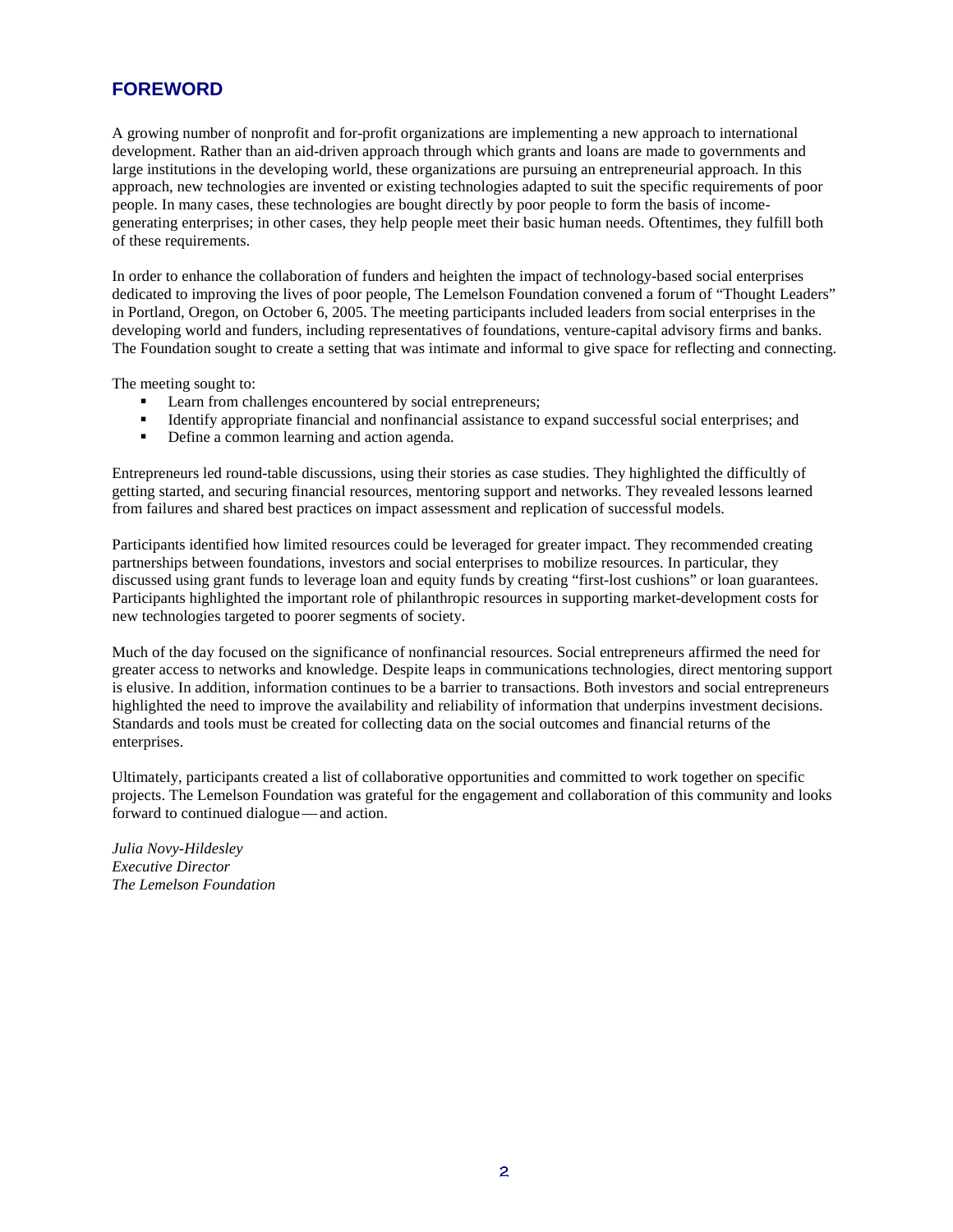#### **MEETING SUMMARY**

On October 6, 2005, The Lemelson Foundation convened a meeting of thought leaders in Portland, Oregon, to identify how best to support the growth of innovative, technology-based social enterprises that engage the world's poorest people to productively meet their own needs and create their own wealth. This one-day forum was attended by leading social entrepreneurs, venture capitalists, and philanthropists from around the world. (See Appendix B for detailed participant list.)

Using the experiences of the entrepreneurs in attendance, the participants explored the roles of financing, nonfinancial assistance, and knowledge management throughout the innovation process. They identified resource needs and availability, key success factors, and opportunities to grow innovation.

Participants identified the most significant financial challenges, including:

- Access to front-end, high-risk investments;
- Communication between investors and entrepreneurs;
- Financing that supports social impact; and
- Market-development financing.

To address these challenges, participants suggested they build an investor network to pool different types of resources available at various stages. Collaborative investments could limit the risk for individual investors and increase efficiencies in shared due diligence, transaction costs, monitoring, and well-structured access to human and financial capital for entrepreneurs. Enhanced communication and networking could occur via in-country investment forums held throughout the developing world, and a technology platform connecting social entrepreneurs with financial resources. To maintain a focus on social impact throughout the innovation process, participants identified a research opportunity to develop a better understanding of various financing options and their long-term social impact. And finally, as market-development costs are significant for social entrepreneurs, participants recognized the opportunity to improve the visibility of such costs and map the working capital available at each stage, noting investors who would accept return as the market develops.

The following were identified as priorities to support innovation with

nonfinancial assistance and knowledge management:

- Enhanced communication between investors and entrepreneurs;
- Tracking mechanisms for impact measurement:
- Nonfinancial technical assistance for entrepreneurs;
- Case studies of successes and failures;
- Informal support networks up front; and
- A library of resources.

Opportunities to address nonfinancial and knowledge management challenges include improved tracking of social and economic impact and enhanced communication via a technology platform that would match entrepreneurs with financial resources. In addition, it was noted that foundations have the opportunity to provide informal support networks to the entrepreneurs up front and to pool resources to provide customized training and assistance as needed by the entrepreneurs. Others noted that information-sharing and learning could be enhanced via improved documentation of social-enterprise successes and failures as well as through the development of a collective resource library for the group.

At the close of the meeting, the participants committed to a number of specific actions, including:

- Building a network for collaborative investment activity;
- Compiling a library of resources;
- Improving tracking and prediction of social and economic impact;
- Creating an incubation pathway/roadmap identifying financial and nonfinancial resources needed at each stage; and
- Developing a technology forum to match resources.

Participants agreed that in order to advance development, and gain the maximum social return, experimentation in funding mechanisms is crucial. Several participants will be establishing a network to pool grants, loans and equity. They also acknowledged a need to create an incubation pathway, or roadmap, to identify financial and nonfinancial resources needed at each stage, recognizing there are significant "trailblazing" requirements for social entrepreneurs. They agreed to join forces to create a technological platform, matching entrepreneurs with investors and advisors. They will also create measurement tools to better predict and analyze the total social impact of technological innovations. These actions will support the growth of social enterprises around the world, to help the world's poorest people meet their needs and create wealth.

For a detailed discussion of these actions, please see action items in the "Wrap-up" section beginning on **page 22.**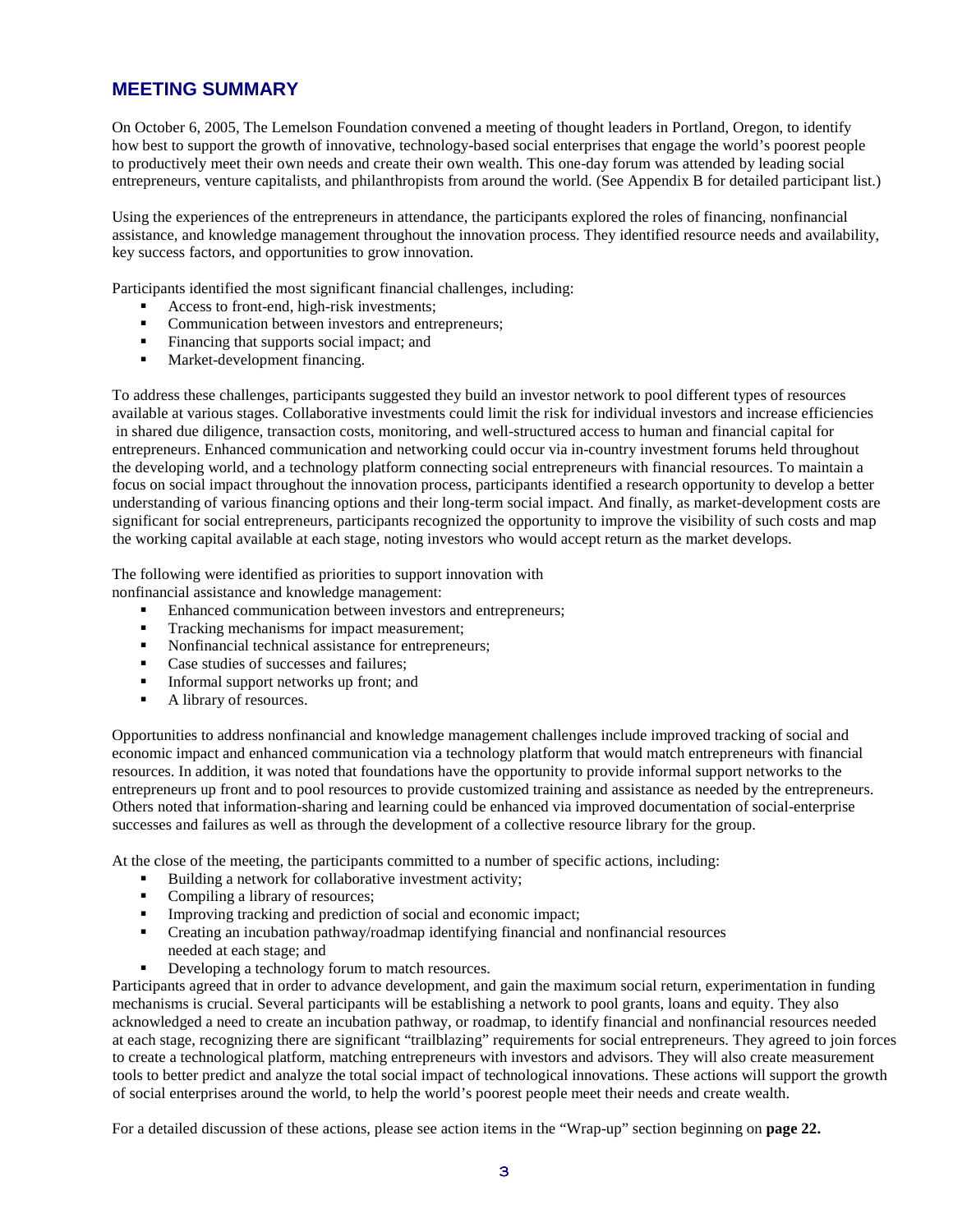## **INTRODUCTION**

## **Background**

*The Lemelson Foundation celebrates and supports inventors and entrepreneurs in order to strengthen social and economic life.* **Igniting Innovation: Igniting Innovation:** Understanding that invention and innovation play a critical role in improving **A Thought Leaders** living standards in many nations, the Foundation recently began a program **Strategy Forum** designed to help address the challenges facing the nearly three billion people trapped in poverty in less-industrialized countries. The Foundation's *Invention* **Purpose**  *for Sustainable Development* program recognizes inventors and innovators in developing countries, fosters the institutions that support them, and applies  $\Box$  To identify how best to support the their inventions to meet basic human needs and advance sustainable growth of innovative, technologydevelopment. To achieve these goals, the Foundation is committed to based social enterprises that exploring avenues of collaboration with other funders, the private sector, engage the world's poorest people governments, and nongovernmental organizations. The state of productively meet their own

On October 6, 2005, The Lemelson Foundation convened a meeting of thought leaders in Portland, Oregon, to identify how best to support the **Objectives**  growth of innovative, technology-based social enterprises that engage the world's poorest people to productively meet their own needs and create their 1. Explore the roles of financing, own wealth. Invitees represented foundations, investor groups, and social nonfinancial assistance and<br>enterprises from around the world (see Appendix B: Participant List and knowledge management, from enterprises from around the world (see Appendix B: Participant List and knowledge management, and knowledge management, from a knowledge management, and knowledge management, from a knowledge management, and have a to impa Appendix C: Participant Biographies).

The participants were interviewed prior to the meeting, where they shared success factors. their challenges, lessons, and models, and thus helped to shape the meeting's 3. Identify and commit to purpose and agenda. At the meeting, the participants sought to learn from pursuing a few key<br>each other's experiences to facilitate future innovation. The workshop opportunities for action. each other's experiences to facilitate future innovation. The workshop objectives were designed to address the areas that could lead to specific actions.

## Meeting Objectives

To meet the purpose of the workshop, objectives focused on how to support the growth of social enterprises in the areas of financing, nonfinancial assistance, and knowledge management:

- 1. **Explore the roles of financing, nonfinancial assistance, and knowledge management, from idea to impact.** The Lemelson Foundation created a process map identifying the various stages of technological innovation from idea to impact (see Appendix D: Idea-to-Impact Process). Understanding the needs and challenges entrepreneurs face at each stage in the process would allow the participants to identify strategies or mechanisms of building partnerships that would bring a variety of resources, including financing, human resources and organizational capacity building, and new ideas.
- 2. Identify key insights and success factors for supporting technological **innovation.** Using the cases of the social entrepreneurs and experiences of the participants, the participants would identify key success factors to facilitate future innovation for sustainable development.
- 3. **Identify and commit to pursuing a few key opportunities for action.**  This would entail articulating some of the outcomes that were sought to advance innovation, and identifying the players willing to lead the change.

needs and create their own wealth.

- 
- 2. Identify key insights and
-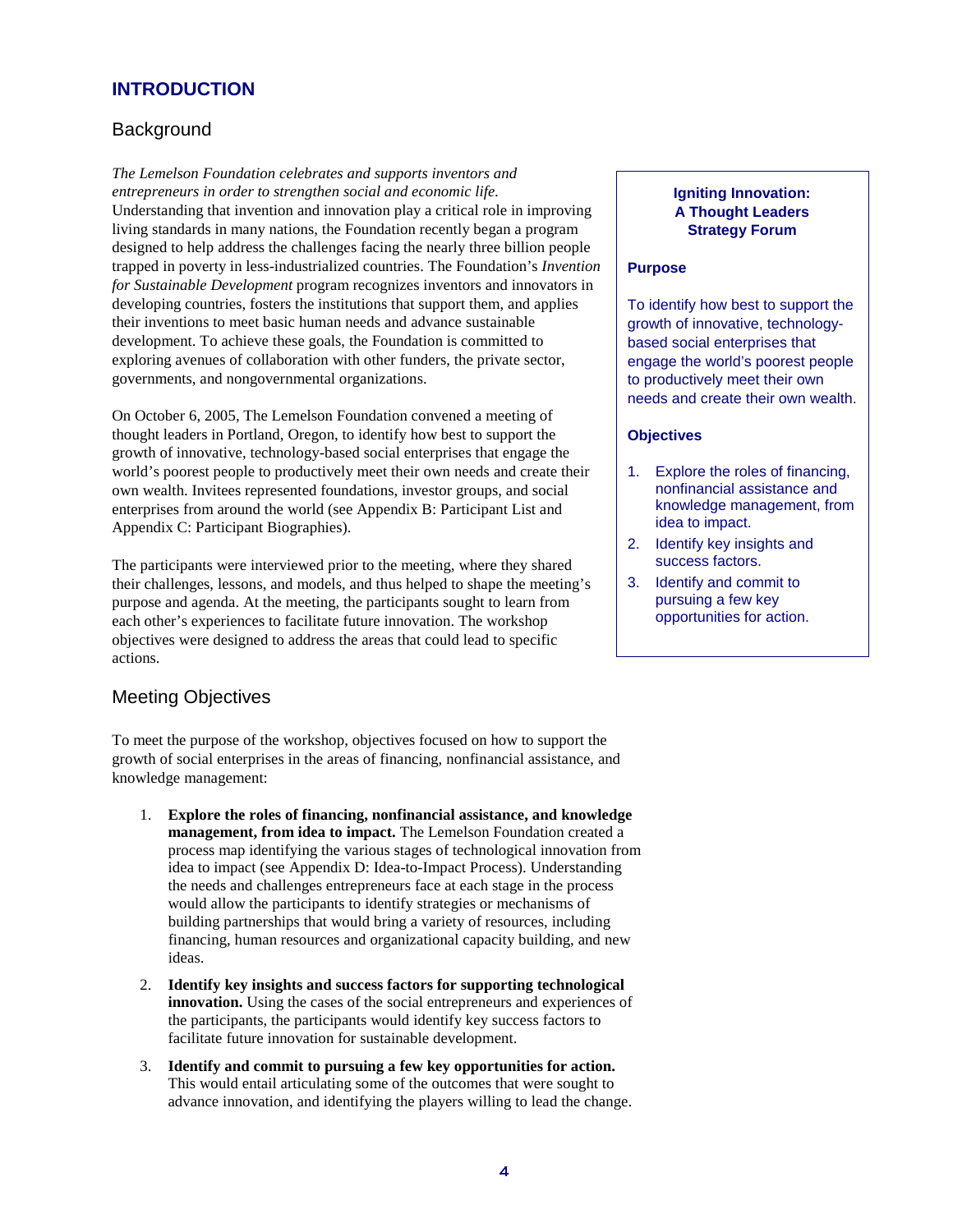The participants' hopes and expectations for the meeting included such things as developing and strengthening partnerships, identifying innovative financing methods, and facilitating transactions. (See sidebar for details.)

## Agenda

Participants used the Idea-to-Impact process as a guiding framework as they engaged in a series of small group discussions. To keep the discussions grounded in the entrepreneurs' reality, each small group was led by one or two of the following social enterprises:

- Grameen Phone:
- International Development Enterprise (IDE-India);
- KickStart:
- Program for Appropriate Technology in Health (PATH);
- Project Impact; and
- Solar Electric Light Company (SELCO).

The first discussion focused on hearing the entrepreneurs' stories and learning about their innovations, challenges, lessons learned, and enterprise sustainability. The groups then explored key issues regarding the role of financing in supporting the growth of innovation. Finally, they turned their attention to the role of nonfinancial assistance and knowledge management. The participants reconvened to consider all of the opportunities that were identified throughout the day to spread social innovation. The resulting action agenda was built, and the participants joined forces to work on common goals.

A detailed agenda is presented in Appendix A. The following sections present the essential details of each agenda item.

## Teleconference with the Bellagio Forum Participants

The Bellagio Forum for Sustainable Development Conference, in Germany, took place immediately prior to The Lemelson Foundation workshop and focused on the issue of how foundations manage their assets. Topics included venture philanthropy, unique business and screening models, mission-and program-related investment, and shareholder activism. At the close of the Bellagio Forum conference and the opening of The Lemelson Foundation workshop, participants discussed possibilities for coordination. All agreed to share key findings and opportunities from both workshops and move forward on specific action items.

## Framing the Day

Julia Novy-Hildesley, Executive Director of The Lemelson Foundation, welcomed the participants and invited them to share their diverse experiences and ideas throughout the day. She explained the purpose of the meeting and the four areas the group would focus on to support the growth of innovative, technology-based social enterprises:

- 1. Hearing from the entrepreneurs regarding their experience in making this happen;
- 2. Financing needs, availability, and opportunities;
- 3. Nonfinancial needs, assistance, and opportunities;
- 4. Knowledge-management requirements and opportunities.

#### **Participant Hopes and Expectations for the Workshop**

#### **Partnerships:**

- Strengthen partnerships.
- Identify concrete steps to implement.
- Reinforce each other continuously.
- Facilitate deal flow.

#### **Enterprise:**

- Spur social innovations.
- Identify key capacities and circumstances needed to scale successfully.

#### **Capital:**

- Infuse capacity and capital
- Breakthrough to get capital to entrepreneurs.
- Create processes to drive capital to the bottom of the pyramid.
- Learn about innovative financing.
- Find investment opportunities
- Coordinate co-investment and find complementary resources.

#### **Impact:**

- Impact adolescent girls in developing countries.
- Learn about specific projects and other models; avoid making the same mistakes.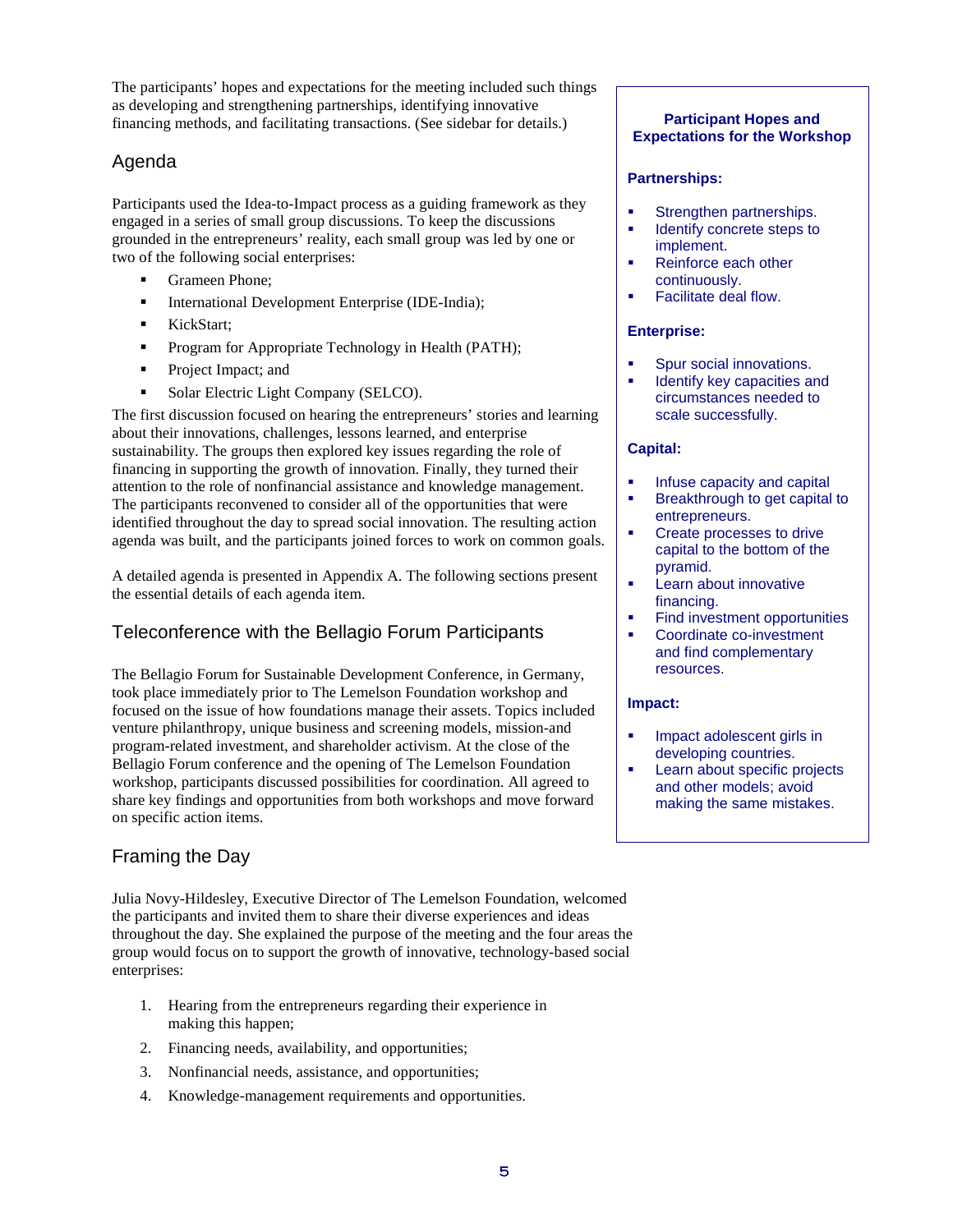Ms. Novy-Hildesley expressed her desire to develop a learning agenda in the field by identifying who the players are and how they can work together. She also encouraged the meeting participants to identify specific areas they could "There is a need for a new take to move the action agenda forward. Participants then introduced themselves and shared their individual hopes and expectations for the day. ecosystem or paradigm to create

Douglas Steinberg, Senior Program Officer with The Lemelson Foundation,<br>introduced the Idea-to-Impact process that would frame the conversations<br>throughout the day, and reported the feedback he received from participants<br>T throughout the day, and reported the feedback he received from participants prior to the meeting (see Appendix D: Idea to Impact Process). The Idea-to- point for coalescing thought Impact process map includes the following stages: conception, prototype, creating a business, market-development, distribution, and scaling up. It was leaders to hopefully continue the presented as being an iterative process affected by societal context, enabling dialogue and create collaborations factors, and availability of financing. Mr. Steinberg suggested that, because to bring this intelligent deal-making every case is unique, funders and investors are challenged to target their involvement strategically and maximize the impact of investment.

Mr. Steinberg also described the "5R" framework (developed by Dees et al.) that could be used to assess the scalability of innovations, by evaluating their  $David$  Green readiness, receptivity, resources, risks, and returns.<sup>1</sup> Expanding on this Executive Director framework, he presented various models used by the entrepreneurs in the room to scale up, such as: designing for affordability, focusing on partnerships, and franchising. He shared one of the critical challenges faced by the entrepreneurs — funding the market-development phase. Market-develop ment costs for social enterprises often extend beyond the investment horizon of a typical business venture (before making a return on their investment), taking up to a reported 80% of the Idea-to-Impact process. In response to this challenge, he suggested options that innovative social entrepreneurs could explore, including:

- Forming separate arms (for-profit or nonprofit) to serve complementary needs, raise a revenue stream separate from grants. May be constrained by local laws governing nonprofits.
- Creating a funding constituency must be integrated into business plan from the beginning. Philanthropy may be appropriate for recurrent costs for social operations or capacity building (cf. GEXSI's Social Bill).

Mr. Steinberg shared the feedback he received from participants regarding nonfinancial needs. Enterprise performance challenges exist in the areas of governance, human capital, financial performance, management quality, and positioning for the future. He noted that entrepreneurs were concerned about access to necessary information for strategic decision-making while investors tended to be concerned about the transparency and accessibility of reliable information to assess the risks involved in potential investments. As a final point, he informed the participants that all had mentioned concern about effectively measuring societal impacts.

the presently nonexistent space into existence."

**Project Impact** 

<sup>&</sup>lt;sup>1</sup> Dees, J. Gregory, Beth Battle Anderson, and Jane Wei-Skillern. "Scaling Social Impact: Strategies for Spreading Social Innovation." *Stanford Social Innovation Review*. Spring 2004, pp. 24-32.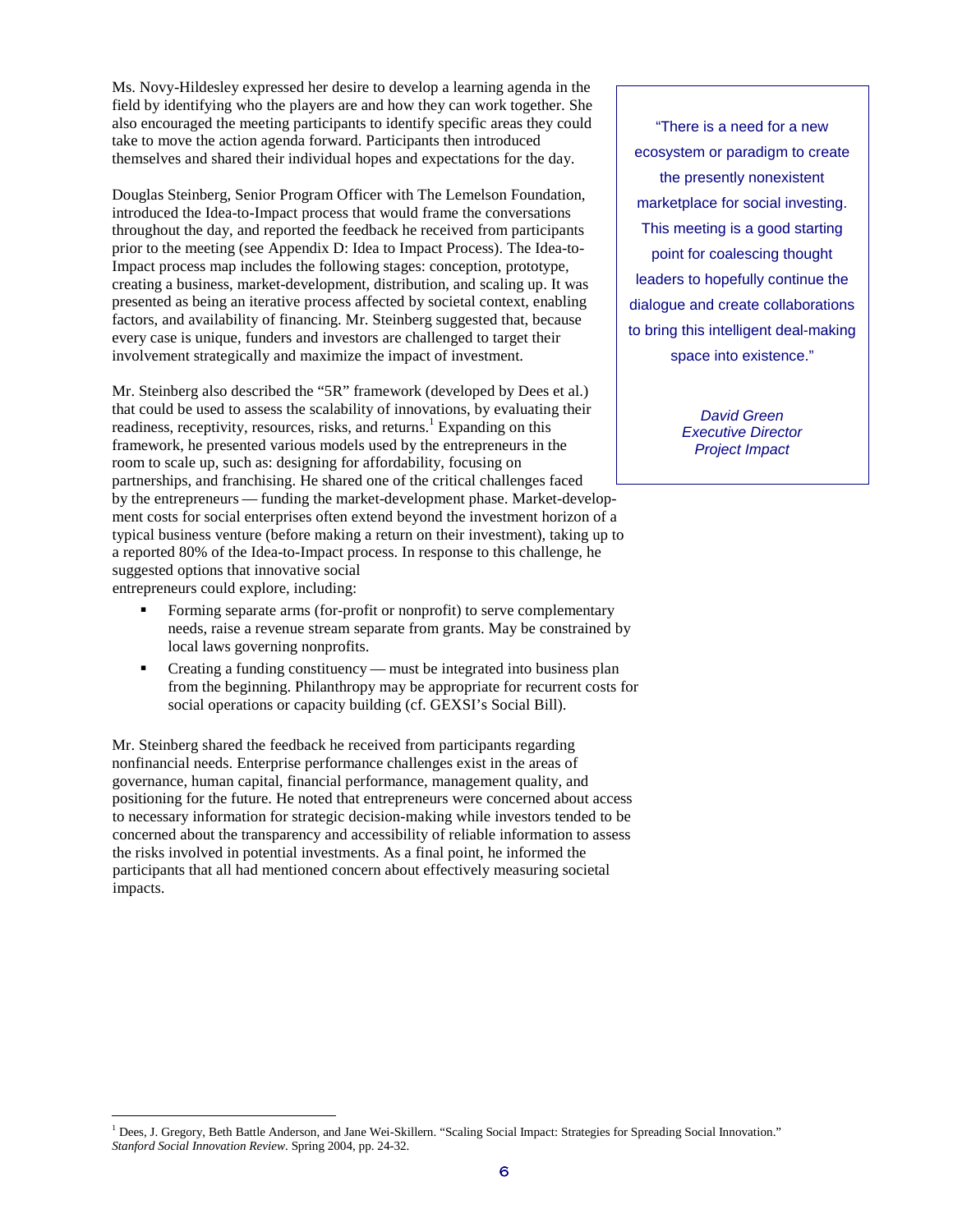## **PROFILES OF SELECTED SOCIAL ENTERPRISES**

## **GrameenPhone: Village Phone Program**<sup>2</sup>

## **Conception**

With mobile telecommunications successfully established and generating huge profits in developed countries, it was just a question of how to adapt the technology to the developing countries. But it took vision and a leap of faith to put the cell phone in the hands of women entrepreneurs in rural Bangladesh. The driving force was entrepreneur Iqbal Z. Quadir, but success was only possible through creative partnerships, and a model that adhered to basic business principles — the profit motive.

GrameenPhone grew from the idea that in Quadir's words, that "connectivity is productivity — be it in the modern office or an underdeveloped village." In fact, the cost of obtaining valuable information is often unimaginably greater in developing countries than in industrialized countries. For example, a farmer could save himself an entire day walking to the nearest town if only he could make a simple phone call — if only he had access to the network. The solution was to make sure that the new cell phone networks in Bangladesh provided service to rural areas — and to harness the entrepreneurial energies of the poor women in these rural communities.



#### Incubation

The challenge to establishing a rural cell phone network in Bangladesh was to attract investors.

Private enterprise in Bangladesh can easily be viewed as risky investment especially one that targets the poorest segment of a poor country. The establishment of a telephone network requires a huge investment in infrastructure. While it seemed feasible to build coverage of rural areas into the network the linked the urban markets, it would still require an initial investment of \$125 million. Quadir began his quest by securing investment in his start-up, Gonofone. Through much work and a meeting of minds, Gonofone leveraged additional support from the Grameen Bank, which established GrameenPhone, as well as international partners.<sup>3</sup>

The strategy was to turn Bangladesh's development challenges into opportunities: Poor telecommunications provided a prime opportunity for leap-frogging to wireless technology. The low coverage meant that the market was far from being saturated, and promised much future return to the investor. And rather than focus on the low buying power of rural Bangladesh, the enterprise focused on wealth creation through connectivity, which could then be tapped to pay for phone service. Grameen Bank already had an extensive credit network, providing small loans to rural women to invest in productive assets, to be reimbursed from future earnings. Grameen Bank presented a perfect partner in the cell phone venture.

Starting in a limited area of 500 villages (out of over 68,000 nationwide), the enterprise quickly proved successful. The consortium was able to leverage loans from the International Finance Corporation (IFC), the Asian Development Bank, the Norwegian Agency for Development (NORAD) and others.

## Market-Development

The program enables women borrowers of Grameen Bank to obtain mobile phone technology. The loan usually is for 12,000 takas (about \$200) and pays for a handset, subscription and incidental expenses. The Village Phone (VP) operator receives training from Grameen Telecom, and she works as an owner-operated pay-phone.

 $2^2$  For more information see: www.grameenphone.com, www.telecommons.com/villagephone/quadir.html and Friedman, Thomas L. *The Lexus and the Olive Tree.* New York: Farrar, Straus and Giroux, 2000, pp 359-362.

<sup>&</sup>lt;sup>3</sup> Partners in the original consortium included Gonofone (4.5%), Grameen Telecom (35%), Telenor Mobile Communications AS (51%) and Marubeni Corp (9.5%). Gonofone has since sold its interest.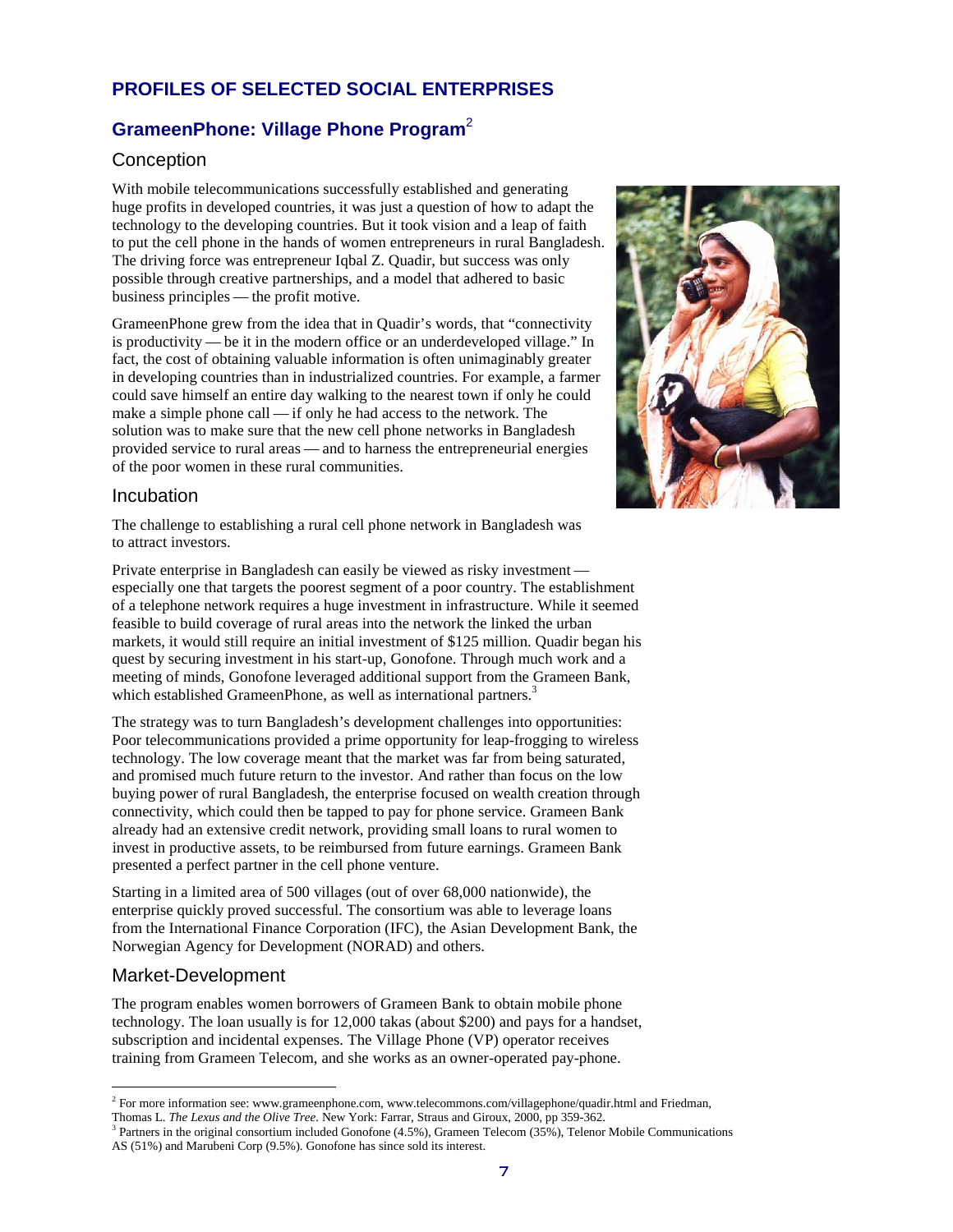The service provides the rural poor with access to telecommunications, provides rural women with income-generating opportunities, enhancing their social status in their homes and communities.

#### Expansion

Initiated in 1997, the Village Phone program has continued to grow at a robust pace over the years. As of August 2005, there are more than 165,000 VP subscribers (not counting urban customers). The Village Phones in operation now provide access to telecommunications facilities for more than 60 million people living in rural areas of Bangladesh. The revenue growth has been significant over the years. Beginning with 530,000 takas (under \$10,000) in 1997, the figure rose to over 6 billion takas (over \$100 million) by the end of 2004.

Rural cell phone entrepreneurs earn up to \$2 a day after expenses. The \$700 a year net income is two to three times the average income in Bangladesh. Women who used to play marginal roles in their communities now play a pivotal role, as both poor and well-to-do come to them to use the phones. Access to telecommunications has provided emergency medical and veterinary assistance, helped farmers decide when and where to sell crops, and linked families to their members who have traveled.

Having demonstrated that a healthy profit can be obtained by providing quality services to the rural poor, Quadir has moved on to investigate other services, such as supplying energy to villages off the grid (which includes most villages). The core of his strategy is to build the service around rural entrepreneurs who derive incomes, while providing a much-needed service to their communities.

## **International Development Enterprises-India (IDE-India): Micro-Irrigation Kits**<sup>4</sup>

#### **Conception**

Drip irrigation technology has been around for a while, but it has been prohibitively expensive for poor farmers — costing as much as \$2,000 per hectare. For a farmer living on a dollar a day, who may eke out a livelihood on perhaps a half hectare of land, this investment is beyond his wildest imagination. As a result of their countless discussions with farmers, and visits to various states in India, IDE-India asked, "Why not just let the water dribble out of small holes in the pipe, instead of using pressure-compensating drippers? Would using a smaller hose and much smaller tank dramatically reduce the cost?"

In developing the solution, IDE-India stuck to its mantra, "the relentless pursuit of affordability." IDE-India designs products with a view to reducing costs in order to make their products accessible to the poorest farmers. One product, the micro-irrigation kit, is a drip system that economizes on water but it is also within the reach of the poorest farmers.

#### Incubation

Through a process of trial and error, IDE-India focused its design on reducing costs in each of the critical components. This entailed much technical work to find the appropriate hose materials, experimenting with hole size, water pressure, and filters. But the critical feature of the product development was ensuring input and feedback from small farmers. This included fitting farmer preferences for tubing materials or micro-tube lengths into the product design, but it also helped IDE-India anticipate social outcomes, such as land disputes, that might arise from the introduction of the new technology.



<sup>4</sup> For a description of IDEI's work on treadle pumps, see also : http://www.seepnetwork.org/files/3131\_file\_IGPBDS\_Case\_Study\_4\_Margaux.Jennifer\_.pdf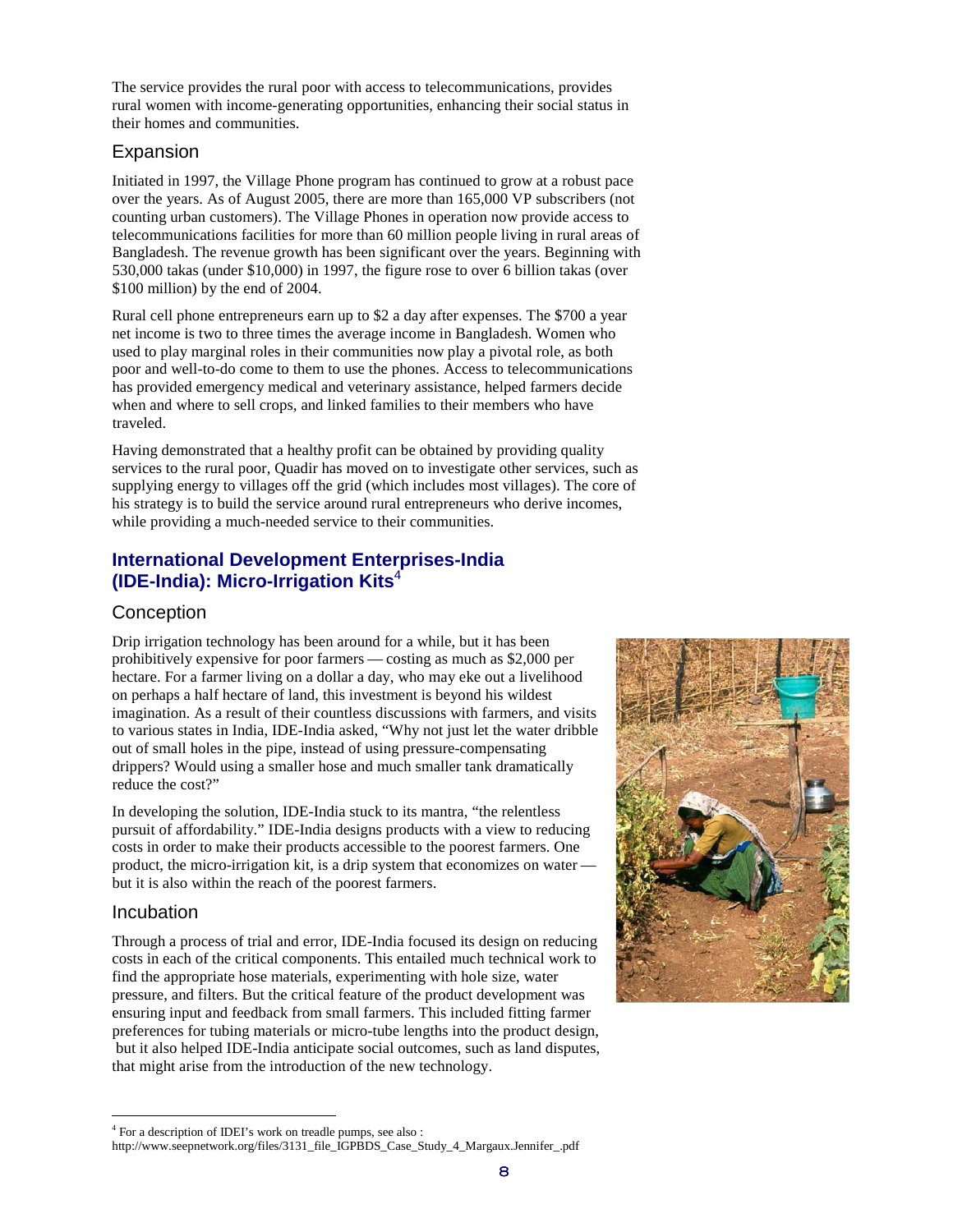## Market-Development

The product that has been developed for the Indian market has been adapted to the specific area in which it will be marketed. This is necessary due to the highly variable nature of agriculture in India — taking into account humidity and soil types, crops, and cropping patterns. The basic package is a low-cost product that can  $\frac{1}{2}$  irrigate 20 square meters<sup>2</sup> — enough for a kitchen garden. As farmers begin making money from their small plots, they can add kits to increase the area under irrigation, or purchase better-quality (more durable) micro-irrigation kits. This means that every farmer can obtain a micro-irrigation kit suited to his or her situation.

Market-development has been conducted through a variety of outreach activities, including demonstrations on farms and at fairs. IDE-India uses a variety of media, including brochures, videos and word-of-mouth. They community leaders as early adopters, and then rely on these people to advise other farmers that drip irrigation is a worthwhile investment.

#### Expansion

IDE-India works with local manufacturers to produce the micro-irrigation kits locally, and at the lowest cost possible. It trains retail distributors, and establishes partnerships with other agencies to provide complementary services, such as agricultural extension services, for those who adopt new crops. Finally IDE-India works out purchasing arrangements for food processors to purchase the new crops at prices attractive to farmers. It can take three to five years to develop these market components, and until completed, the distribution system is not sustainable. Cost for IDE-India's work is not recovered in the market-based distribution – this constitutes a market-development cost that must be supported through grants or "smart subsidies."

IDE-India's distribution system includes a customer warranty that also enables IDE-India to track end users and monitor the impact on their household incomes. In Tamil Nadu and Madhya Pradesh states in 2005, some 3,000 farmers adopted microirrigation and netted collectively about \$200,000 in their first year.

## **KickStart: MoneyMaker Treadle Pump**<sup>5</sup>

#### **Conception**

Around three-quarters of Africa's poor live in rural areas and engage in farming. To raise these families out of poverty, solutions must focus on making farming more profitable. Martin Fisher and Nick Moon of KickStart spent years working on "appropriate technology" projects before understanding that the key factor to success would be to help farmers earn more money. With more income, families would be able to resolve other poverty-related problems, such as poor health and education. After spending considerable time trying to understand the challenges faced by farmers, Nick and Martin, in partnership with Kenyan engineers, adapted an existing technology to create a low-cost, foot-powered treadle pump. Their vision was to enable farmers to diversify their crops, harvest more than once per year, and over time, obtain more land and expand their farm-based businesses.

#### Incubation

KickStart faced many challenges at the incubation stage. The organization had to adapt its model, which was originally developed for South Asia, to the local context in Africa. For example, they had to refine the prototype to address the fact that many farmers would operate the technology with bare feet. They also had to build the capacity of poorly skilled local manufacturers through training and provision of tools used for mass production of high-quality products. Throughout the product-development process, KickStart always advocated for quality engineering,



<sup>5</sup> See: www.kickstart.org. KickStart was formerly known as ApproTEC.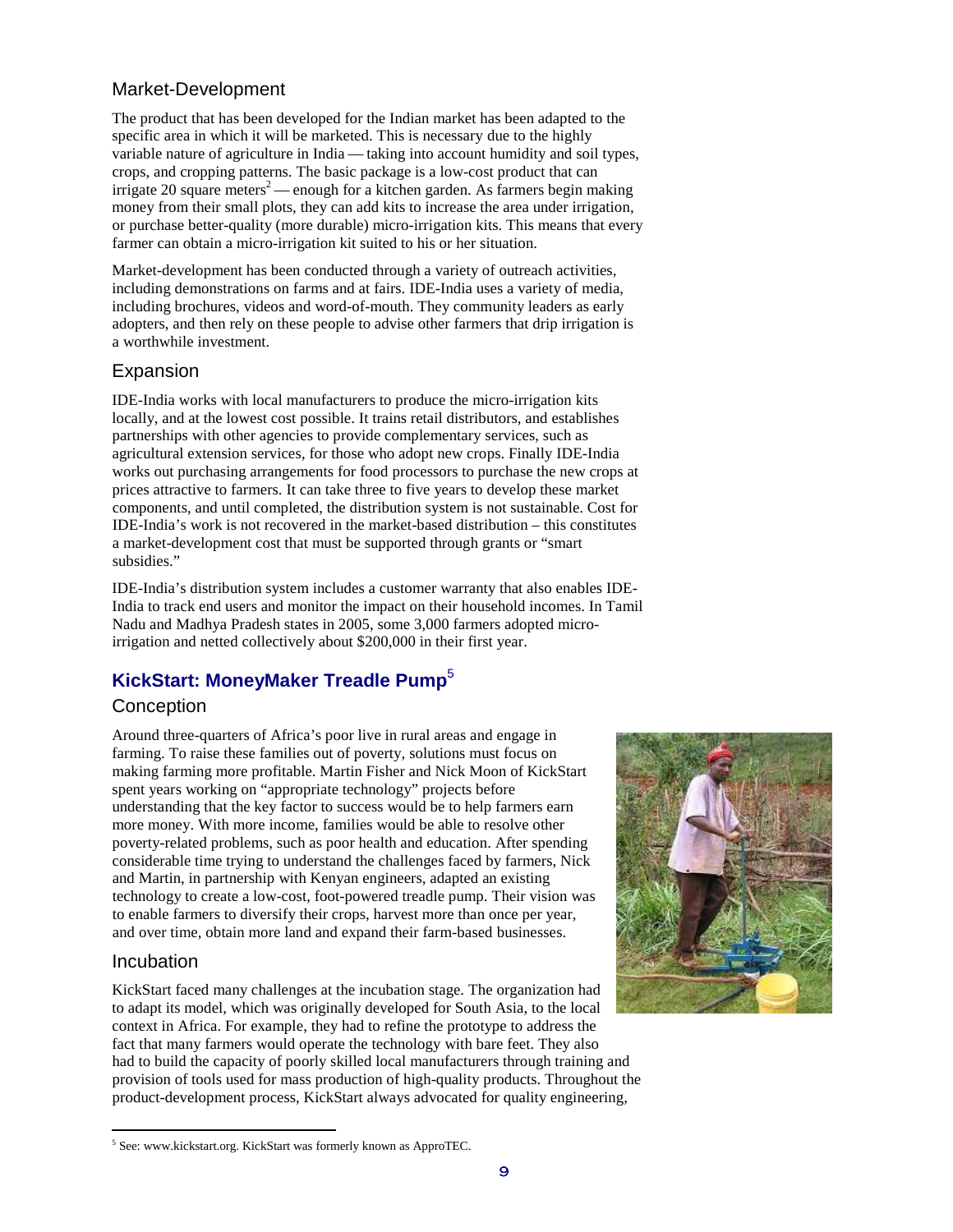which would ensure a high-quality product at low cost. No matter how poor, the customer deserves nothing less. Here, quality meant simplicity, portability, and easy maintenance without tools or spare parts.

#### Market-Development

KickStart developed creative marketing strategies to cultivate demand among dispersed and often illiterate farmers. They demonstrated the technology in villages on the back of pickup trucks and conducted "speed-pumping" contests at local fairs. They built a reliable supply chain by ensuring the availability of spare parts and convincing wholesalers and retailers to sell the technology. They trained retailers to handle simple repairs, show farmers how to use the technology, and fill out warranty forms for their often illiterate customers. These warranties allowed KickStart to track the location of every pump it sold and conduct random-sample longitudinal evaluations of the impact of the technology on farmers' incomes.

## Expansion

Adopters of the MoneyMaker treadle pump have started some 37,000-family farm enterprises in Kenya. Their net annual profits total \$38 million a year — or 0.5% of Kenya's GDP. (This is comparable to Microsoft's share of the U.S. economy.) KickStart's ability to measure this impact, primarily through the product-warranty system, has certainly contributed to the organization's growth. Probably more important, however, is that the end user derives rapid and significant benefits.

KickStart has expanded to Tanzania by raising philanthropic capital to fund necessary design changes to the pump to suit its new market, build capacity among local manufacturers, and do extensive marketing. Crossing from early adopters to the mainstream requires different marketing strategies: risk takers may buy a product after word-of-mouth contact, but the mainstream wants to see the proof. Developing this market requires subsidies, but KickStart estimates that once 20% of the market potential has been reached, the subsidies can end — a process that can take five to twelve years. KickStart's plans to expand into other African countries will rely on centralized production of the treadle pump in China, where costs can be minimized and quality will be consistently high. This will enable KickStart to concentrate on developing markets and distribution networks, but it will require further investment for the manufacturing in China.

## **Program for Appropriate Technology in Health (PATH): Uniject™ Auto-disable Injection Device**<sup>6</sup>

## **Conception**

What if syringes were so easy to use that even untrained health workers could give injections without the risk of error? What if vaccines for developing countries could be prepackaged in low-cost, pre-filled syringes, vastly reducing the amount of vaccine wasted? What if syringes used for immunization could not be reused — making certain that the gateway to HIV transmission was closed?

The Uniject<sup>™</sup> auto-disable injection device, born in the Seattle shop of PATH, appears little more than a small bubble of plastic attached to a needle, but it answers all these needs. It is so simple to use that health workers can learn to use it after less than two hours of training. It cannot be reused, eliminating one route of disease transmission. And it is precisely pre-filled by the vaccine producer with a single dose, which ensures that the correct amount of vaccine is delivered and that none is discarded unnecessarily. Vaccinators never have to choose between immunizing the five children standing before them today — wasting the rest of the vaccine in a multi-dose vial — and immunizing ten children who may need vaccine tomorrow.



<sup>6</sup> Adapted from: http://www.path.org/projects/uniject.php. Uniject™ is a trademark of BD.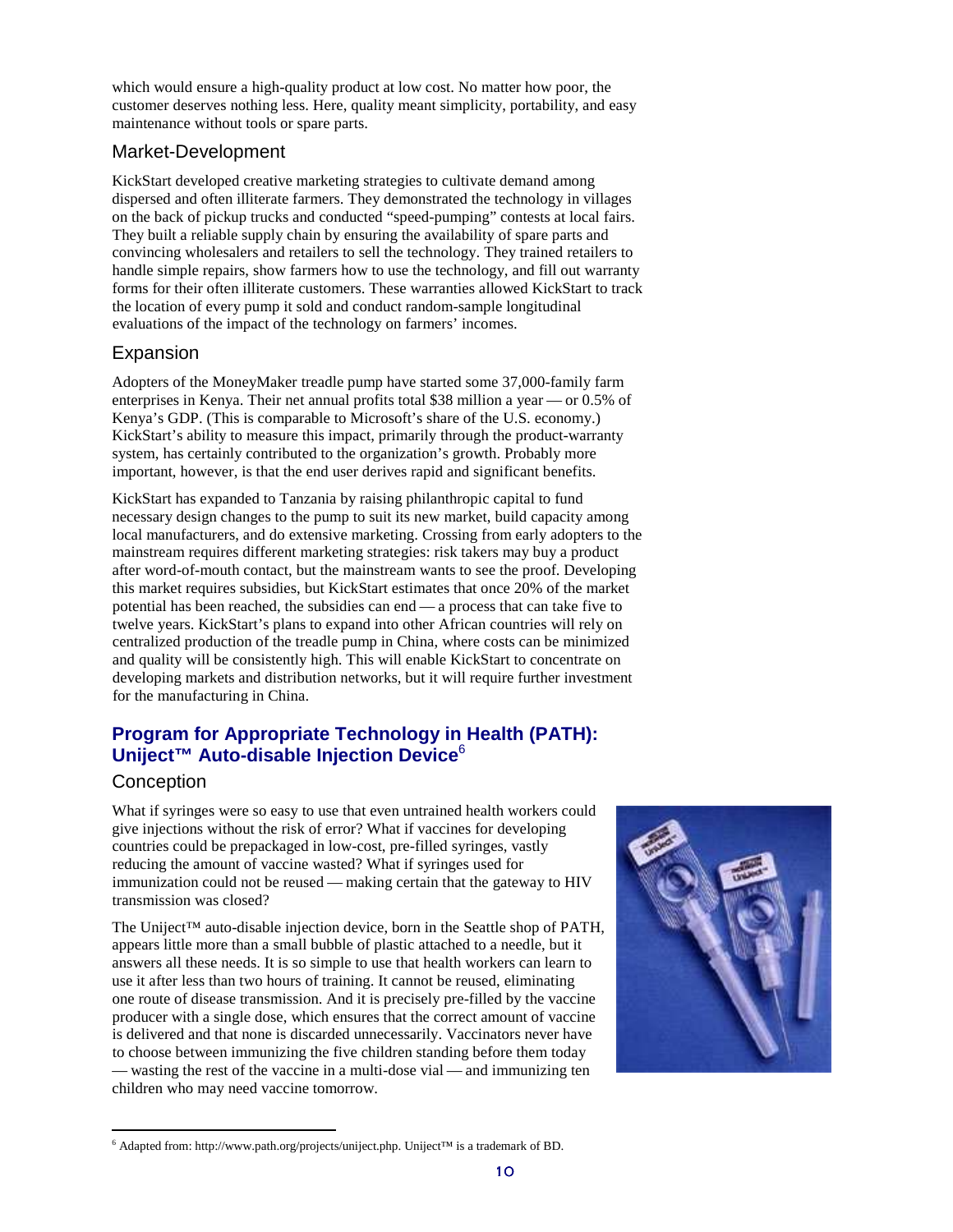#### Incubation

Working in labs and product-development workshops at its headquarters in Seattle, PATH develops prototypes that meet basic criteria. The product-development team grapples with design challenges ranging from materials to product performance. All along the way, PATH consults with people in the field — policy makers at multilateral agencies such as the World Health Organization, as well as users such as nurses or patients. With better understanding from stakeholder feedback, the PATH team returns to the lab to refine the product. Over the years, PATH may generate several versions — each one better than its predecessor. It also keeps careful productdevelopment logs, and maintains some property rights in order to negotiate with manufacturers conditions that would help to assure access, availability and affordability of the products in developing world health-care programs.

Funding for this stage of dissemination generally depends on institutional donors, including government or multi-lateral agencies and foundations. For certain products, the process can be quite arduous, including several levels of clinical testing to obtain regulatory approvals. Different donors may be interested in supporting the product development at different stages, from early R&D through testing and distribution. It is rare to find one single donor that will support the entire product development. As the product moves closer to marketing, however, the private sector will take a greater interest, including investing in the cost of later-stage clinical testing for promising products.

#### Market-Development

PATH developed the Uniject™ device with funding from the U.S. Agency for International Development and then licensed the device to BD, the largest syringe manufacturer in the world. As part of the licensing agreement, BD supplies Uniject™ devices to vaccine and pharmaceutical producers at preferential prices for use in developing-country programs.

Developing the Uniject<sup>™</sup> device and bringing it to market has been a 20-year endeavor that crossed and re-crossed the boundary between the public and private sectors.

#### Expansion

Two of the greatest successes of the Uniject™ device have been with tetanus toxoid and hepatitis B vaccines. The hepatitis B virus is 50 to 100 times more infectious than HIV. Most people in developing countries are infected during childhood, and it is childhood infections that are most likely to lead to significant liver disease. In 2003, for the first time, Indonesia launched an immunization program to give every newborn in the country a lifesaving first dose of hepatitis B vaccine. Uniject™ devices, often in the hands of midwives stationed far from hospitals and health care centers, played a large part. The success of the device in Indonesia will be transferred to other nations where physical or cultural barriers stand between newborns and important immunizations. In addition, UNICEF has used the Uniject™ device in campaigns that delivered nine million doses of tetanus toxoid vaccine to women in Mali, Afghanistan, Ghana, Somalia, Sudan, and Burkina Faso. PATH is also working on additional uses for the Uniject™ device, including administration of the antibiotic gentamicin to treat neonatal sepsis or to bring injectable contraceptives to women far from a clinic.

## **Solar Electric Light Company (SELCO): Affordable Solar Energy**

#### **Conception**

Harish Hande of SELCO spent two and a half years living in a rural Indian village without electricity, considering the opportunities that lighting would bring, and

<sup>7</sup> See: www.selco-india.com.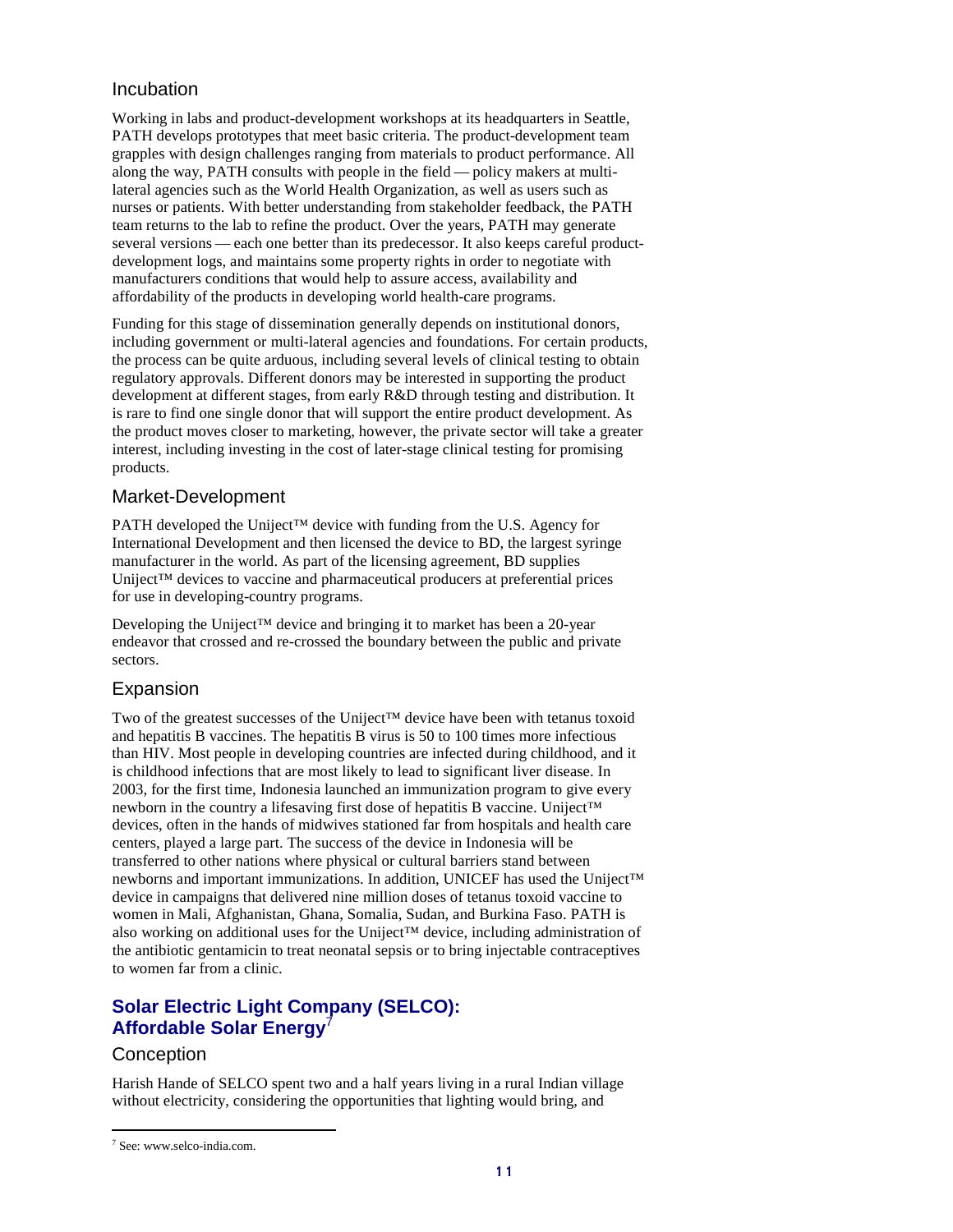understanding the specific requirements of poor families. He saved money and borrowed \$500 from family to buy and customize his first solar lighting unit to the needs of poor people. His vision was to enable poor people to access appropriate and affordable lighting.

#### **Incubation**

SELCO lacked investment capital, so Harish Hande proved his concept by purchasing and adapting one solar lighting unit at a time, selling it and reinvesting the money to build another unit. Hande did this 500 times over three years with his initial investment until he was able to access a loan for one million dollars from the International Finance Corporation, which enabled him to produce enough units to sell at a larger scale. During the incubation stage, Hande also lacked technical and business advice. He says with greater access to mentors and lessons from other entrepreneurs, SELCO's incubation phase could have been much shorter.

## Market-Development

After securing \$1.1 million in an initial equity investment, SELCO began investing in building a market for solar lighting technology. Thirteen investors, including wealthy individuals, social-venture capitalists and social-venture funds from Europe, put money into a U.S.-based entity, which reinvested the funds in SELCO India. The investors expected an annual return of 4% to 5%, and to exit within seven years by selling their shares to incoming investors.

To build the market, SELCO has held training programs to convince local Indian bank loan officers to lend to people interested in acquiring solar lighting and to manufacturers interested in producing the products. Five thousand rural bankers have received training from SELCO and learned about the technology's cost-competitiveness against alternatives and the income streams resulting from access to solar lighting that would enable borrowers to pay back their loans. SELCO created separate long-term, low-interest loan funds to cover down payments and to provide affordable interest rates for borrowers. This resulted in a viable business model but reduced the funds SELCO could use for manufacturing, distribution, and sales, hence slowing its growth and profits.

## Expansion

SELCO has used equity investments and loans to expand from Karnataka to other states in India. Partnerships with self-help groups and micro-finance institutions have facilitated its expansion. In Gujarat state, for example, SELCO works with SEWA Bank, a self-employed women's association with 500,000 members. SELCO plans to market to SEWA's network of women and engage them both as end users who will purchase the technology directly and as micro-entrepreneurs who will launch small solar-lighting and other energy-service businesses. SEWA has agreed to provide loans to end users, including street market vendors and home-based workers, and will offer training in business development and loans to interested entrepreneurs.

SELCO is in the early stages of expansion, and it is exploring how to access greater resources and new types of capital. For SELCO, existing equity investors are looking for an opportunity to exit; SELCO will need a second round of investors soon. They are also seeking to secure philanthropic investments for the first time, to cover market-development costs, so that returns to equity investors can be higher.

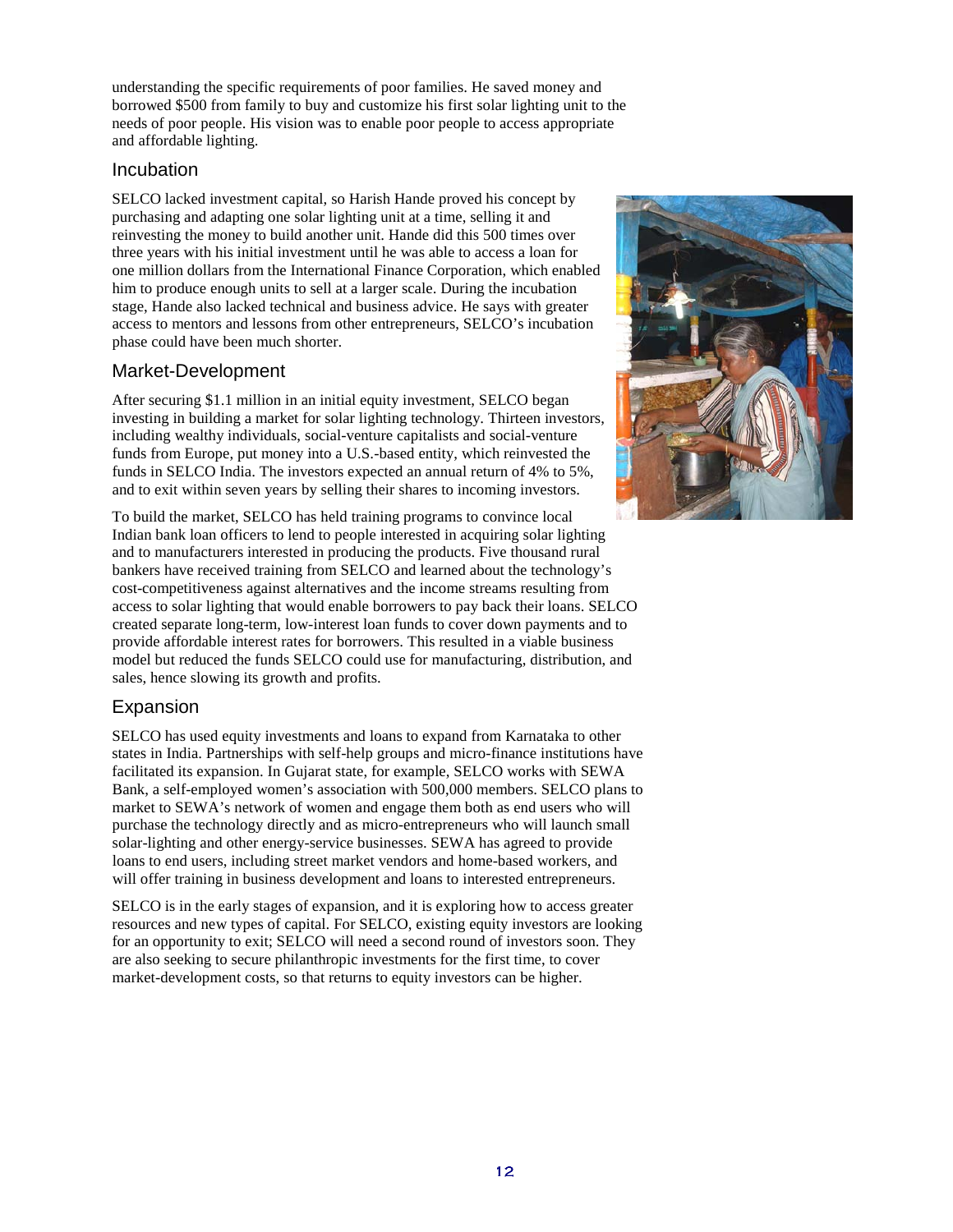### **DISCUSSION 1: HEARING FROM THE ENTREPRENEURS**

## GrameenPhone: Iqbal Quadir, Founder

*By bringing electronic connectivity to rural Bangladesh, GrameenPhone is*  delivering the digital revolution to the doorsteps of the poor and unconnected.<br>By being able to connect to urban areas or even to foreign countries, a whole<br>new world of opportunity is opening up for the villagers in Bang *Grameen Bank borrowers who provide the services are uplifting themselves*  **economically through a new means of income generation while at the same**  $\frac{1}{2}$  **<b>Innovations**: What were the most *innovations* what were the most *innovations* that you *time providing valuable phone service to their fellow villagers. The telephone is a weapon against poverty.*

GrameenPhone's main innovation is in the distribution of cellular technology. Find impact framework? To deliver telephones to rural villages in Bangladesh, GrameenPhone knew **Lessons Learned and**  they needed the right partners. By working with Grameen Bank, they had **Challenges**: What were the access to rural resources and were able to gain credibility via connection to a greatest challenges you faced at trusted financial institution. Building GrameenPhone's credibility and each stage, and how did you partnerships was a step-by-step process, as the bank and telephone company overcome them? What were the were afraid there was no market for cellular phones. Iqbal Quadir noted that greatest lessons you learned as "every layer of credibility is like winding an onion" — one must build the  $\Box$  you took your project through layers versus peel the layers. This required constant project organization and each stage from idea to impact? consensus building to make sure the team was aligned. Partnerships, credibility, the right business model, and consumer demand contribute to **Sustainability**: What contributed sustainability for GrameenPhone. GrameenPhone's advantage was to to the sustainability for GrameenPhone. GrameenPhone's advantage was to to the sustainarity of the sustainability of the sustainability of the sustainability introduce an existing technology into a new market — with the added dimension of social value, by placing the cell phones into the hands of rural women. The particular challenge of early-stage funding required significant sweat equity from the company's founders.

## International Development Enterprises, India (IDE-INDIA): Amitabha Sadangi, CEO

*In the last 15 years, IDE-India has demonstrated its commitment towards alleviating hunger and poverty in India through identifying, developing, and disseminating lowcost irrigation technologies to over 500,000 smallholder farmers in India. IDE-India has successfully established that low-cost microirrigation technologies make a significant contribution towards improving agricultural production and thus the livelihood of the poor in rural areas. IDE-India's rural marketing campaigns raise awareness and create demand for these income-generating products. Private-sector enterprises are equipped to produce and distribute the products at an affordable, unsubsidized price. 9* 

The IDE-India model involves applying commercial business principles in its path of socio-economic development as a tool to development and sustainability of programs. IDE-India designs affordable technology to allow poor people to get a foot on the ladder. They also employ innovative marketing techniques to generate awareness of their products among farmers. A key challenge for IDE-India was that 80% of total investment costs were allocated to creating the market and supply systems. IDE-India's sustainability stems from creating a strong and continuing demand for the technology and motivating and nurturing an effective private-sector supply chain. IDE-India also works to establish partnerships and alliances to extend the technology, as well as provide support services to enhance the technology's impact, such as agricultural extension, or agreements with crop-processing businesses to buy new crops.

developed to accomplish your goals at each stage of the idea-to-

<sup>&</sup>lt;sup>8</sup> Taken from Grameen Phone website, October 14, 2005. www.grameenphone.com <sup>9</sup> For more about IDE-India, see www.ide-india.org, Workshop Organizational profile.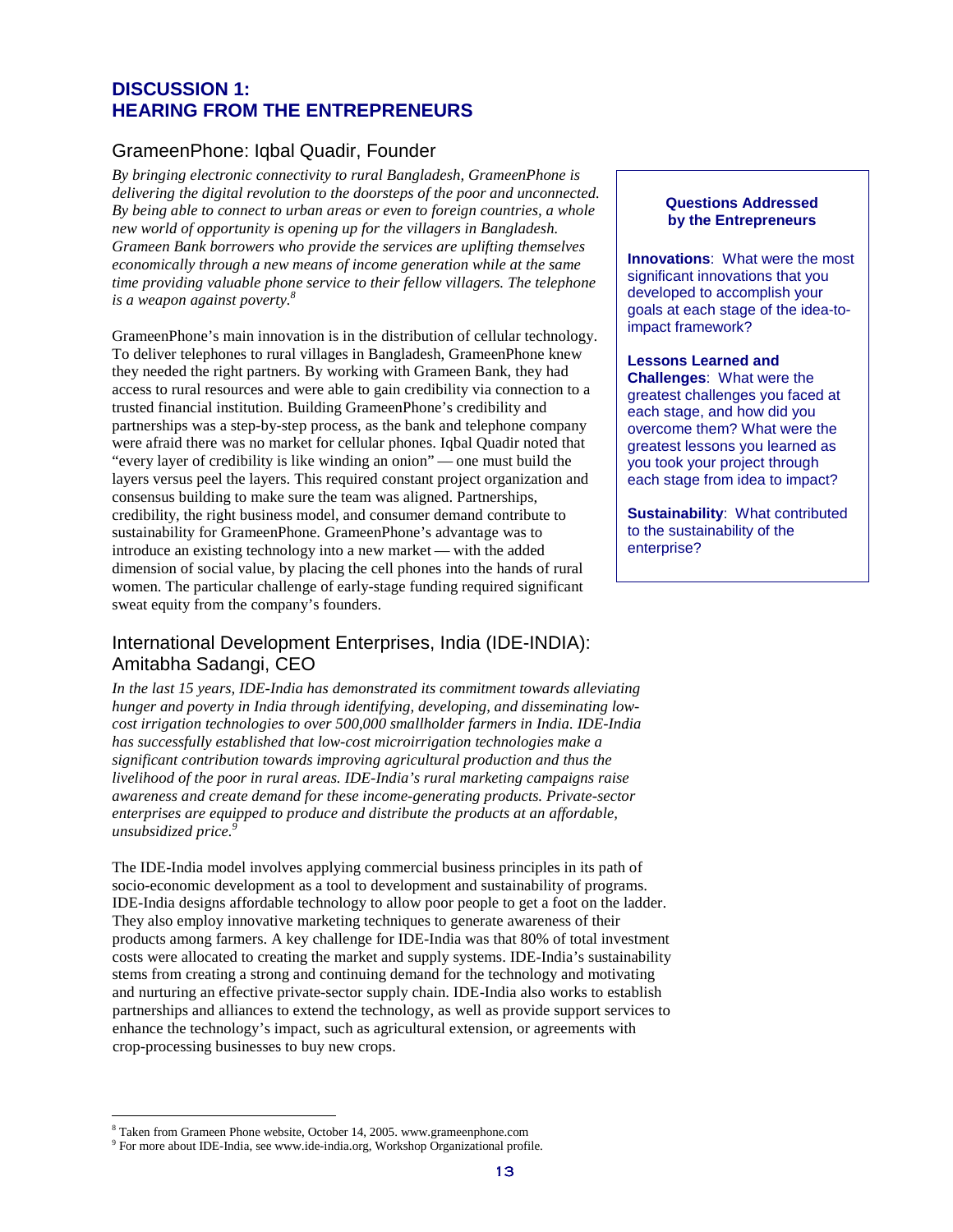## KickStart: Martin Fisher, Executive Director and Co-founder

*KickStart helps create thousands of profitable small businesses in developing countries. Whereas other organizations work to provide social services to alleviate the effects of poverty — hunger, disease, squalor — KickStart works to remove the root cause: lack of income. KickStart designs and mass-markets low-cost capital equipment that is purchased by poor entrepreneurs. They use it to start businesses that greatly enhance the productivity of their primary assets — land, labor, entrepreneurial drive. Founded in Kenya in 1991, KickStart is a nonprofit organization with an annual budget of \$2 million, and 75 employees in Kenya, Tanzania and the USA. 10* 

KickStart focuses on removing the root cause of poverty via small-business development. KickStart products promise quick (i.e., six months or less) return on investment to the consumer, as well as significant increase in household income over the long run. KickStart has been challenged, however, to find funders and investors to support the development of their market and supply systems, which amount to 80% of the total costs for product dissemination. The impact is impressive: economic returns are nearly 20 to 1. (That is, for every \$1,000 donated to KickStart today, local entrepreneurs and their employees will make over \$20,000 in new profits and wages in the next four years.) KickStart firmly believes that any social enterprise must be able to demonstrate impact that can be measured and proven. KickStart also employs the "walk-away" test of sustainability: its work is considered successful when the organization can walk away and leave a thriving business sector behind.

## PROJECT IMPACT: David Green, Executive Director and Founder

*Project Impact, Inc. is a nonprofit organization dedicated to making medical technology and health-care services accessible, affordable, and financially selfsustaining. Part of the International Federation of Impact Foundations, Project Impact focuses its efforts on avoidable disabilities — most recently those relating to sight and hearing. Disability is often both a cause and consequence of poverty. Project Impact puts the disabled back on their feet and on their way back to economic independence. Project Impact's work embodies the economic paradigm of compassionate capitalism, which emphasizes utilizing production capacity and surplus revenue to serve all economic strata, rich and poor alike, in a way that is both financially self-sustaining and affordable to all members of society. It is philanthropy bypassing the middleman. In this paradigm, profit is the* means *to an*  end*, not the other way around. 11* 

Project Impact enables technology transfer for establishing the manufacture of affordable medical products and development of financially sustaining healthcare service-delivery models. Their sustainability is rooted in their pricing model; revenues from sales to higher-income patients subsidize sales to lower-income patients to insure greater availability of critical health-care technologies in developing countries. This requires a mastery of costs at every step in the supply chain.

## PROGRAM FOR APPROPRIATE TECHNOLOGY IN HEALTH (PATH): Michael Free, Vice President

*PATH's mission is to improve the health of people around the world by advancing technologies, strengthening systems, and encouraging healthy behaviors. PATH is an international nonprofit organization that creates sustainable, culturally relevant solutions, enabling communities worldwide to break longstanding cycles of poor health. By collaborating with diverse public- and private-sector partners, PATH* 

<sup>&</sup>lt;sup>10</sup> KickStart One-pager. Workshop organizational profile.

<sup>&</sup>lt;sup>11</sup> Project Impact. Taken from website October 13, 2005. http://www.project-impact.net/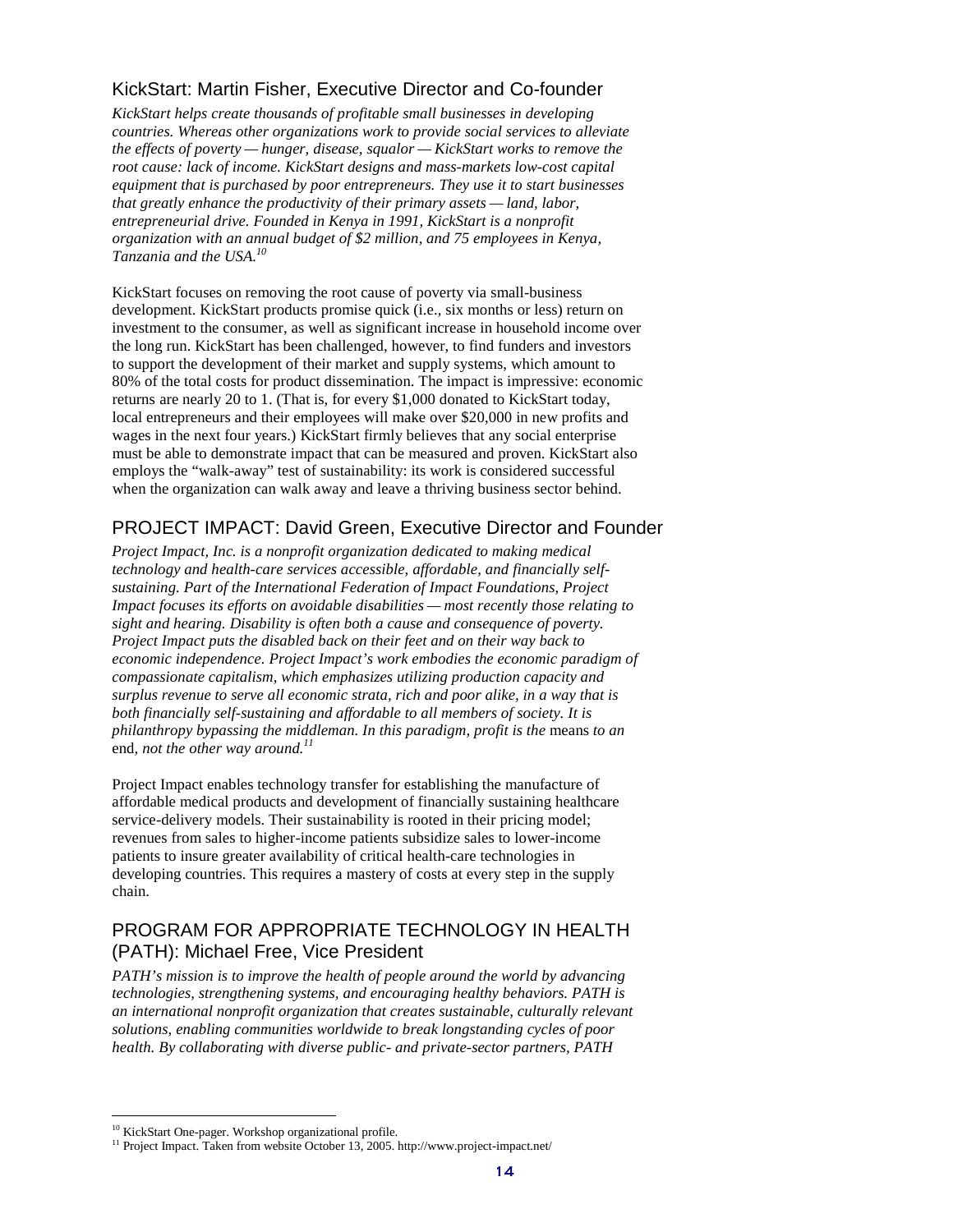*helps provide appropriate health technologies and vital strategies that change the way people think and act. 12* 

One of PATH's major challenges is the fact that "those who use, those who "The most creative time of a social choose, and those who pay the dues" for health products are all different. In other words, in the public-health sector in developing countries, decision enterprise comes in the early making is often segmented, with international agencies establishing the days — when innovators are standards for medical products and processes, national ministries paying the bill — all on behalf of health-service clients who simply benefit. In many trailblazing. But it can also be

developing countries, where most formal health care<br>is provided through highly subsidized state clinics, the patient is the user of<br>the most resource-scarce period.<br>This is the point when philanthropy the product listed (approved) by the World Health Organization, but paid for by a donor such as the United States Agency for International Development or can make a big difference. UNICEF. This creates a complex dynamic. For example, if PATH wants to do The challenge is how to ensure feasibility testing that involves end users, they need to keep the choosing agency involved as well. Interests and capacities of different stakeholders may that foundation support leads be in conflict. PATH faced such challenges in trying to get people to accept to private-sector investment their nonreusable syringe for vaccinations (Uniject<sup>™</sup>) — many wouldn't admit there was a problem with the syringe they were currently using. Many nurses in the future." were uncomfortable with changing vaccination protocols, and procurement agencies or ministries had budgets to protect, thus they were uncomfortable with the behavioral change required with PATH's technology. A key lesson Douglas Steinberg, learned was the need to build constituencies and get support early on. The Senior Program Officer challenge was building a prototype while getting the stakeholders to "co-own" The Lemelson Foundation the problem and solution.

## SOLAR ELECTRIC LIGHT COMPANY (SELCO): Harish Hande, CEO

*SELCO provides infrastructure solutions to underserved households and businesses in India and the rest of the developing world. Through its 25 centers in India, SELCO has brought reliable, affordable, and environmentally sustainable electricity to 35,000 homes and businesses since 1995. From solar lighting and electricity, to clean water and wireless communications, SELCO aims to empower its customers by providing complete packages of product, service and consumer financing, all under one roof. 13* 

SELCO's challenge is to create a sales model for a product that saves money and improves lives over a relatively long-term (from the perspective of those living handto-mouth), but requires a large up-front investment. For example, a solar electric light kit might provide cleaner, higher-quality light at a lower cost over the long run, but for those with no savings and only a few rupees to spend each day, alternatives such as kerosene lamps are more manageable. To overcome this, SELCO developed innovative financing tools for their customers; they created a guarantee fund in the bank to cover part of the interest rate on customer loans. This required building relationships and trust, while facilitating the flow of loans, and thus sales. However SELCO faced challenges in training thousands of bank managers to understand and support solar technology. SELCO also lacked a convenient network of advisors, which resulted in a more time-consuming, but ultimately very effective, process of learning by trial and error. SELCO has embraced this process, and encourages honesty and sharing among all social entrepreneurs.

<sup>&</sup>lt;sup>12</sup> Program for Appropriate Technology in Health. Taken from website, October 13, 2005. http://www.path.org/about.php <sup>13</sup> SELCO. Taken from website, October 13, 2005. http://www.selco-india.com/about.html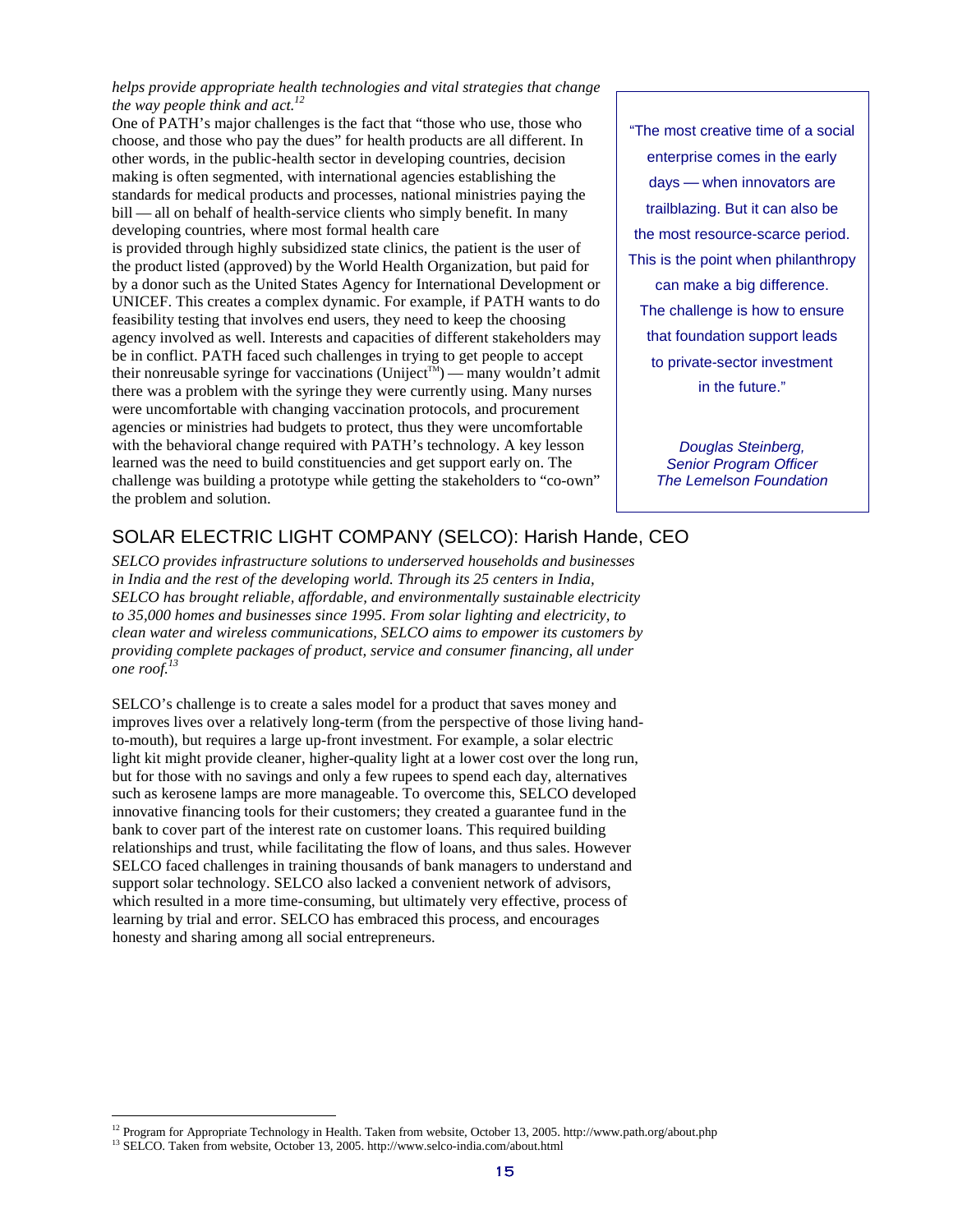## **DISCUSSION 2: THE ROLE OF FINANCING**

#### Discussion Questions

When discussing the role of financing at each stage of the *Idea-to-Impact*  process, the discussion groups were challenged to consider the following "Investors and mentors must questions:

- **Needs**: What types of financial resources did the entrepreneur provide diverse resources require, what was actually obtained; how were the resources to social entrepreneurs working<br>accessed?
- **accessed? for the poorest of the poorest of the poorest of the poorest of the poorest of the poorest of the poorest of the poorest of the poorest of the poorest of the poorest of the poorest of funding institutions (e.g** stage; what type of funding institutions (e.g., multi-lateral development bank, traditional bank, foundation, etc.) and/or specific  $\overline{a}$  at the R&D and marketorganizations are you aware of that might have funded particular development stages, while stages?
- **Opportunities**: What else might be done to provide funding can later, many organizations can we work together? The contract of the contract of the contract of the contract of the contract of the contract of the contract of the contract of the contract of the contract of the contract of the contract of the contract

Participants identified the following as being the most important financing priorities: **capacity building and networks** 

- 1. Front-end, high-risk investment. The same second is a second and series are essential throughout."
- 2. Enhanced communication between investors and entrepreneurs.
- 3. Financing that supports social impact.
- 4. Financing for market-development throughout the process.

Julia Novy-Hildesley Financial resources available included personal funds and angel investors in Executive Director the conception phase, and grants, philanthropy and loans throughout the rest The Lemelson Foundation of the process. The participants identified opportunities to work with available resources and address the challenges in financing the innovation process (see Appendix C for financial resource needs, availability, and opportunities).

## FINANCING CHALLENGE #1: ACCESS TO HIGH-RISK, FRONT-END INVESTMENTS

## The Challenge

Iqbal Quadir expressed the difficulty in getting his first investment due to lack of angel investors or experimental capital for research and development. Eventually, GrameenPhone's network was built with \$125,000 from an angel investor and Iqbal's sweat equity. SELCO's Harish Hande reported similar challenges as he had to rely on personal funds, small grants, and \$500 from his family to develop his ideas in rural India over two and a half years. Harish felt the lack of funding slowed down his innovation process and business plan development. He invested \$1,000 to purchase a solar unit, sold it, and used the profits to buy another unit. He repeated this process 500 times using the initial investment. This lack of experimental capital for trailblazing, or early-stage learning and development, is a challenge faced by many social entrepreneurs.

## Potential Solution

Build the investor network and pool different types of resources available for experimental stages. This would consist of financial and nonfinancial resources that various parties would bring to the table in support of emerging social enterprises. Grant money from foundations could be combined with investment funds to support stages of enterprise development that would normally be of limited interest to investors (due to long horizons before the return on the investment). Grant money could also be used as "first-loss cushions" or guarantees to make investments more

Identified Priorities<br>
Investments as they scale their<br>
Investments as they scale their<br>
Investments as they scale their<br>
Investments as they scale their<br>
Investments as they scale their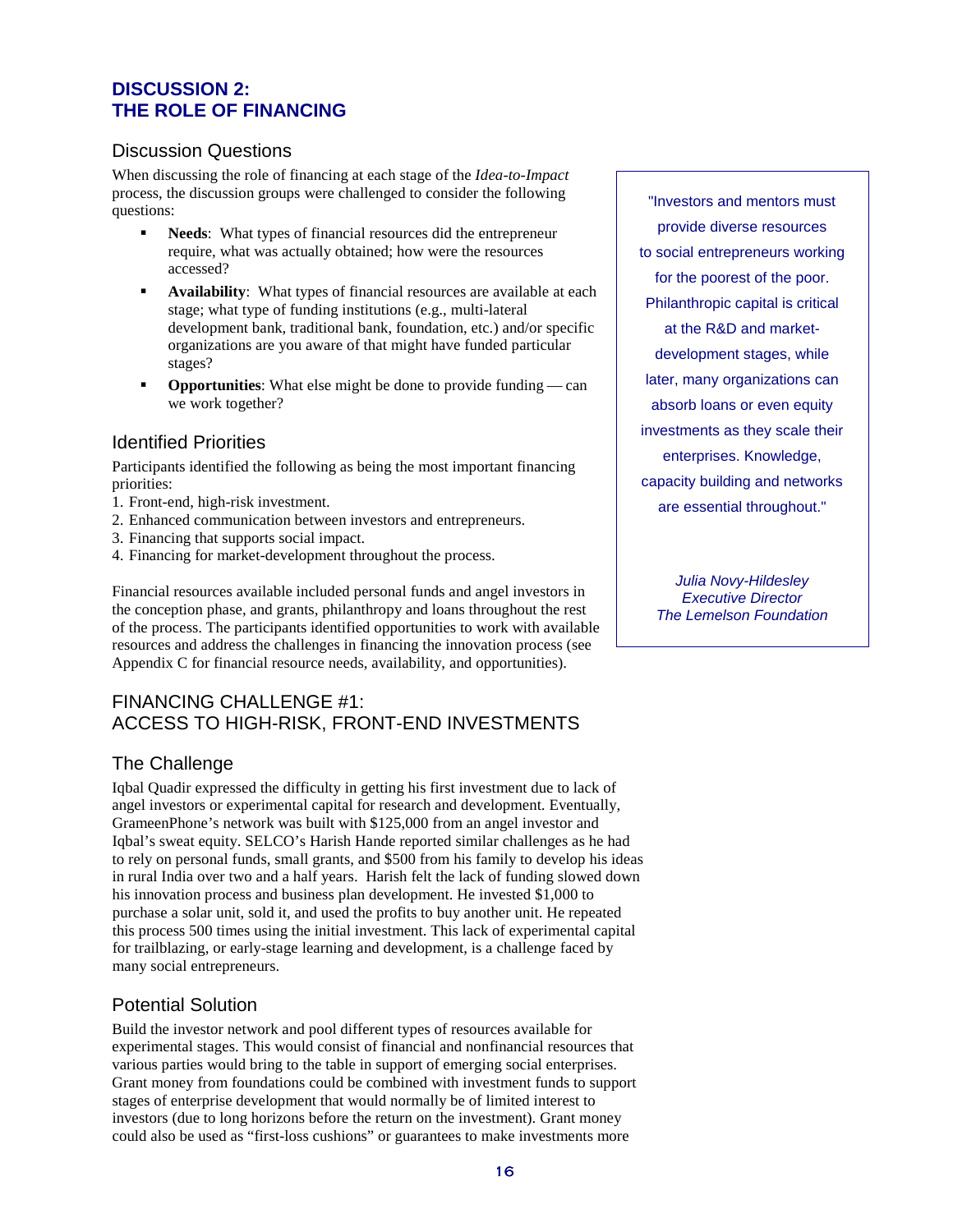attractive. Such collaborative investments would limit the risk for individual investors and increase efficiencies in shared due diligence, transaction costs, monitoring, and well-structured access to human and financial capital for investees.

## FINANCING CHALLENGE #2: CONNECTING INVESTORS AND ENTREPRENEURS

## The Challenge

Most groups recognized the lack of a network as a significant global challenge restraining social innovation. As noted in the participant hopes and expectations for the day, connecting investors with entrepreneurs was a priority for many. A key success factor in scaling-up innovation is having the right support at each phase to move the process forward. Iqbal Quadir noted that it's often "hard to find \$100,000, but relatively easy to find \$100 million." Funders and entrepreneurs need to understand each other's needs and interests to create partnerships. Part of this challenge is rooted in the fact that developing-country entrepreneurs have difficulty connecting with foreign investors due to visa restrictions, travel costs and limited networks. In addition, the field lacks a fluid flow of information and networks. For example, many developing or emerging countries have little or no capacity for rating investment opportunities (such as credit-rating agencies). This means that the potential of an emerging enterprise is not readily available, and gathering this information can be costly or unreliable.

#### Potential Solutions

- Convene in-country investment forums throughout the developing world. Holding investment forums in the countries in which investors are interested in addressing poverty would ensure better connections with local entrepreneurs.
- Create a technology platform connecting social entrepreneurs with financial resources.

As technology connects people on a global scale, it provides the opportunity to enhance deal flow between investors and entrepreneurs. Several initiatives are underway, such as "Synapse", a project being developed by David Green with Ashoka. This will help create a virtual platform for networking, with special attention to engaging participants through human contact to spur action among them. Thematic sites or wikis can evolve as participants add information, extend the network, and develop tools for assessing social enterprises.

## FINANCING CHALLENGE #3: APPROPRIATE FINANCING TO SUPPORT SOCIAL IMPACT

## The Challenge

Michael Free of PATH and Charles Slaughter with The HealthStore Foundation discussed the importance of maintaining focus on social impact throughout the innovation process, including selecting the proper sources of financing. Investment mechanisms that allow investors to get some of their money back (e.g. loans) provide opportunities for reinvestment in additional social innovations and, ultimately, a larger social impact. Other investments, such as grants and donations, are needed at certain stages, but these mechanisms should not be relied upon for the long term, as this could minimize overall social impact since the funds are not recycled back into future investments. Thus, financing mechanisms should focus on maximizing both social and economic impact.

The lack of a fluid flow of information between donors and investors on one side, and social enterprise on the other, creates a real barrier to the scaling-up of social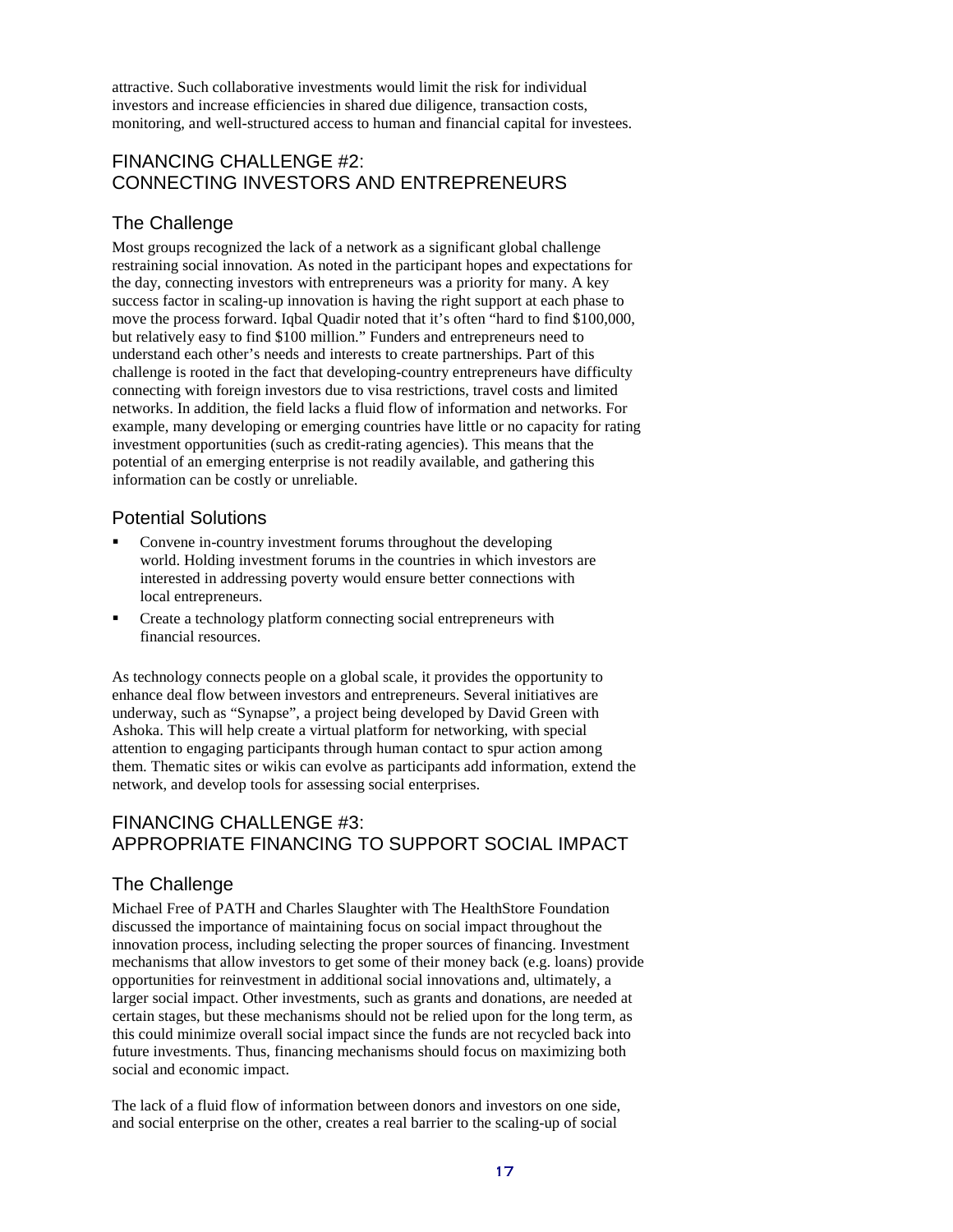innovation. Investors are not finding the right deals, while entrepreneurs struggle to identify the right type of capital at various stages of their development. There is a need for a technical platform to handle the mass market while providing a human touch that ensures social interaction. In addition, deals need to flow continuously to be effective.

## Potential Solutions

Research various forms of investment and compare their social effects for optimal financing methods. Identifying the social impacts of different options for financing will provide entrepreneurs with the ability to target appropriate funding mechanisms at various phases. This information will also guide funders as to the appropriate form of support, whether grants or investments.

Create a technology platform connecting social entrepreneurs with financial resources. As technology connects people on a global scale, it provides the opportunity to enhance deal flow between investors and entrepreneurs. Such a platform must engage participants and spur action among them. David Green is currently developing such a tool ("Synapse") and is looking for feedback from the group regarding platform development and effectiveness.

## FINANCING CHALLENGE #4: MARKET-DEVELOPMENT

#### The Challenge

Market-development required 80% of the costs for some enterprises, yet sustained funding for this process was difficult to acquire. IDE-India and KickStart both faced this challenge and sought investors that would accept return as the market was developed. Both organizations are close to the crossover point of becoming selfsustaining through their business-to-business sales.

Marketing costs are lower with the business-to-business model, and everyone in the supply chain is making commercial rates of return and maximizing social impact, making the supply chain sustainable. Key success factors are ensuring that both entrepreneurs and investors understand the market-development costs for different models, and identifying appropriate sources of funding.

#### Potential Solutions

- Identify and map working capital available for each stage in the process. Different organizations have different needs throughout the innovation process. An understanding of the working capital available at various stages allows investors to partner when appropriate, and social entrepreneurs to seek funding that meets their objectives. This would include looking for investors who would accept return after the supply chain has been developed.
- Improve visibility of market-development costs so they do not consume equity investment or slow down organizational growth. Case examples of marketdevelopment for various enterprises could assist new entrepreneurs in realistically estimating their costs for this stage and communicating them to investors. The appropriate source of funding can be identified with more accurate market-development costs.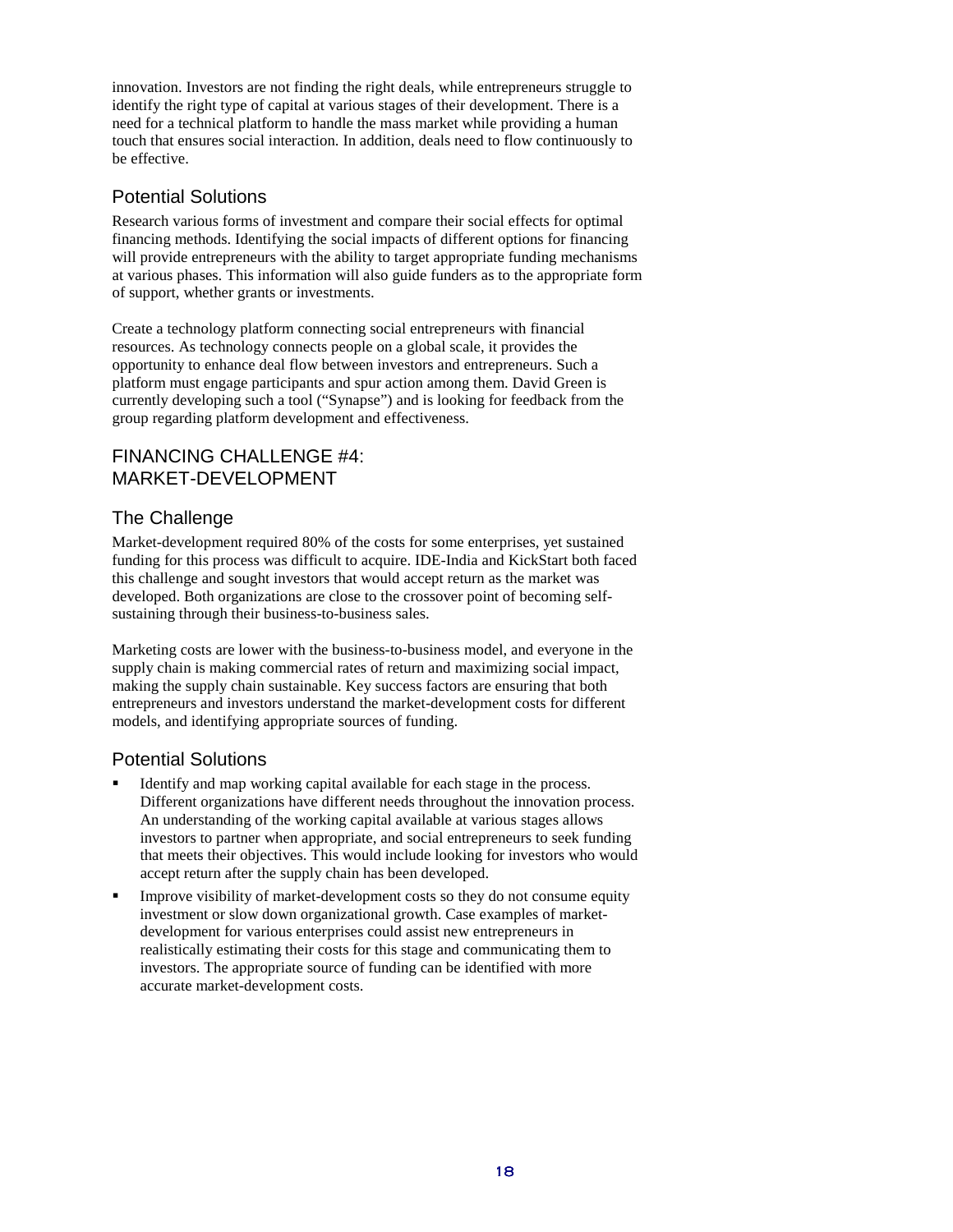## **DISCUSSION 3: ROLE OF NONFINANCIAL ASSISTANCE AND KNOWLEDGE MANAGEMENT**

#### Discussion Questions

The participants rotated from group to group to engage in a discussion with others around the nonfinancial assistance and knowledge-management requirements needed by social enterprises. They focused on the following questions at each stage of the process:

#### **Nonfinancial assistance**:

- **Needs**: What types of other resources (training, mentoring, networks, facilities, etc.) did the entrepreneur require, what was actually obtained and how were the resources accessed?
- **Availability**: Which support service institutions (general type e.g., business consulting, legal, etc., and/or specific organizations) are you aware of that might have contributed meaningfully here?
- **Opportunities**: What else might be done to provide assistance can we work together?

#### **Knowledge management**:

- What information is necessary to assess the potential and capacity of a social enterprise (and how do we obtain it)?
- What information is needed to facilitate ongoing management or strategic decision-making for program improvement?
- How can we measure and disseminate knowledge about program effectiveness and impact?
- Can we work together to fill the information gap?

## Identified Priorities

The following nonfinancial assistance and knowledge-management priorities were identified:

- 1. Enhanced communication between investors and entrepreneurs.
- 2. Tracking mechanisms for social-impact measurement.
- 3. Nonfinancial technical assistance for entrepreneurs.
- 4. Case studies of successes and failures; identification of social and economic impact.
- 5. Informal support networks up front.
- 6. Library of resources.

Potential solutions were drawn from resources that are currently available to meet these needs, such as David Green's work on a technology platform for networking and deal flow, and the International Finance Corporation's tracking of impactmonitoring practices. In addition, many participants have developed resource libraries that could be combined. The Grameen Foundation is working with Ashoka and Microsoft to create a network of social entrepreneurs and investors, which is going to be used as a pilot project by Social Fusion as they create an incubation pathway. (See Appendix C for nonfinancial and knowledge-management resource needs, availability, and opportunities.)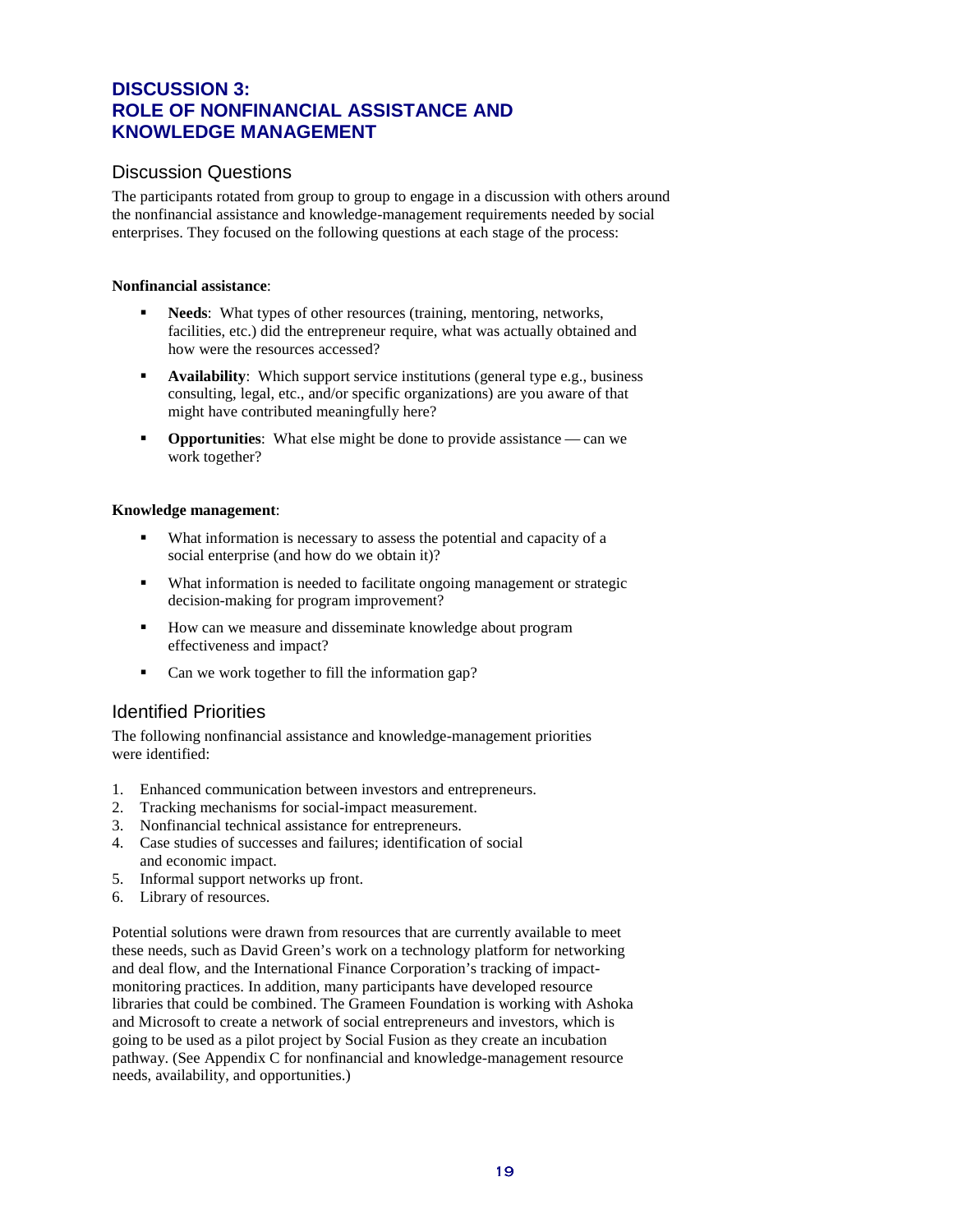## NONFINANCIAL CHALLENGE #1: EARLY ACCESS TO NETWORKS AND TECHNICAL ASSISTANCE

### The Challenge

In many settings, emerging social entrepreneurs operate in isolation, and do not have access to global networks that might provide assistance in developing strategies, business plans, and human resources to support their visions. Poor telecommunications may constitute a barrier, but simply not knowing who to turn to for support is the larger challenge. SELCO, for example, reported the need to tap into informal networks for nonfinancial support in the conception phase. Harish Hande sought mentors and those with experience and knowledge regarding specific challenges, such as how to gain access to bank credit for buyers. This kind of support that SELCO sought often comes from the Board of Directors once the business is created, but entrepreneurs need advice in the early stages as well.

## Potential Solution

Foundations supporting entrepreneurs should provide access to informal support networks in the early phases. One example is Social Fusion's  $ACSN^{TM}$ , which supports social entrepreneurs through a process of assessment, coaching mentoring, skills building, and networking and funding. Social Fusion provides a web-based tool that is supported through a network of consultants who coach entrepreneurs through a series of telephone conversations and visits.

Susan Davis of Grameen Foundation explained how they are currently partnering with Microsoft to create a network that would assist social entrepreneurs in both their financial and nonfinancial needs. This would enhance the long-term sustainability of social enterprises, and Grameen Foundation will work with Social Fusion to develop the concept in a pilot project.

## NONFINANCIAL CHALLENGE #2: MEASURING SOCIAL IMPACT

## The Challenge

Information regarding the impacts of social enterprises — human impacts, such as improvements in quality of life, health, or education — is critical to strategic decision making. Yet, impacts that occur at the end of a long chain of cause and effect, often years after the initial action, can be among the most<br>difficult to assess Investors concerned with impacts beyond the financial capacity in determining how to difficult to assess. Investors concerned with impacts beyond the financial return on investment will want reliable impact evaluations, and donors such as support the growth of social foundations will place an even greater premium on these impacts. Organizations that can demonstrate their impact are better positioned to attract enterprises globally." investors or donors. But many organizations do not have the resources (financial or human) until long into the development process, by which time it may be difficult to catch up.  $\blacksquare$ 

## Potential Solution and Social Fusion Social Fusion

Participants reported that entrepreneurs would like to report comprehensive social impacts of their business for all stakeholders. IDE-India and KickStart discussed the need to share and replicate good practices in impact monitoring among social enterprises, such as their own models for tracking impacts through productwarranty systems. KickStart insists that one characteristic of success is that a product yields measurable impacts. If the impact cannot be proven, the social enterprise is probably not pursuing a promising intervention.

The meeting participants, therefore, recommend efforts to improve tracking of social enterprise impacts. Agnes Dasewicz, with the International Finance Corporation

Executive Director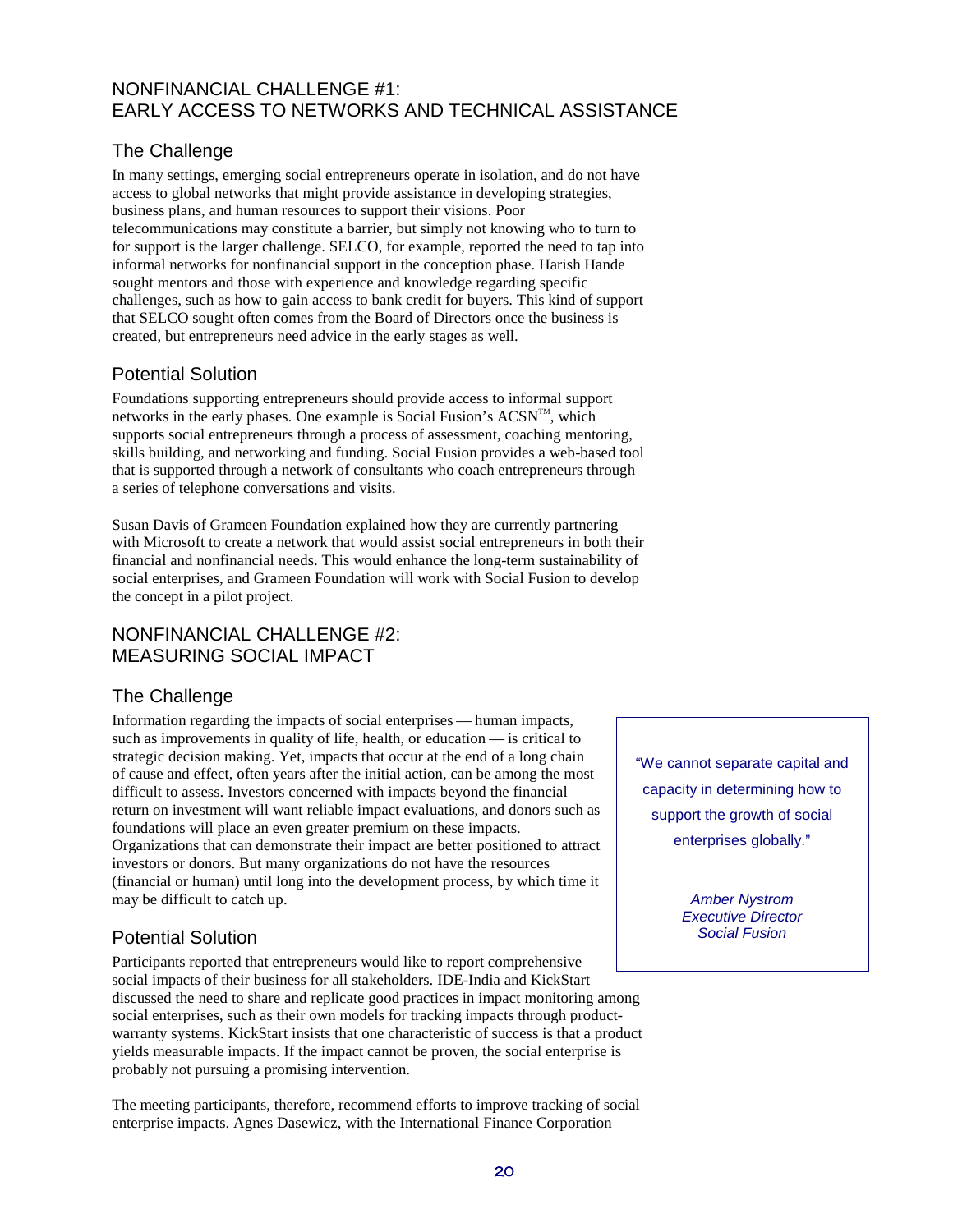(IFC), reported that the IFC is currently tracking best monitoring practices (see Opportunities for Action in the following section).

#### NONFINANCIAL CHALLENGE #3: COACHING AND MENTORING SOCIAL ENTERPRISES

### The Challenge

Technical assistance is often a "push" from an external organization, yet each enterprise faces unique challenges that often cannot be supported via generalized tools. Depending on which phase the innovation is in, technical assistance is often more effective when it is a perceived need of the enterprise versus a "push" from external partners. For example, SELCO needed to train bank managers about the income-generating benefits of solar lighting technology so that loan officers would lend to poor people interested in adopting the technology. This was not an off-theshelf service offered by any external organizations, and SELCO had to undertake this by trail and error.

## Potential Solution

Provide financial resources to customize training and assistance as needed by the different enterprises instead of creating generalized programs. Foundations and other donors can support the nonfinancial service providers (such as Social Fusion) in order that they may build the capacity for tailored support to entrepreneurs. Conversely, investors should build resources for obtaining tailored assistance into investments made to social enterprises.

## NONFINANCIAL CHALLENGE #4: SHARING RESOURCES

## The Challenge

In addition, participants highlighted the need for better sharing of resources to enhance knowledge and access to resources regarding the Idea-to-Impact process, with particular emphasis on incubation and market-development. Knowledge resources include experiences from others, through published papers, case studies, or evaluations. It may also include tool kits, consultants, or agencies that provide nonfinancial services. Currently, many of the participants are individually collecting their relevant resources, and sharing is haphazard at best. This reduces overall efficiency of the group and inhibits collective learning.

## Potential Solution

Create an online library of resources. This would be a web-based structure that would be expanded through contributions from users. By building a collaborative tool, one-stop access to information would enable the group to move forward with a common learning agenda.

## NONFINANCIAL CHALLENGE #5: DOCUMENTING LESSONS LEARNED

## The Challenge

Following from the preceding challenge, participants reported a specific problem related to documenting mistakes. Participants noted that the learning curve for many social entrepreneurs is very high, and mistakes are inevitable. An organization that learns from its mistakes is more likely to succeed, but it must create a culture that embraces mistakes, rather than sweeps it under the rug. Sharing stories of mistakes would help others learn without having to commit the same errors. For example, Harish Hande of SELCO felt that if he had known about previous failures of social entrepreneurs in his field, he could have succeeded more quickly in his venture.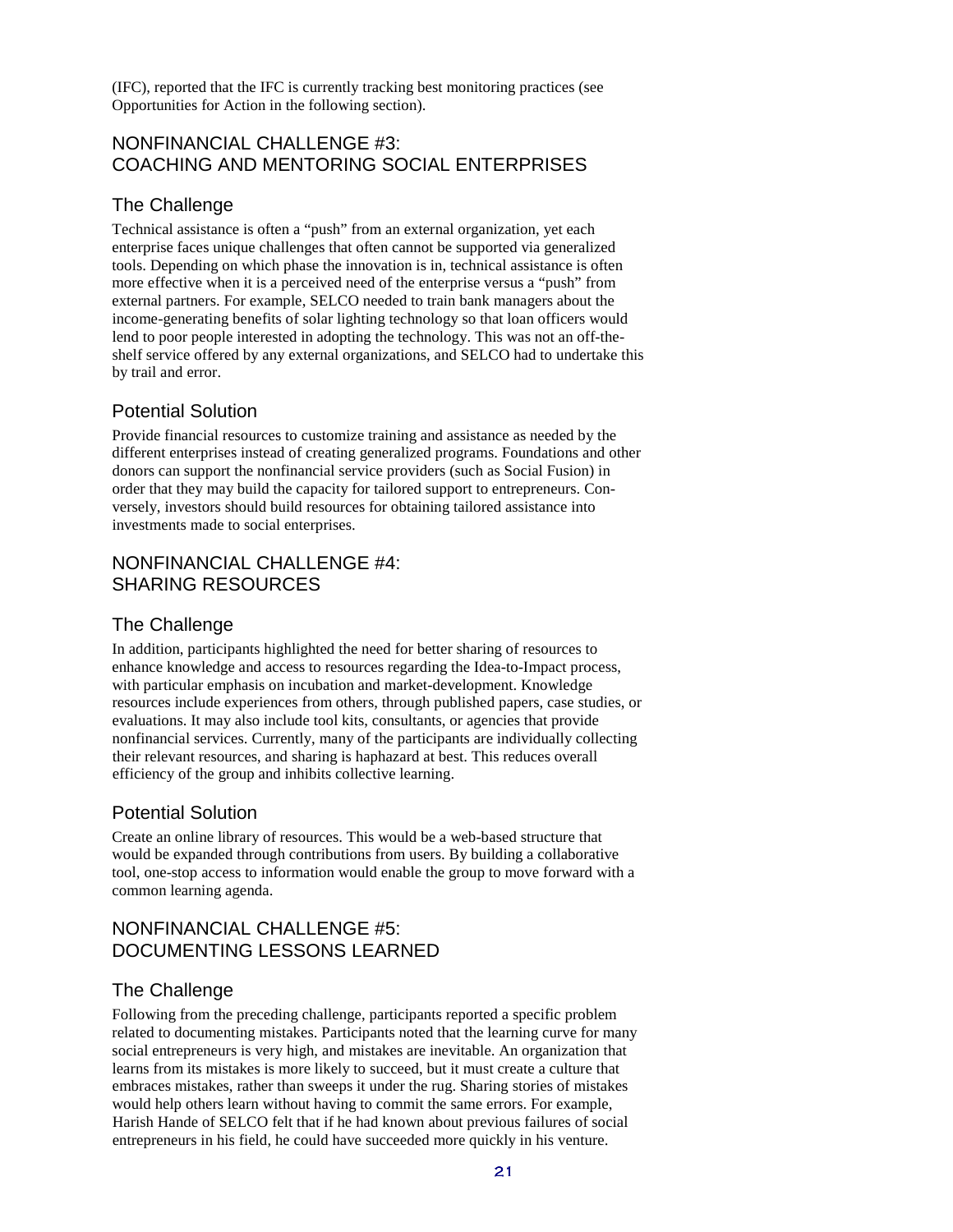However, case studies are usually written about successful enterprises, and they lack information about failure.

#### Potential Solution

Create the incentive for entrepreneurs to share their failures via formal documentation others can learn from. Two articles were recommended to the group: Monique Maddy discussed the successful creation of a networking company in India that eventually failed,<sup>14</sup> and the Natural Resources Forum documented commercialization of photovoltaic systems. 15 Participants were encouraged to document their experiences to help other entrepreneurs innovate successfully.

## **WRAP-UP: OPPORTUNITIES FOR ACTION AND WHERE WE GO FROM HERE**

After spending the day analyzing each entrepreneur's experience and identifying key challenges, participants prioritized the challenges and potential solutions. Participants stepped forward to take the lead on specific solutions, while support teams were built around their ideas. Team leaders submitted the following descriptions of how they envision this undertaking and how others can get involved.

#### Build Network to Pool Resources

#### **Setting the Table for Collaborative Investment Activity: Can we build a social-enterprise/capital-markets syndicate?**

"Coordinated funding is tricky, based on trust and common goals among participants. But it also holds immense benefit in terms of efficiency in shared due diligence, transaction costs, monitoring, and well-structured access to human and financial capital for investees, not to mention access to higher-quality deals for investors. Posited metaphorically as a "virtual dinner party," a loose network structure might tie in a broad range of funder and financial investment types, map in the time and talent of both volunteer and paid consultants, and otherwise share best practices and transactions of doing deals together. Diners each bring their appetite, and their "potluck" deals. The table is set. Please RSVP." — Tim Freundlich.

#### **Lead**: Tim Freundlich, Calvert

**Support**: Jigna Desai, Nike Foundation Alois Flatz, BTS Investment Advisors (India) John Goldstein, Medley Advisors Oliver Karius, Vantage Point Maritta Kock-Weser, GEXSI Julia Novy-Hildesley, The Lemelson Foundation Amber Nystrom, Social Fusion Arthur Wood, Ashoka

#### Compile a Library of Resources

Because participants found useful the online resource created for the Thought Leaders meeting, The Lemelson Foundation is exploring maintaining and enhancing that platform. They would like to work in partnership with the support team of individuals who expressed interest in this initiative as well as with the larger group of meeting participants and others to seek input on the design of this online resource. Initially, The Lemelson Foundation has considered including:

1. Information on the meeting itself (including biographies of participants, background reading materials, meeting summary report, etc.);

<sup>&</sup>lt;sup>14</sup> Maddy, Monique. Dream Deferred: The Story of a High-Tech Entrepreneur in a Low-Tech World. *Harvard Business Review*. May 2000.<br><sup>15</sup> D'Addario, P.J. Golden Genesis and the Teotonia Velela Foundation: commercializing *Natural Resources Forum*. Special Issue on Small-Scale Investment in Natural Resources. Vol. 24, No. 4, Nov. 2000.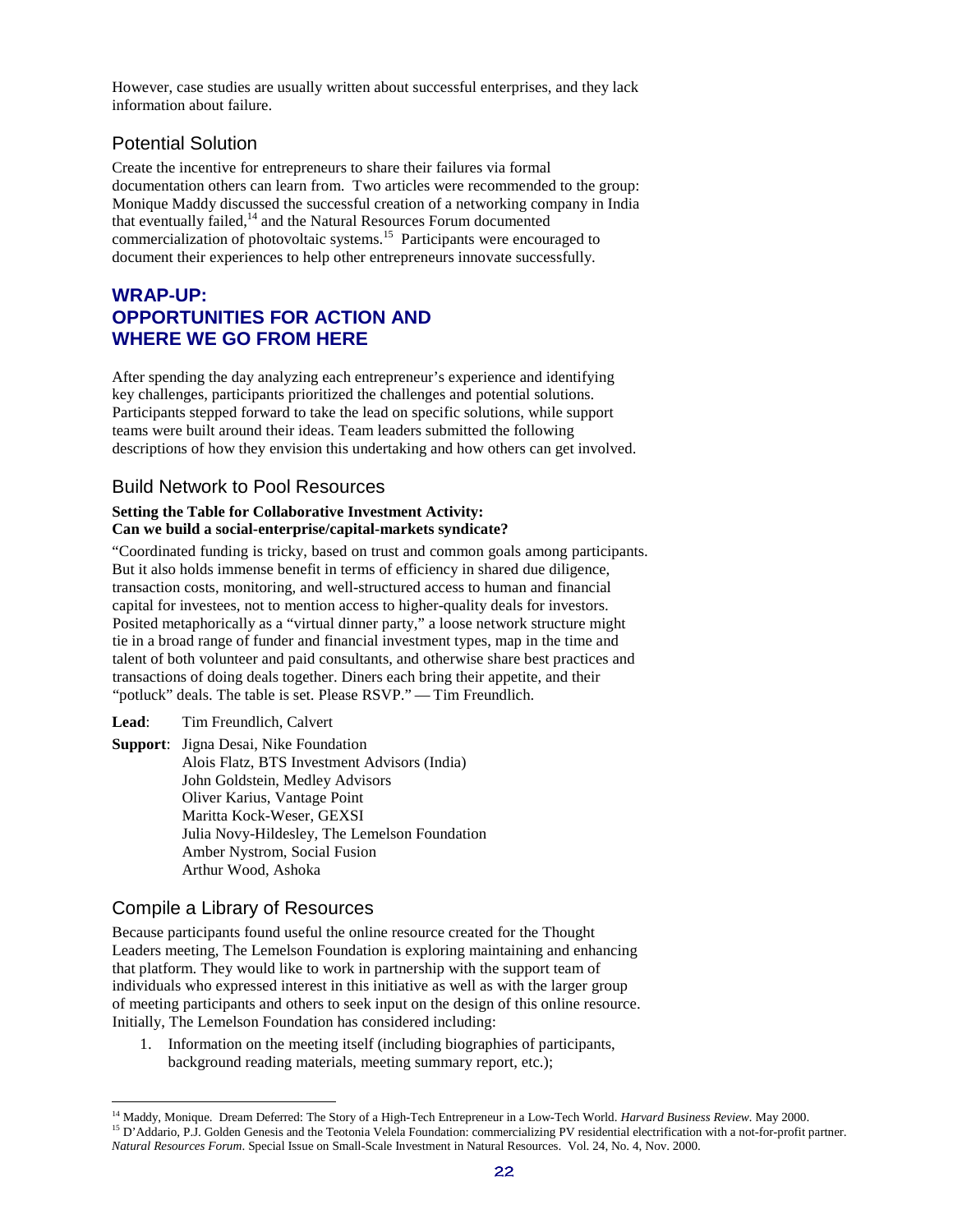- 2. An open-source contacts database that would allow us, over time, to document the individuals and groups working in the area of technology-based social enterprise focused on those earning less than \$2 a day (this would include entrepreneurs, foundations, investors, technical-assistance providers, business-development service organizations, and others); and
- 3. An open-source "map" or graphic that would illustrate the Idea-to-Impact process for technology-based social enterprises marketing to people earning less than \$2 a day, and allow users to share lessons, challenges, needs and resources that relate to each stage of the Ideato-Impact process.

**Lead**: Julia Novy-Hildesley, The Lemelson Foundation

**Support**: Amber Nystrom, Social Fusion John Goldstein, Medley Advisors Oliver Karius, Vantage Point

#### Improve Tracking of Social Impact

The authors of *Private Investment for Social Goals: Building the Blended Value Capital Market*, recently published by the World Economic Forum's Global Foundation Leaders Advisory Group, call for "establishing a standard measurement mechanism for social and environmental outcomes. The report goes on to state that "while some significant work on measures of social performance has occurred within specific sectors, sharing this intellectual capital across sectors is more the exception than the rule." The proposed group on sharing and developing monitoring and evaluation methodologies would attempt to address this challenge.

The group would work to:

- 1. Share current methodologies used in impact measurement by stakeholders in the social investment field (entrepreneurs, investors, and other related parties);
- 2. Work to aggregate (where possible) impact indicators into common measures to be applied in evaluating the impact of social investments;
- 3. Adopt those indicators and compare them across various initiatives;
- 4. Develop and share a "knowledge-management" piece based on this work to be disseminated to other potential users of such indicators and invite them to cooperate in the effort.

The group would work through an organized series of information exchanges and meetings (hopefully to coincide with other related events) on the subject.

#### **Lead**:

Agnes Dasewicz, Strengthening Grassroots Business Initiative (IFC)

#### **Support**:

Michael Free, PATH Julia Novy-Hildesley, The Lemelson Foundation Jill Rademacher, Case Foundation Amitabha Sadangi, IDE-India Kevin Starr, Mulago Foundation / Rainer Arnhold Fellows Arthur Wood, Ashoka

#### Closing

Julia Novy-Hildesley closed with a brief review of the meeting purpose: to identify how best to support the growth of innovative, technology-based social enterprises that engage the world's poorest people to productively meet their own needs and create their own wealth. She thanked the participants for their deep engagement in analyzing the issues and sharing potential solutions, and stressed how important it will be to follow up on the initiatives the participants worked so hard to identify.

The workshop was useful for "building relationships with funders, nonprofits and the private sector so that we may begin to share our resources and strategies, and begin to act with more coordinated efforts to advance the social change we all hope for."

Will Morgan Program Officer Skoll Foundation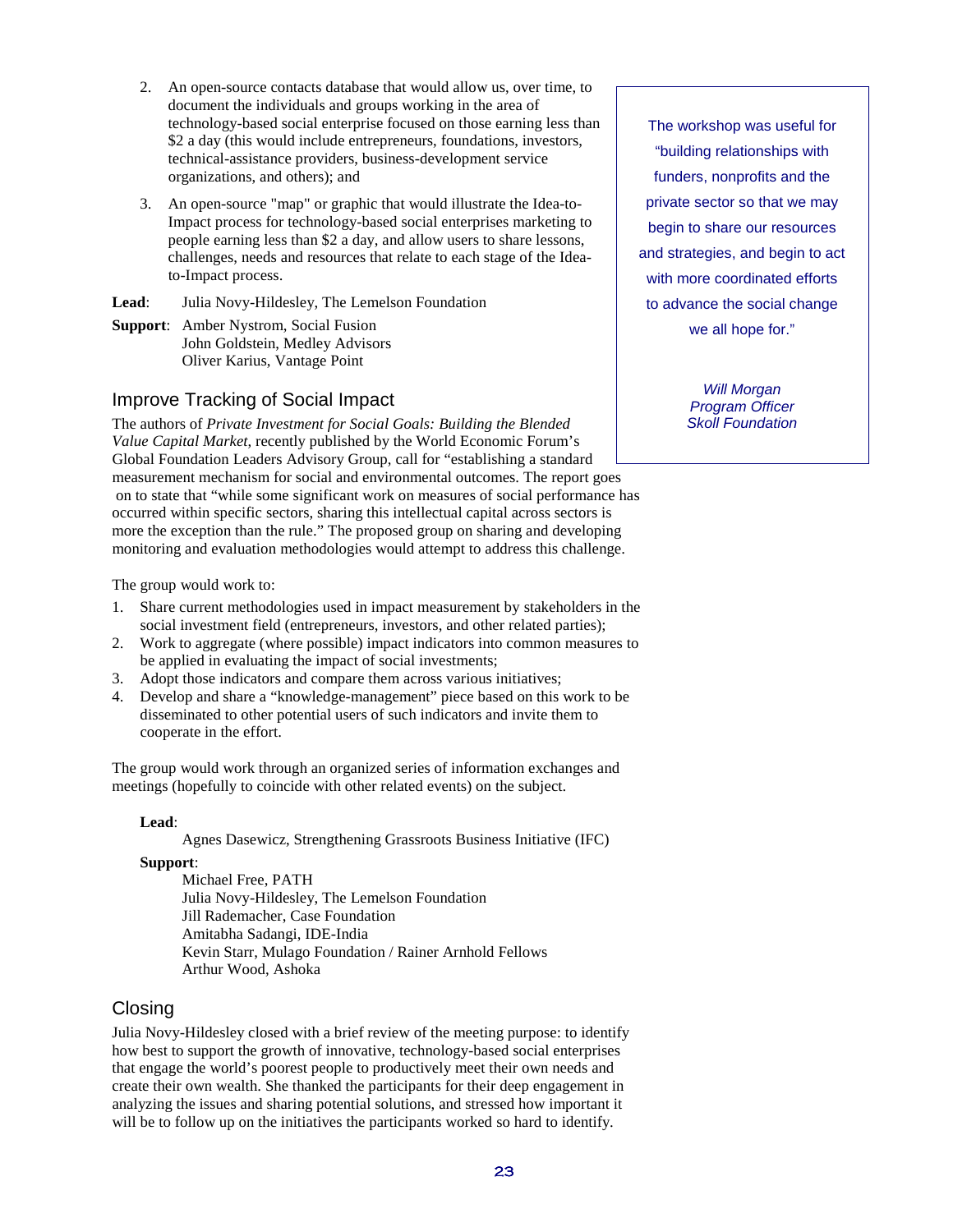## **APPENDIX A: AGENDA**

- 1. **Teleconference with Bellagio Forum Participants**
- 2. **Breakfast Service & Networking**

#### 3. **Framing the Day**

Welcome, introductions, meeting purpose and agenda, and a brief presentation to frame the day's activities.

- 4. **Small Group Discussion 1: "Learning from Entrepreneurs"**  Small discussion groups assembled around a designated group-resource person, each of whom was an accomplished social entrepreneur.
- 5. **Small Group Discussion 2: "The Role of Financing"**  In small discussion groups and plenary format, participants explored key issues regarding the role of financing in supporting the growth of innovation.
- 6. **Lunch**
- 7. **Small Group Discussion 3: "The Role of Nonfinancial Assistance & Knowledge Management"**  In small discussion groups and plenary format, participants explored key issues regarding the role of nonfinancial assistance in supporting the growth of innovation.
- 8. **Wrap-up: "Opportunities for Action & Where We Go from Here"**  Opportunities for working together were identified, with corresponding next steps, resource requirements, and commitments for follow-up.
- 9. **Dinner**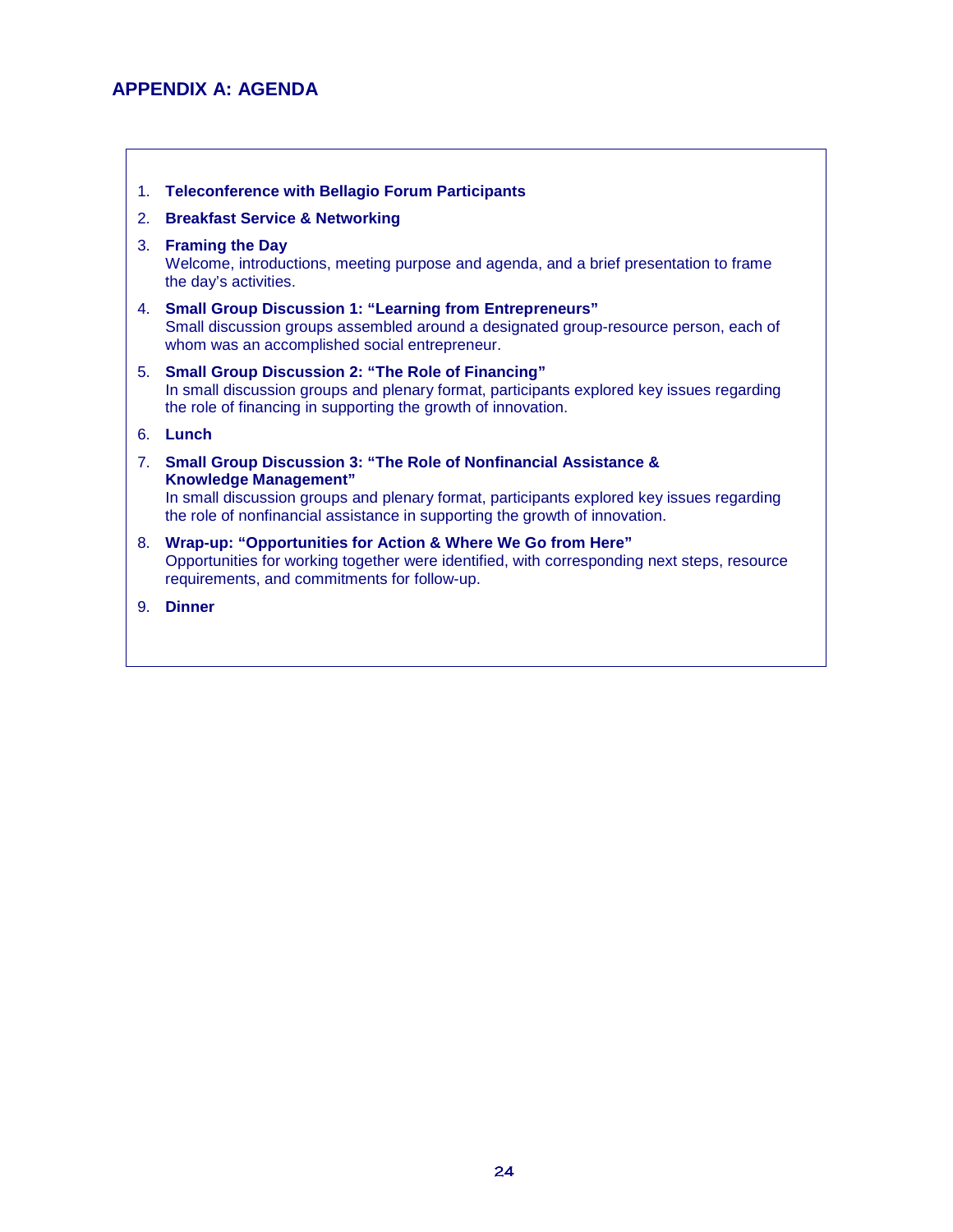## **APPENDIX B: PARTICIPANT LIST**

| <b>Name and Position</b>                                                    | Organization                                                       |  |  |
|-----------------------------------------------------------------------------|--------------------------------------------------------------------|--|--|
| Craig Cramer, Senior Program Officer,<br><b>Strategic Opportunities</b>     | Bill & Melinda Gates Foundation                                    |  |  |
| Patrick J. D'Addario, President                                             | LaGuardia Foundation                                               |  |  |
| Agnes Dasewicz, Investment Officer                                          | Strengthening Grassroots Business Initiative (IFC)                 |  |  |
| Susan M. Davis, Chair                                                       | <b>Grameen Foundation USA</b>                                      |  |  |
| Russell J. deLucia, Director                                                | Small-Scale Sustainable Infrastructure Development<br>Fund (S3IDF) |  |  |
| Jigna Desai, Strategic and Finance Planning                                 | Nike Foundation                                                    |  |  |
| Martin Fisher, Executive Director, Co-Founder                               | KickStart                                                          |  |  |
| Alois M. Flatz, Managing Partner                                            | BTS (India) Investment Advisors                                    |  |  |
| Michael J. Free, Vice President                                             | Program for Appropriate Technology in Health (PATH)                |  |  |
| Tim Freundlich, Director of Strategic Development                           | <b>Calvert Social Investment Foundation</b>                        |  |  |
| John D. Goldstein, Senior Managing Director                                 | <b>Medley Advisors</b>                                             |  |  |
| David Green, Executive Director                                             | Project Impact                                                     |  |  |
| Harish H. Hande, CEO                                                        | Solar Electric Light Company (SELCO)                               |  |  |
| Andy Horsnell, Senior Associate & Facilitator                               | Rolfe Larson Associates                                            |  |  |
| Oliver S. Karius, Managing Director                                         | Vantage Point                                                      |  |  |
| Maritta Koch-Weser, Director and CEO                                        | Global Exchange for Social Investment (GEXSI)                      |  |  |
| Eric Lemelson, Vice President and Treasurer                                 | The Lemelson Foundation                                            |  |  |
| Patrick Maloney, Manager, Investments                                       | <b>Omidyar Network</b>                                             |  |  |
| Will Morgan, Program Officer                                                | <b>Skoll Foundation</b>                                            |  |  |
| Satheesh Namasivayam                                                        | Entrepreneur                                                       |  |  |
| Julia Novy-Hildesley, Executive Director                                    | The Lemelson Foundation                                            |  |  |
| Amber Nystrom, Executive Director                                           | <b>Social Fusion</b>                                               |  |  |
| Paul R. Polak, CEO                                                          | International Development Enterprise - USA                         |  |  |
| Iqbal Z. Quadir, Founder; Lecturer                                          | Grameen Phone; Harvard University                                  |  |  |
| Jill Rademacher, Senior Vice President for<br><b>International Programs</b> | <b>Case Foundation</b>                                             |  |  |
| Heidi Rahn, Consultant & Workshop Reporter                                  | Independent                                                        |  |  |
| Amitabha Sadangi, CEO                                                       | International Development Enterprise, India (IDEI)                 |  |  |
| Marnie Sigler, Director                                                     | <b>Omidyar Network</b>                                             |  |  |
| Charles Slaughter, President                                                | The HealthStore Foundation                                         |  |  |
| Kevin Starr, Director                                                       | Mulago Foundation / Rainer Arnhold Fellows                         |  |  |
| Douglas Steinberg, Senior Program Officer                                   | The Lemelson Foundation                                            |  |  |
| Arthur Wood, Social Finances Services                                       | Ashoka, Social Financial Services                                  |  |  |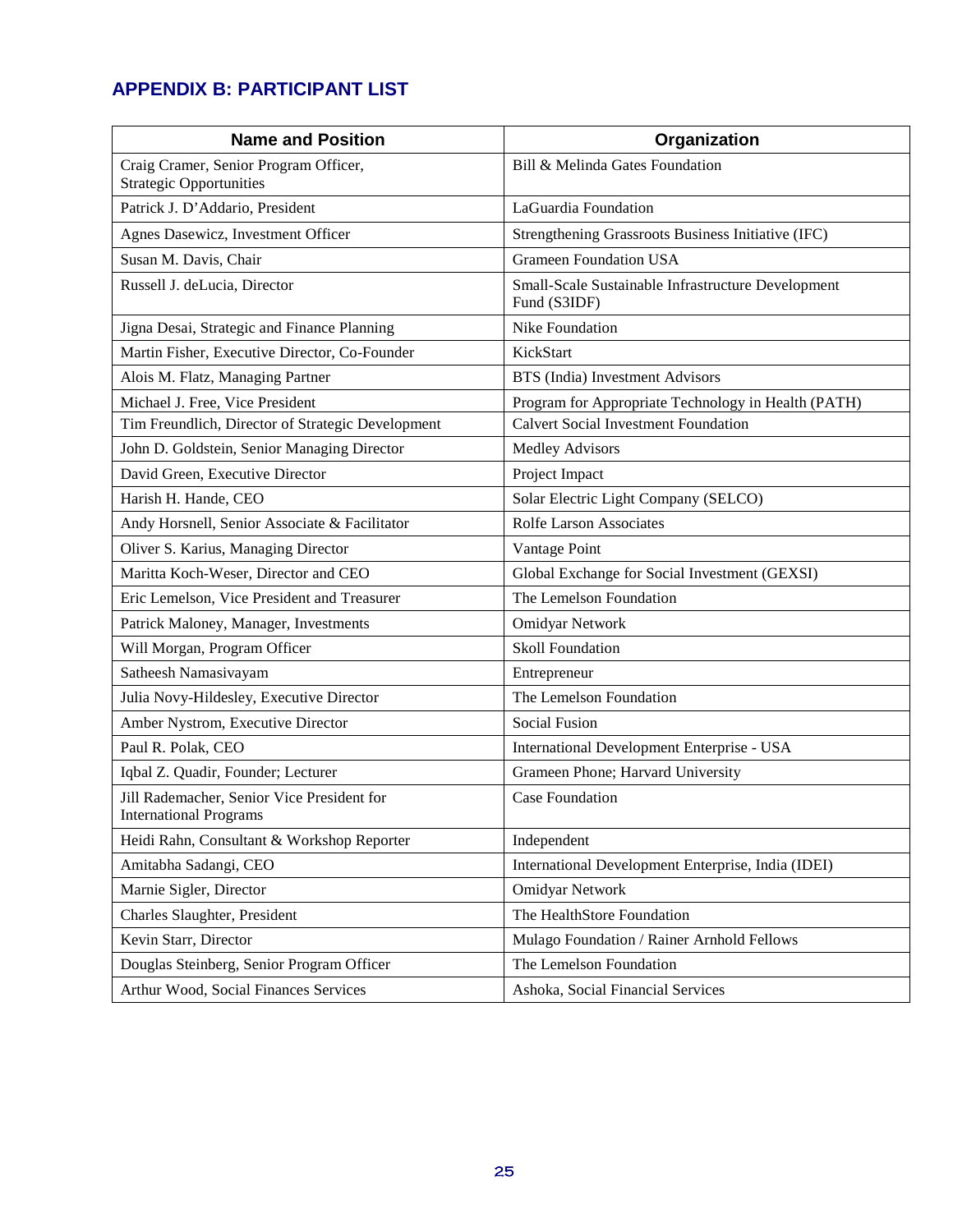### **APPENDIX C: PARTICIPANT BIOGRAPHIES**

*Please note biographies may have been shortened.* 

#### **Craig Cramer**, Bill and Melinda Gates Foundation

Craig Cramer is a Senior Program Officer in the Strategic Opportunities Group at the Bill and Melinda Gates Foundation, which he joined in June 2005. Prior to joining the Gates Foundation, Mr. Cramer founded and served as Executive Director of EMPower, The Emerging Markets Foundation. Mr. Cramer developed the idea for EMPower while a Principal and Senior Portfolio Manager at Canyon Capital Management, a hedge fund based in Beverly Hills, CA. Mr. Cramer received a B.A. in Political Science from the University of California, Irvine, and a Masters of International Affairs from Columbia University, where he specialized in Human Rights and International Law.

#### Patrick J. D'Addario, Fiorello H. LaGuardia Foundation

Mr. Patrick J. D'Addario's responsibilities as founding Director and President of Fiorello H. LaGuardia Foundation include development and implementation of all LGF programs, such as the design of the Carbon and Project Preparation Facility and the LP Gas Rural Energy Challenge Program for the United Nations Development Program. Previously, as Director of Operations, Latin America, for the Golden Genesis Company, he was responsible for the creation of 70 photovoltaic pico utilities in the northeast of Brazil. As Co-Founder and President of the International Fund for Renewable Energy and Energy Efficiency, Mr. D'Addario was responsible for more than 20 early-stage investments in renewable energy and energy efficiency (RE/EE) projects in 15 countries, totaling more than \$1 million. Mr. D'Addario also was a founder and, subsequently, Vice President, of the Brazilian Renewable Energy and Energy Efficiency Trade Association, ABEER. Mr. D'Addario holds an undergraduate degree from St. John's College, Annapolis, Maryland, and an M.P.A. from the Woodrow Wilson School, Princeton University.

**Agnes Dasewicz**, Grassroots Business Initiative, International Finance Corporation, The World Bank Group Established in 2004, IFC's Grassroots Business Initiative (GBI) seeks to strengthen, scale up and replicate innovative social enterprises that create sustainable opportunities for the poor, empowering and engaging them as entrepreneurs, employees, consumers, and suppliers. Agnes is responsible for managing the portfolio of GBI projects, and has extensive experience in SME and small-business financing in developing and transition economies. Prior to joining the Initiative, Agnes focused on development of SME risk-capital funds in sub-Saharan Africa through her work with the Institute for SME Finance. Before moving to the development field, Agnes financed projects ranging from telecom companies to retail chains as an investment officer for one of the top private equity funds in Central and Eastern Europe. She holds a B.A. in International Affairs from The George Washington University, and an M.B.A. from the McDonough School of Business at Georgetown University.

#### **Susan M. Davis**, Grameen Foundation USA

Susan is the Chair of the Grameen Foundation USA, a global microfinance and technology organization. She works with Ashoka: Innovators for the Public, leading its Global Academy for Social Entrepreneurship. She is also a member of its Board committee that selects social entrepreneurs and oversees Ashoka's expansion to the Middle East, North Africa and Central Asia. She currently serves as an external advisor to the Director General of the International Labor Organization and a member of Mary Robinson's Human Rights Advisory Group for the Ethical Globalization Initiative. Susan was the Executive Director of the Women's Environment & Development Organization from 1993 to 1998. Susan earned a B.S.F.S. at Georgetown University's School of Foreign Service and a M.P.A. from the Kennedy School of Government at Harvard University. She was also an M. Phil candidate in International Relations at Oxford University in 1980-81.

**Russell J. deLucia**, The Small-Scale Sustainable Infrastructure Development Fund Inc. **(**S3IDF) Dr. Russell deLucia is President, Board member, and one of the founders of The Small-Scale Sustainable Infrastructure Development Fund, Inc. (S3IDF). He is also a Board member of its affiliate, The Small-Scale Sustainable Infrastructure Development Fund, Inc.-South Asia (S3IDF-SA). Trained in engineering and economics (Ph.D. Harvard University), for more than 30 years, he has been a consultant heading teams examining energy, water, and other natural resources and related infrastructure-development issues. He has advised governments, firms, financial institutions and non-governmental organizations regarding policy and project matters, with experience in more than 60 countries in Asia, the Americas, Africa, and Eastern Europe. In recent years, the focus of his work has been primarily on small-scale (often rural) infrastructure and related investments (e.g. energy-dependent agro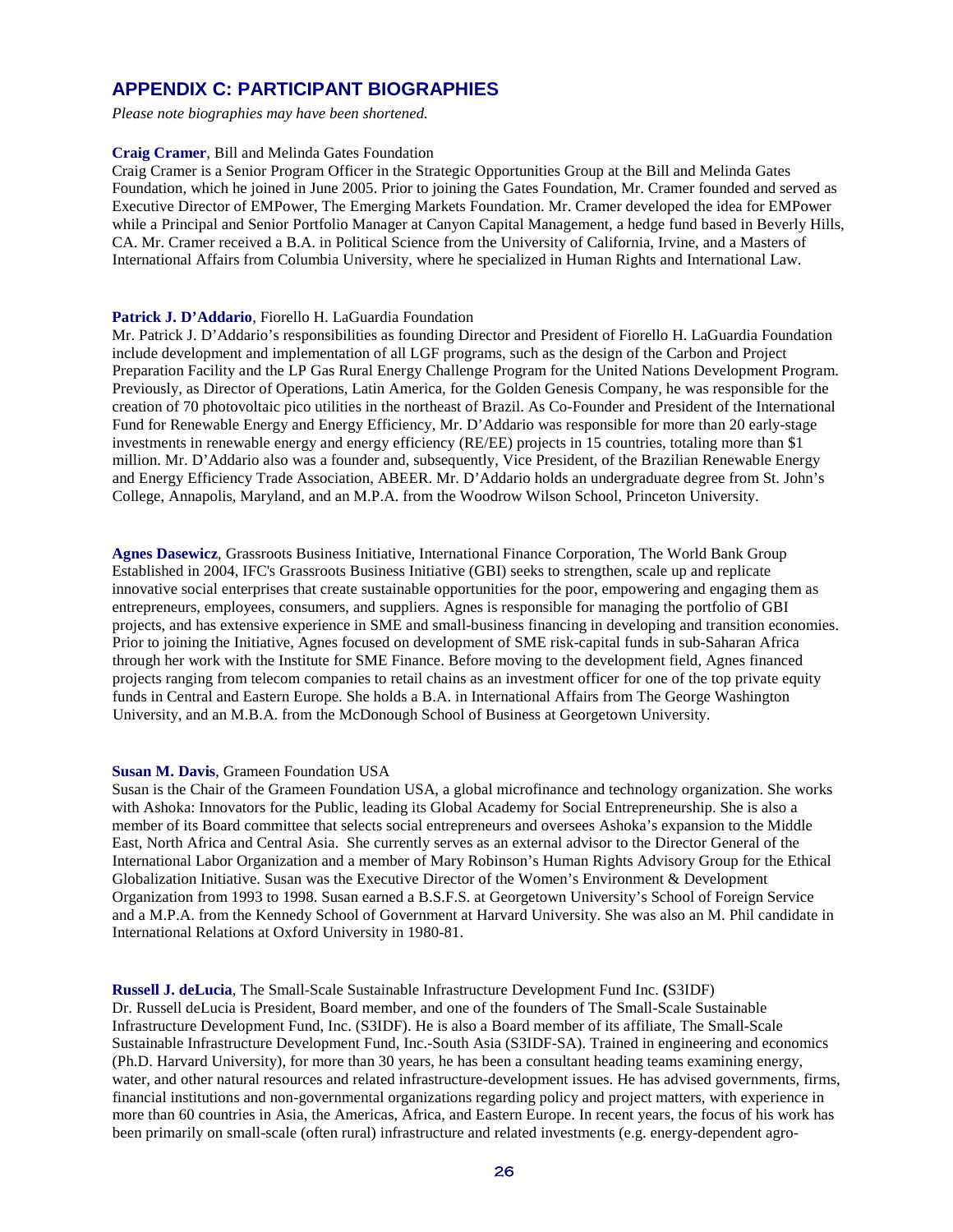processing schemes) and on mechanisms that allow such investments to yield greater development synergies. He serves as an Editorial Advisor for Natural Resources Forum (*The UN Journal*). He also has experience as a direct investor in various investments in developing countries.

#### **Jigna Desai,** Nike Foundation

Jigna Desai was born in India and moved to Clearwater, FL when she was 11 as her grandfather insisted on moving her and her sisters from India to the U.S. for their education. That strong emphasis on education stayed with her and partly led her to join the Nike Foundation after 12 years of experience in the finance side of the business world. As a CPA, she worked for Ernst and Young in their audit practice for over 7 years and joined the Nike Internal Audit team in 2001. Her most recent role with Nike is within Nike's Global Business Planning group, focusing on their European region and Nike Portfolio. Her role is to ensure that the foundation's investments are transparent, impactful and measurable. Working with foundation partners and Nike experts, she will tackle the challenge of bringing a business approach to the fight against poverty.

#### **Martin Fisher**, KickStart

Martin Fisher received his Ph.D. at Stanford in Theoretical and Applied Mechanics. But it wasn't until he made friends from developing countries in graduate school and spent a summer in Peru that he actually considered how to apply his learning to help the developing world. He went to Kenya on a Fulbright in 1985, and never looked back.

#### **Alois M. Flatz**, VantagePoint Global and BTS Investment Advisors

Mr. Flatz is the President and co-founder of VantagePoint Global (VPG) a new, independent, nonprofit organization dedicated to promoting sustainable investing in the emerging markets. Mr. Flatz is also a Managing Partner of BTS Investment Advisors (BTSIA), a specialized boutique in financial consultancy and investments in the Indian private equity sector. In his professional career, Alois Flatz has focused exclusively on the interface of the financial industry and sustainable development. He served as partner and member of the Executive Committee of SAM Group Ltd., an asset-management company focused on sustainability investments. Alois Flatz is also the co-founder of the Dow Jones Sustainability Indexes (DJSI), the world's first and most recognized financial sustainability index. Previous to SAM he worked as a permanent advisor to the Austrian Ministry of Environment. Mr. Flatz holds a Ph.D. in Business Administration from St. Gallen University, Switzerland, a Masters Degree in Business Administration from University of Economics of Vienna, Austria, and a post-master diploma in International Management from École des Haute Études Commerciale (HEC), Paris, France. Alois is fluent in German, English, and French.

#### **Michael J. Free**, Ph.D., Program for Appropriate Technologies in Health (PATH)

Dr. Free is Vice President and Senior Advisor for Program for Appropriate Technologies in Health (PATH). He has been associated with PATH since the organization's inception, and he has led PATH's technology-related activities for more than 20 years. Currently, he oversees PATH's Technology Solutions Program in addition to providing advice, facilitation, and oversight of PATH's other technology activities. Before joining PATH, Dr. Free spent seven years at Battelle Northwest, developing technologies to improve reproductive health. Dr. Free is a British citizen and received his Doctorate in Physiology from Ohio State University (1968).

#### **Tim Freundlich**, Calvert Social Investment Foundation

Tim is Director of Strategic Development for Calvert Social Investment Foundation, a 501(c)3 nonprofit socialenterprise finance company managing a range of products that bring together the philanthropy and social investment spaces. He has been with Calvert Foundation since June of 1997, and manages business development, strategic partnerships and new products development. Recently, Tim conceived of and launched Calvert Giving Fund (a socially responsible donor-advised fund), does significant capitalization work for Calvert Community Investment Notes, and has helped to prototype Calvert Community Investment Partners, a merchant bank for the communitydevelopment and social-enterprise space. Previously, he has worked as a video editor, a wine buyer and a manager/partner of restaurants in NYC and Maine. He received a B.A. in Film from Wesleyan University (CT) and a M.B.A. from the University of San Francisco. Tim spends much of his free time as an advisor to various nonprofits, and is especially involved in Social Venture Partners International and Bay Area. He lives with his wife in San Francisco, CA.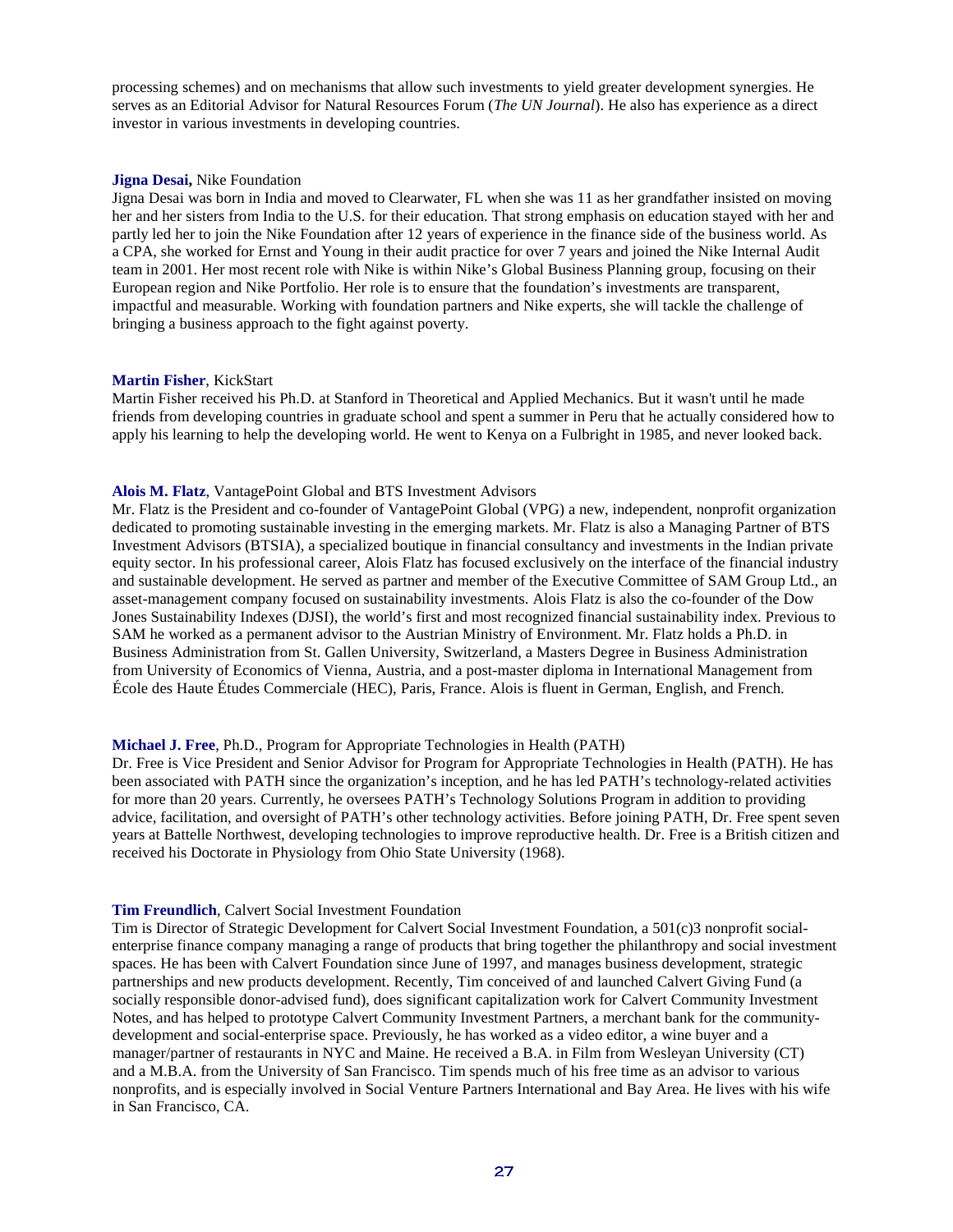#### **John D. Goldstein**, Medley Global Advisors (MGA)

John D. Goldstein, Senior Managing Director with Medley Global Advisors (MGA), is responsible for strategic planning. Prior to joining MGA, Mr. Goldstein was a consultant for Andersen Consulting's (now Accenture) strategy practice. While at Accenture, Mr. Goldstein worked with senior executives at global financial institutions on a range of projects in the U.S. and Europe. Mr. Goldstein is also executive director of the Medley Institute. In these capacities he represents MGA as a Board or Advisory Board member for efforts such as 3iG (International Interfaith Investment Group); ACCESS; Global Giving; and GEXSI. Mr. Goldstein is an honors graduate of Yale University with degrees in History and Ethics, Politics, and Economics.

#### **David Green**, Project Impact

After earning both Bachelor's and Master's Degrees in Public Health, David went to work for the SEVA Foundation, an institution that has played a leading role in initiating efforts to reduce avoidable blindness around the world. With SEVA, he developed blindness-prevention programs recognized for their excellence in service delivery, quality of surgery, financial self-sufficiency, and capacity to reach the disadvantaged. He began to hone his idea of compassionate capitalism while working with a partner organization, the Aravind Eye Hospital in Madurai, India. As Aravind was unsuccessful in negotiating with western manufacturers to obtain intraocular lenses, David suggested they partner with SEVA and establish a manufacturing facility to produce these lenses themselves. He raised the necessary funding, cultivated technology partners to help him design a manufacturing process that did not infringe on patents, and developed a sustainable business plan. In 1992, Aurolab began production and is now one of the largest manufacturers of intraocular lenses in the world, with sales in 86 countries. In 1996, recognizing that another limiting factor for health care was the availability of sterile surgical sutures, David directed the necessary technology transfer and established a manufacturing facility at Aurolab to produce ophthalmic suture products. In early 2000, David turned his attention to hearing aids, another product ripe for compassionate capitalism.

#### **Harish H. Hande,** Solar Energy Light Company (SELCO)

Dr. Hande is an engineer and renewable energy entrepreneur with extensive experience meeting the energy requirements of the health, education and water sectors. He is the co-founder of SELCO-USA. He is presently the Managing Director of SELCO-India, a solar energy service company in India. Since 1995, SELCO-India has installed over 45,000 PV systems. His experience includes many health-, education- and water-related projects. Overall, Dr. Hande brings technical, practical and commercial expertise for fostering sustainable projects. He is a member of several social-enterprise and renewable boards. Dr. Hande holds a Ph.D. in Energy Engineering (Solar), University of Massachusetts, and B.Tech (Hons), from the Indian Institute of Technology (IIT), Kharagpur, India.

#### **Andy Horsnell**, Rolfe Larson Associates (RLA)

Prior to joining RLA, Andy served for nine years as the Assistant Director of the Acadia University Centre for Small Business and Entrepreneurship, and five years as founding partner of Authenticity Consulting, LLC. Over the last 16 years, he has consulted with, and trained hundreds of for-profit and nonprofit entrepreneurs in all major sectors throughout the U.S., Canada, and abroad. He founded and co-moderates the npEnterprise Forum listserv with Rolfe Larson, and has developed several business-planning workbooks and training programs. He brings strong skills and experience in the areas of feasibility assessment, strategy development, and financial modeling to the RLA team.

#### **Oliver S. Karius**, VantagePoint Global (VPG)

Mr. Karius is the Managing Director and co-founder of VPG, a new, independent, nonprofit organization dedicated to building the capacity for sustainable investing in the Emerging Markets. VPG aims to incubate and support local organizations that have the skills, knowledge and experience to provide the practical services investors interested in sustainable investment need in emerging markets such as China, Brazil, India, Turkey, and South Africa. Mr. Karius has extensive international experience in Socially Responsible and Sustainable Investment (SRSI) research, indexing and investing at SAM Research, the Dow Jones Sustainability Index (DJSI), and several asset-management firms. He holds a M.Sc. in Environmental Technology, Global Environmental Change and Policy from Imperial College Centre for Environmental Technology (ICCET), Imperial College, London, and a Diploma in Biology from the Ludwig-Maximilians University (LMU) in Munich, Germany.

#### **Maritta Koch-Weser**, Global Exchange for Social Investment (GEXSI)

Dr. Koch-Weser worked for almost 20 years at the World Bank, where she was closely associated with the build-up of environmental and social programs and policies. In her most recent World Bank assignment she was Director for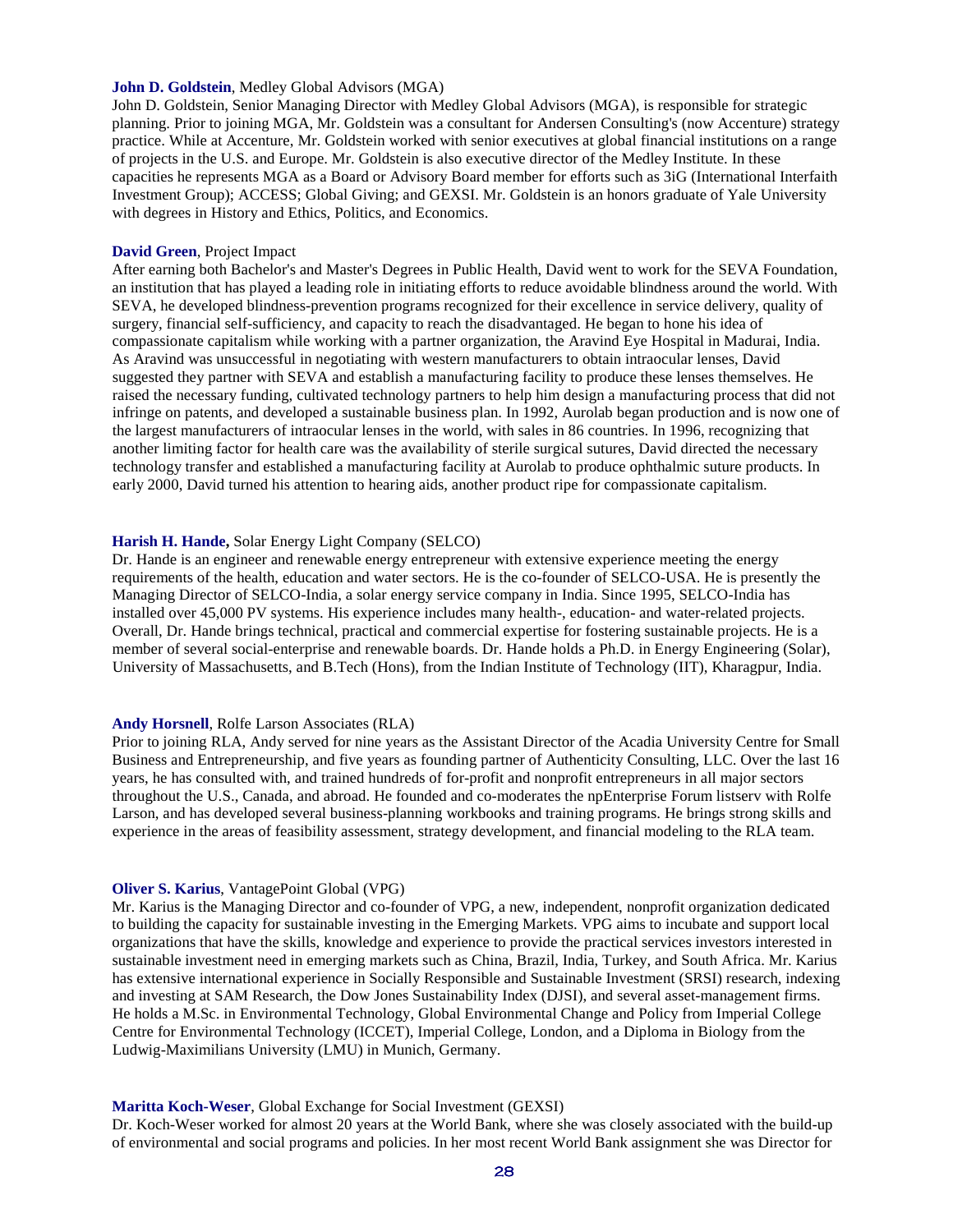Environmentally & Socially Sustainable Development for the Latin America & Caribbean Region. Following her World Bank assignment, she served for two years as Director General of IUCN, The World Conservation Union. Dr. Koch-Weser is also President of Earth3000, an international nonprofit organization founded in Germany in 2001. Earth3000 supports innovations in governance for environment and development. She holds a Ph.D. from the Universities of Bonn and Cologne, taught Anthropology and Latin American Studies at George Washington University in Washington D.C., and carried out extensive field research in Brazil.

#### **Eric Lemelson**, The Lemelson Foundation

Eric Lemelson is co-Vice President and Treasurer of The Lemelson Foundation. A winemaker, he has always followed in the creative and entrepreneurial spirit of his family. During a year off from law school, Eric followed his intuition and purchased a small farm bordering the wine-growing region in Yamhill County. He met noted winemaker, Dick Ponzi, who offered to buy grapes if Eric would plant a vineyard on his property. He spent the spring and summer of 1995 tending his two-acre vineyard, and loving the work. By the next summer, he was out in the fields preparing to plant another 30 acres of Pinot Noir, and Lemelson Vineyards was on its way. Prior to attending law school, Eric worked as a campaign staffer on local, state, and national political campaigns, and as a legislative aide. He received his J.D. in Environmental and Natural Resources Law from Northwestern School of Law of Lewis and Clark College, with a special focus on Western water law. Following law school, he directed a research center focused on Pacific Northwest water policy and aquatic biodiversity issues. Eric is also a board member of several Pacific Northwest environmental organizations.

#### **Patrick Maloney**, Omidyar Network

Patrick Maloney makes investments in Omidyar Network's Microfinance and Enabling Technology groups. Before joining Omidyar Network, Patrick was most recently at Barclays Global Investors (BGI), where he led an effort to open socially responsible investment to institutional investors. As a result of this effort, North America's first socially responsible exchange-traded fund, the iShares KLD Select Social Fund (KLD) was launched in 2005. Prior to working at BGI, he was Director of Business Development at Rosum Corporation, a venture-backed locationtechnology company. Patrick started his career in arms control and international development, working for the Vietnam Veterans of America Foundation, a nonprofit dedicated to addressing the causes, conduct and consequences of war in the developing world, as well as the International Campaign to Ban Landmines. In 1997, the ICBL was awarded the Nobel Prize for Peace.

#### **Will Morgan**, Skoll Foundation

As Program Officer for the Skoll Awards for Innovation in Silicon Valley, Will Morgan manages a grant portfolio designed to address the valley's most significant challenges. Before joining Skoll, Will worked as a Program Officer at International Development Enterprises (IDE) in Golden, Colorado, where he managed a program to distribute irrigation devices to poor, rural farmers in Haiti. Prior to IDE, he worked at Chemonics International in Washington, D.C., one of the Beltway's largest USAID contractors. In this position, he helped assemble consulting teams and prepared bids for U.S.-funded development projects in Latin America. He has additional experience in the fields of environmental law and foreign policy research. Will earned a B.A. in Latin American Economic Development from Franklin and Marshall College, in Lancaster, PA. He completed his International Master's of Business Administration at the University of Denver.

#### **Satheesh Namasivayam**, Naan-Stop

Satheesh currently leads Naan-Stop, a new for-profit venture in Indian Food, and advises organizations in the field of enterprise-led development. Recently, he was a Senior Program Officer at The Lemelson Foundation. Previously, Satheesh served as a Teaching Fellow for the course titled "Technology and Development" at Harvard University's John F. Kennedy School of Government. Earlier, he worked for Ernst and Young LLP and ZEFER Corp., a Bostonbased consulting firm, leading teams to craft business strategies for large corporations. Satheesh earned a Masters Degree in Public Administration from Harvard University, where his work focused on technology and development. He was awarded an M.B.A. and M.S. in Information Management from Arizona State University, during which period he attended the American Graduate School of International Management at Thunderbird. He also earned a B.S. in Engineering at National Institute of Technology in Trichy, India.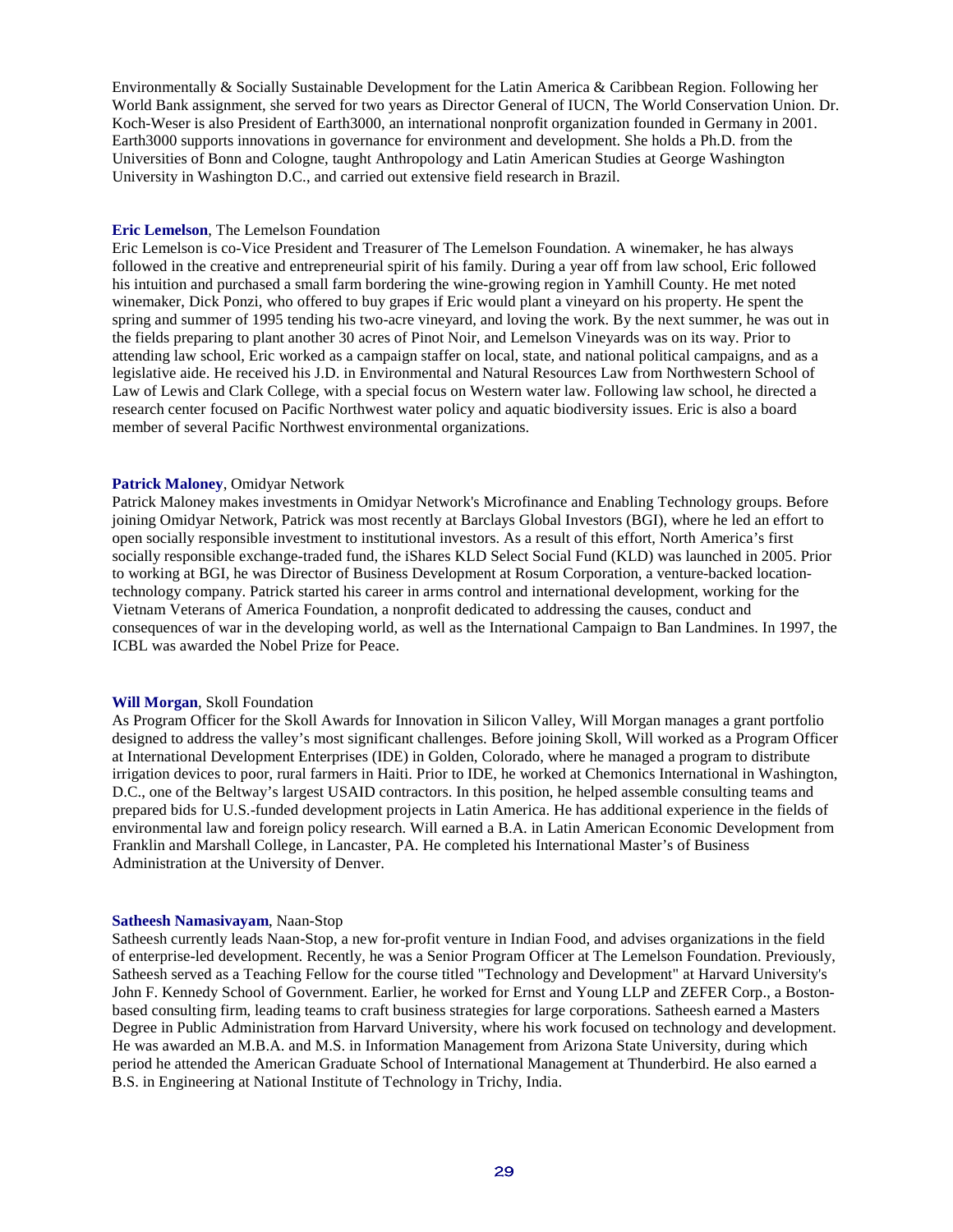#### **Julia Novy-Hildesley**, The Lemelson Foundation

Julia Novy-Hildesley is Executive Director of The Lemelson Foundation. Along with a team of advisors and staff, Julia develops and implements the Foundation's domestic and international programs, and oversees Foundation operations. Prior to her work with The Lemelson Foundation, Julia was the Director of the World Wildlife Fund's (WWF) California office, where she spearheaded the organization's strategy for marine conservation and public outreach on the West Coast of the United States. In 2000, Julia was appointed lecturer in the Earth Sciences and Anthropological Sciences Departments at Stanford University, where she taught ocean policy and marine conservation until January, 2002. Prior to joining the WWF, Julia conducted research in Madagascar, funded by a Fulbright Scholarship. She analyzed the potential for non-timber forest products to serve as economic alternatives to slash and burn agriculture in the island's rain forests. She continued working in this domain for U.S.A.I.D. in Madagascar and the World Bank in Washington D.C. Julia has conducted research in partnership with government agencies and nongovernmental organizations in Tanzania, Bolivia and French Polynesia, identifying strategies for economic growth that sustain natural resources. Julia earned a Master of Philosophy (M.Phil.) Degree in International Development from the Institute for Development Studies at Sussex University in the United Kingdom, funded by a Marshall Scholarship. She earned her Bachelor's Degree in Human Biology with a minor in African Studies, and graduated Phi Beta Kappa from Stanford University. Julia serves on the Board of Advisors to the World Affairs Council of Oregon, and is a Fellow of the Donella Meadows Leadership Fellows Program.

#### **Amber Nystrom**, Social Fusion

Ms. Nystrom is the Executive Director of Social Fusion, a business incubator that builds the resources and knowledge to launch and grow highly innovative nonprofit and for-profit social ventures in the U.S. and internationally. Social Fusion's philosophy rests on the premise that sustainable innovation requires an ecosystem of support that bridges business expertise, proactive investment, and a community of social entrepreneurs advancing new solutions for systemic social change. Ms. Nystrom brings to Social Fusion 14 years' experience launching and scaling social change and small business ventures in the U.S. and internationally. Ms. Nystrom has worked in the U.S., Latin America, Africa and Europe, specializing in multi-sector initiative building, public-private alliances, and social-enterprise / SME capacity development. She is a PI International Population Studies Fellow, a Fritz Fellow, and has spoken and led workshops on social enterprise capacity and capital development at the Commonwealth Club, The World Affairs Council, Stanford, Berkeley Haas, Yale and other national and international venues. In addition to directing Social Fusion, Ms. Nystrom consults to the World Bank and Ashoka on social enterprise capital growth.

#### **Paul R. Polak**, M.D., International Development Enterprises (IDE)

Dr. Polak, a psychiatrist and entrepreneur, is founder and President of IDE, an organization that has ended the poverty of more than 12 million dollar-a-day, one-acre farmers by enabling them to participate effectively in markets. Dr. Polak and IDE's work has been recognized by the Scientific American Top Fifty Award in agriculture policy (2003), the Ernst and Young "Entrepreneur of the Year" award for the Rocky Mountain Region in social responsibility (2004), and the Technology Museum of Innovation's Accenture Economic Development Award for the design of IDE's low-cost drip system (2004). Dr. Polak has published over 100 scientific papers about his work, and articles about him, and IDE, have appeared in *National Geographic*, *Harpers*, *Forbes*, and *Scientific American*.

#### **Iqbal Z. Quadir**, Harvard's Kennedy School of Government and GrameenPhone

Iqbal has taught at the John F. Kennedy School of Government at Harvard University since 2001, focusing on the impact of technologies in the politics and economics of developing countries. His particular research interest is in the democratizing effects of technologies in developing countries, with some of his initial thoughts published in the Summer/Fall 2002 issue of *The Fletcher Forum of World Affairs*. He is currently a fellow at Harvard's Center for Business and Government. Quadir spent most of the 1990s founding and building GrameenPhone Ltd., which has now become Bangladesh's largest telephone company, with revenues of \$150 million in 2002. Its rural program is already available in more than 20,000 villages, providing telephone access to more than 30 million people, while helping to create microentrepreneurs in these villages. Quadir is an active board member or adviser to several companies and organizations involved in international development. Earlier in his career, he served as a Vice President of Atrium Capital Corp., an associate of Security Pacific Merchant Bank, both in New York, and a consultant to the World Bank in Washington, D.C. He received an M.B.A. and an M.A. from the Wharton School, University of Pennsylvania, and a B.S. with honors from Swarthmore College.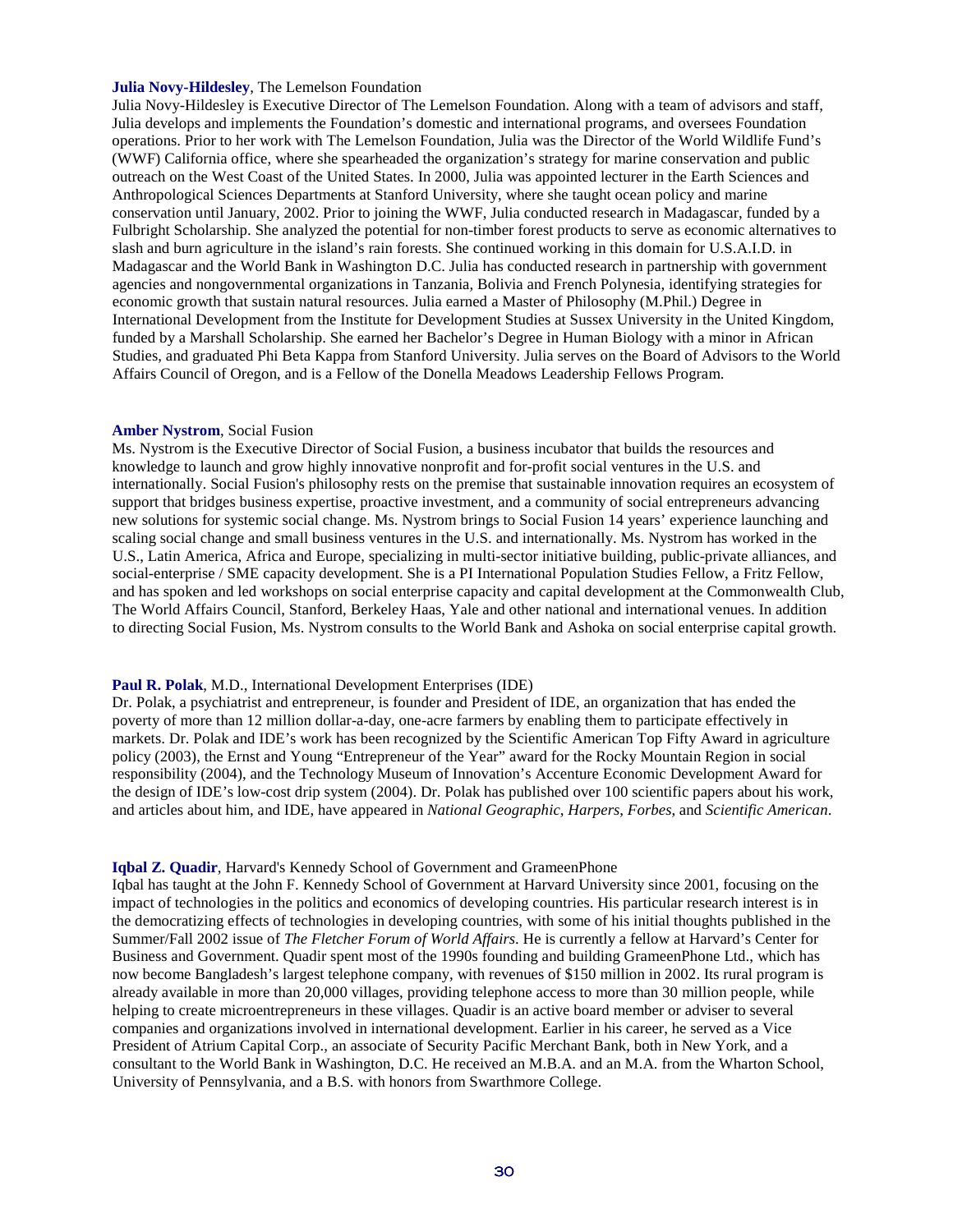#### **Jill Rademacher**, Case Foundation

Jill brings more than a decade of experience to her work at the Case Foundation. In her role as Vice President, Jill combines her expertise in community and international development with her extensive knowledge and experience in youth development and education. Before joining the foundation, she served as Director of Content Development for PowerUP, a national nonprofit founded with the help of the Case Foundation, AOL, Cisco Systems, Hewlett Packard, the Waitt Family Foundation, America's Promise, and an alliance of youth-serving organizations. PowerUP provided Internet access, equipment, and after-school programming in nearly 1,000 communities. Having worked with youth and communities in Europe, the Middle East, and Africa, she is recognized for her skill at working across cultures, and her efforts to expand opportunities for people around the globe. Jill has been inspired by many grassroots leaders, and has developed a hands-on approach to helping partners find resources and expertise to strengthen their organizations. Jill is an active volunteer with a number of international nonprofit organizations. She began her career as an educator, having received a Master's Degree in Bilingual and Multicultural Education from George Mason University. She currently serves on the advisory board of Kidz Online, and the steering committee for the Center for International Education in Washington, D.C.

#### **Heidi Rahn**, Independent Consultant

Heidi is an independent consultant in sustainable development and social enterprise initiatives. She currently manages a new social enterprise for two nonprofit organizations in Portland, OR. Heidi recently finished her M.B.A. in Business and Sustainability at York University in Toronto. During her studies, Heidi was a founding member of York Sustainable Enterprise Consultants, President of Net Impact@York, and Research Associate for the Department of Ethics. Prior to completing her Master's Degree, Heidi spent five years as an environmental consultant in the utility industry.

#### **Amitabha Sadangi**, International Development Enterprises, India (IDE-India)

Mr. Sadangi has spent 25 years in various aspects of rural development work. He is the founding member of IDE-India, and serves on it's board. He has been selected to serve as the first Executive Director of IDE-India. He is passionate about the issue of poverty in India, and committed to a market-based approach to addressing their critical needs. In the same way that the poor suffer through "one-time only" subsidized programs, he believes IDE-India will suffer if it remains dependent on donations. Previously, he created a for-profit entity known as Global Easy Water Products Private Limited, which demonstrates the viability of enterprises that serve the poor. He holds a Post Graduate Degree in Labor and Social Welfare with an additional Degree in Law. Mr. Sadangi serves on the boards of several development organizations.

#### **Marnie Sigler**, Omidyar Network

Marnie has worked in the private, public and social sectors. Before joining Omidyar Network, Marnie was Program Officer for Strategic Philanthropy at the William and Flora Hewlett Foundation. There, her responsibilities included strategic planning and evaluation, grantmaking, portfolio management, and operations and process improvements. Marnie's prior work experience also includes management consulting to government and commercial clients and technology investment banking in the U.S. and internationally. Marnie holds a Bachelor's Degree with honors from Princeton University and a J.D. from Stanford Law School. She is a member of the California Bar.

#### **Chuck Slaughter**, The HealthStore Foundation

Chuck earned both a B.A. and a Master's in Management from Yale. He foundedTravelSmith Outfitters, a direct marketer of travel clothing and gear in 1991, and built it into the #1 brand in travel wear, with over 2 million customers, and \$100 million in gross sales. In 2004, he participated in the purchase of two major apparel brands, Spiegel and Newport News (combined sales of \$500 million). He is a board member, and strategic advisor for the combined company. In the late 1980s, he served as a Program Officer for Trickle Up, which supports microenterprise development in over 20 countries. After his M.B.A., he worked on corporate strategy for Fortune 100 companies at Marakon Associates, a management-consulting firm. Today he divides his time between active investments in consumer companies and serving as the pro-bono president of the Sustainable Healthcare Enterprise Foundation (SHEF). SHEF seeks to improve access to essential medicines through its innovative microfranchise clinics in Africa. He was a recipient of Ernst and Young's Entrepreneur of the Year award. He currently serves on the boards of Spiegel, Environmental Traveling Companions, the Trickle Up Program, and SHEF. Chuck resides in Sausalito, California, with his wife, Molly, and sons, Cooper and Riley.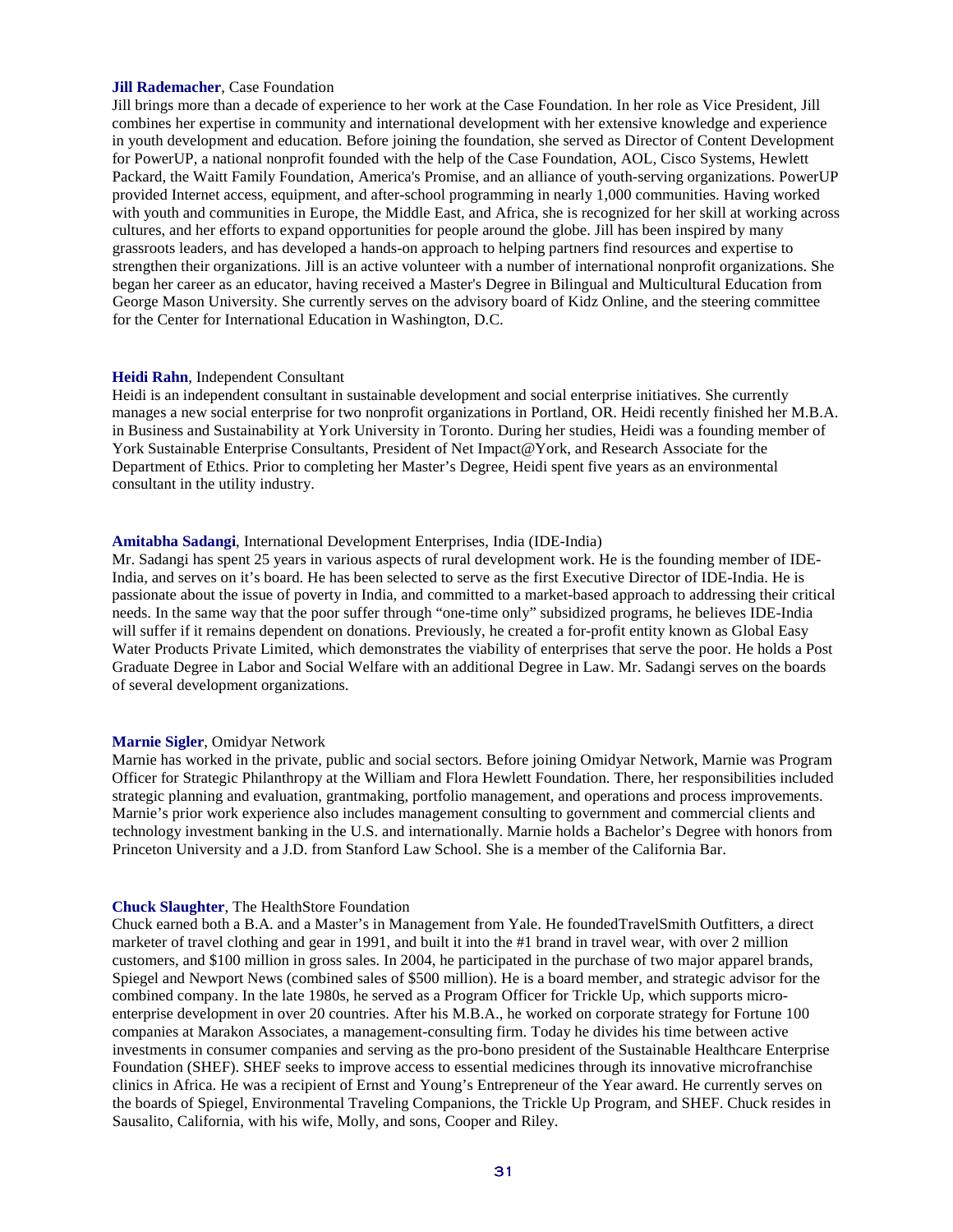#### **Kevin Starr**, M.D., Mulago Foundation and Rainer Arnhold Fellows Program

Kevin Starr is a proponent of a systematic approach to project evaluation and design that provides a more objective assessment of sustainability and the potential for growth to scale. Since 1993, he has worked with the Mulago Foundation to assemble an array of grassroots projects that focus on a sustainable future and consults widely on projects relating to the nexus of health, development, and conservation. Kevin teaches a course in international community health at the University of California at San Francisco School of Medicine and practices medicine on a part-time basis.

#### **Douglas Steinberg**, The Lemelson Foundation

Douglas joined The Lemelson Foundation in April 2005 as Senior Program Officer. He is responsible for developing and supporting The Lemelson Foundation's international Technology Dissemination portfolio, as well as developing the Foundation's monitoring and learning system. Doug came to The Lemelson Foundation with 20 years' experience in developing countries in Africa and Asia. After serving as a Peace Corps volunteer in northern Cameroon, he worked with CARE, a leading international relief and development agency. Beginning in 1986 as a project manager with CARE in Niger, he later worked for CARE in Bangladesh, Mali and Angola. His professional experience includes emergency response, food security, health and HIV/AIDS, microenterprise development, policy analysis and advocacy. He was the CARE country representative in Niger from 1998 to 2002, and country representative in Angola from 2002 to 2005. He holds a Bachelors Degree in Political Science from the University of Michigan and a Masters of Science in Natural Resource Policy Analysis from the University of Washington.

#### **Arthur Wood**, Ashoka

Arthur is an Englishman educated in the UK, France and Italy, married to a Norwegian, and trained by the Americans, last found working for the Germans. He now spearheads the Business Entry initiative as part of the Social Financial Services program at Ashoka. Their objective is to engage global financial-services firms to enter the business of social investing, and ultimately change the way investors view and approach social investing, as well as increasing the flow and efficiency of financing to the social sector. Prior to joining Ashoka, he worked for over 20 years in the finance sector, having held a number of senior positions in product development, change management, sales, and strategic marketing with companies such as Merrill Lynch and Coutts, the UK's oldest and most prestigious private bank. His last job was as a Director of a leading UK bank, Kleinwort Benson, where he headed up, re-engineered and managed the teams associated with product development across a whole range of financial instruments. He was also made head of e-commerce for the private bank, pioneering a model, described by McKinsey, as on the cutting edge of strategic web development, subsequently recommended as an industry-standard model by IBM. His experience in both private client and institutional markets has touched on most financial products, both vellum and exotic, including offshore fiduciary structures, alternative investments of all types — Roman Art, real estate, and hedge funds, as well as more commoditized investment products.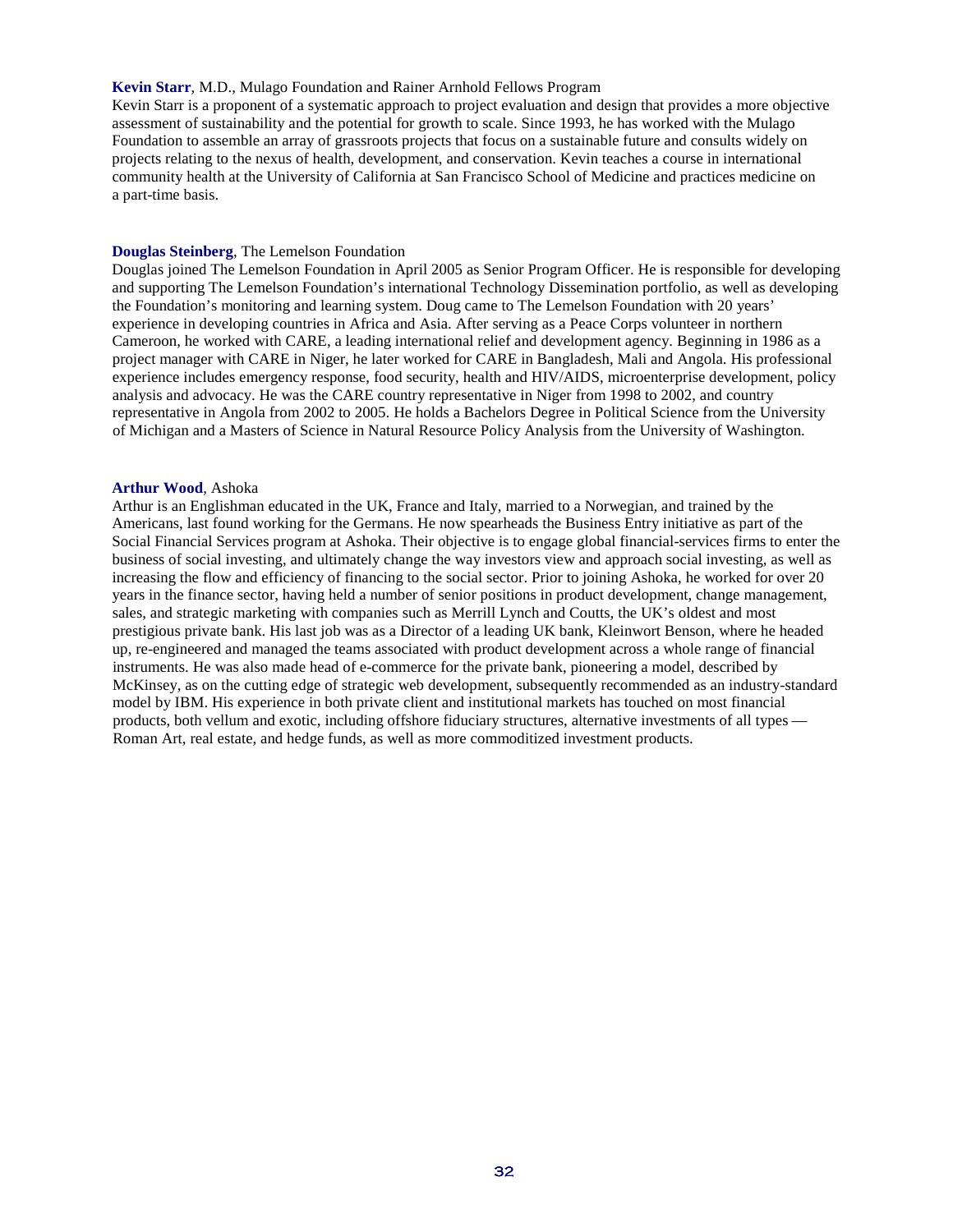## **APPENDIX D: IDEA TO IMPACT PROCESS MAP**

#### **Questions for resource persons (entrepreneur):**

- **Innovations**: What were the most significant innovations that you developed to accomplish your goals at each stage of the idea to impact framework?
- **Lessons Learned & Challenges**: What were the greatest challenges you faced at each stage and how did you overcome them? What were your greatest learnings as you took your project through each stage from idea to impact?
- **Sustainability**: What contributed to the sustainability of the enterprise?

# Idea to Impact Process

| <b>Creating a Business</b><br><b>Market</b><br><b>Distribution</b><br><b>Conception</b><br><b>Scaling up</b><br><b>Prototype</b><br><b>Development</b><br><b>Feasibility studies</b><br>• Wholesale/retail<br>• Replicate<br>Product design<br>identification<br><b>Build product</b><br>business in new<br>sales<br><b>Product refinement</b><br>Focus groups with<br>Maintenance and<br>awareness<br>area<br>end-users<br>• Design/refine<br><b>Establish supply</b><br>• Multiply output<br>servicing<br>generation<br>Prototype<br>manufacturing<br>by factor of X<br>chain<br><b>Parts and supplies</b><br>development and<br>process and tools<br>• Franchise, spin-<br>Financing for<br>testing<br>assessment<br>Warranties<br>Licensing<br>off, copycat, etc.<br><b>customers</b><br>Refinement<br>Impact monitoring<br>Attracting early<br><b>Securing IPR</b> |                                         |  |          |  |  |
|-------------------------------------------------------------------------------------------------------------------------------------------------------------------------------------------------------------------------------------------------------------------------------------------------------------------------------------------------------------------------------------------------------------------------------------------------------------------------------------------------------------------------------------------------------------------------------------------------------------------------------------------------------------------------------------------------------------------------------------------------------------------------------------------------------------------------------------------------------------------------|-----------------------------------------|--|----------|--|--|
|                                                                                                                                                                                                                                                                                                                                                                                                                                                                                                                                                                                                                                                                                                                                                                                                                                                                         | • Problem<br>$\bullet$ Idea<br>• Demand |  | adopters |  |  |

#### **Discussion points for all participants (for each phase):**

#### **1) Financing:**

- • **Needs**: What types of financial resources did the entrepreneur require, what was actually obtained; how were the resources accessed?
- • **Availability:** What types of financial resources are available at each stage; what type of funding institutions (e.g. multi-lateral development bank, traditional bank, foundation, etc.) and/or specific organizations are you aware of that might have funded particular stages?
- • **Opportunities**: What else might be done to provide funding – can we work together?

#### **2) Non-financial assistance:**

- • **Needs**: What types of other resources (training, mentoring, networks, facilities, etc.) did the entrepreneur require, what was actually obtained and how were the resources accessed?
- • **Availability**: Which support service institutions (general type (e.g. business consulting, legal, etc.) and/or specific organizations) are you aware of that might have contributed meaningfully here?
- • **Opportunities**: What else might be done to provide assistance – can we work together?

#### **3) Knowledge management:**

- • What information is necessary to assess the potential and capacity of a social enterprise (and how do we obtain it)?
- • What information is needed to facilitate ongoing management or strategic decisionmaking for program improvement?
- • How can we measure and disseminate knowledge about program effectiveness and impact?
- • Can we work together to fill the information gap?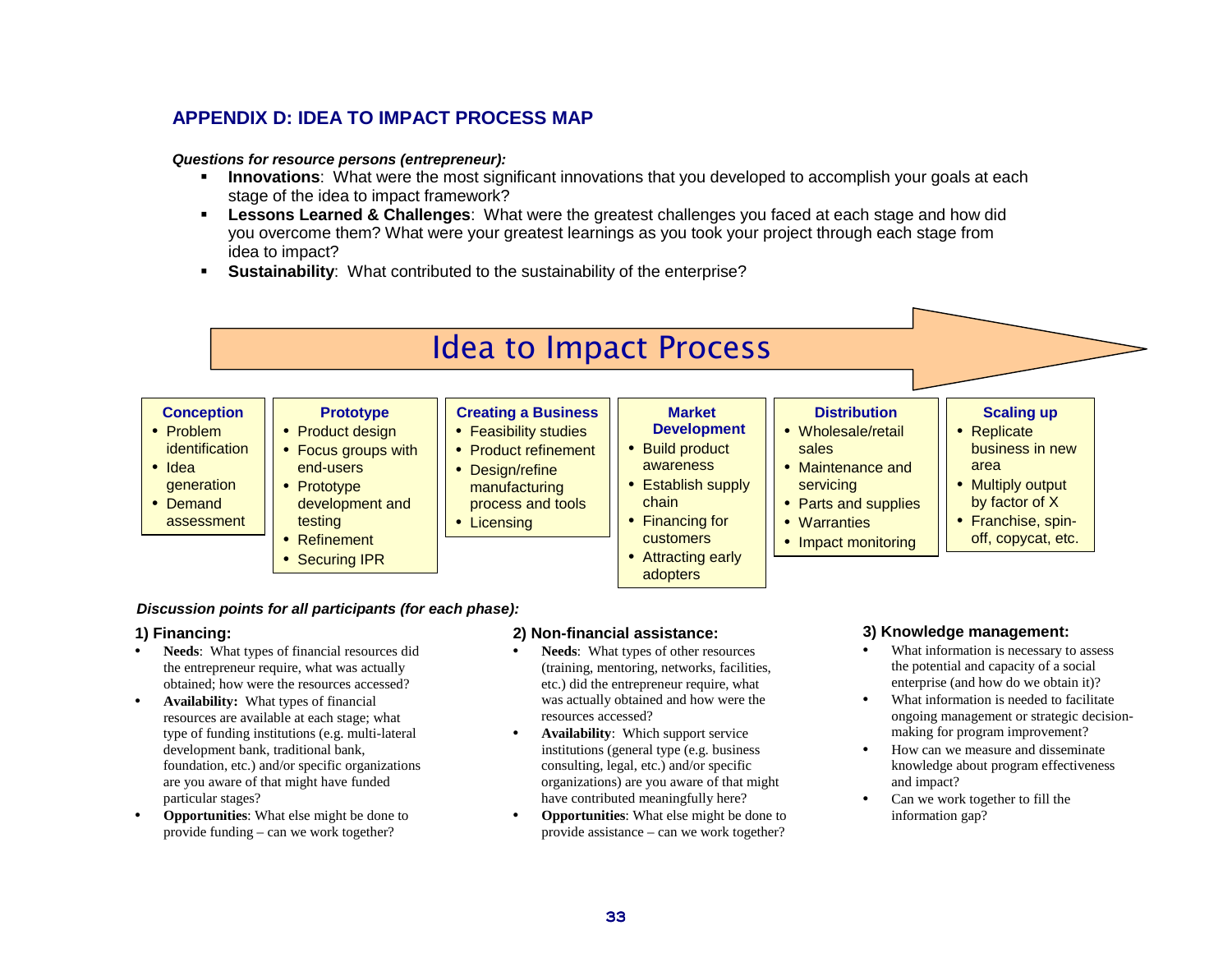## **IDEA-TO-IMPACT PROCESS: RESOURCE NEEDS, AVAILABILITY AND OPPORTUNITIES IDENTIFIED BY PARTICIPANTS**

#### **FINANCING**

#### **Needs**:

- Front-end, high-risk investment
- Enhanced communication between investors and entrepreneurs
- Financing that supports social impact
- Financing for market-development throughout the process

#### **Availability**:

- Angel investors
- **Grants**
- Loans
- Philanthropy

#### **Opportunities**:

- Build the investor network and pool different types of resources available for experimental stages.
- Convene in-country investment forums throughout the world.
- Create a technology platform connecting social entrepreneurs with financial resources.
- Research various forms of investment and compare their social effects for optimal financing methods.
- Identify and map working capital available for each stage in the process.
- Improve visibility of market-development costs so they do not consume equity investment or slow organizational growth.

#### **NONFINANCIAL ASSISTANCE AND KNOWLEDGE MANAGEMENT**

#### **Needs:**

- Enhanced communication between investors and entrepreneurs
- Tracking mechanisms for impact measurement
- Nonfinancial technical assistance for entrepreneurs
- Case studies of successes and failures identifying social and economic impact
- Informal support networks up front
- Library of resources

#### **Availability**:

- Impact monitoring practices are being tracked by IFC.
- Various organizations have individual resource libraries.
- Grameen Foundation is partnering with Microsoft and Ashoka to create a network of social entrepreneurs and investors.
- Social Fusion is creating incubation pathway using pilot projects.
- David Green is developing a technology platform for networking and deal flow.

#### **Opportunities**:

- Create a technology platform connecting social entrepreneurs with financial resources.
- Improve tracking of social enterprise-impacts.
- Encourage foundations supporting entrepreneurs to provide access to informal support networks in the early phases.
- Create the incentive for entrepreneurs to share their failures via formal documentation others can learn from.
- Pool financial resources to provide customized training and assistance as needed by the different enterprises instead of creating generalized programs.
- Create a library of resources.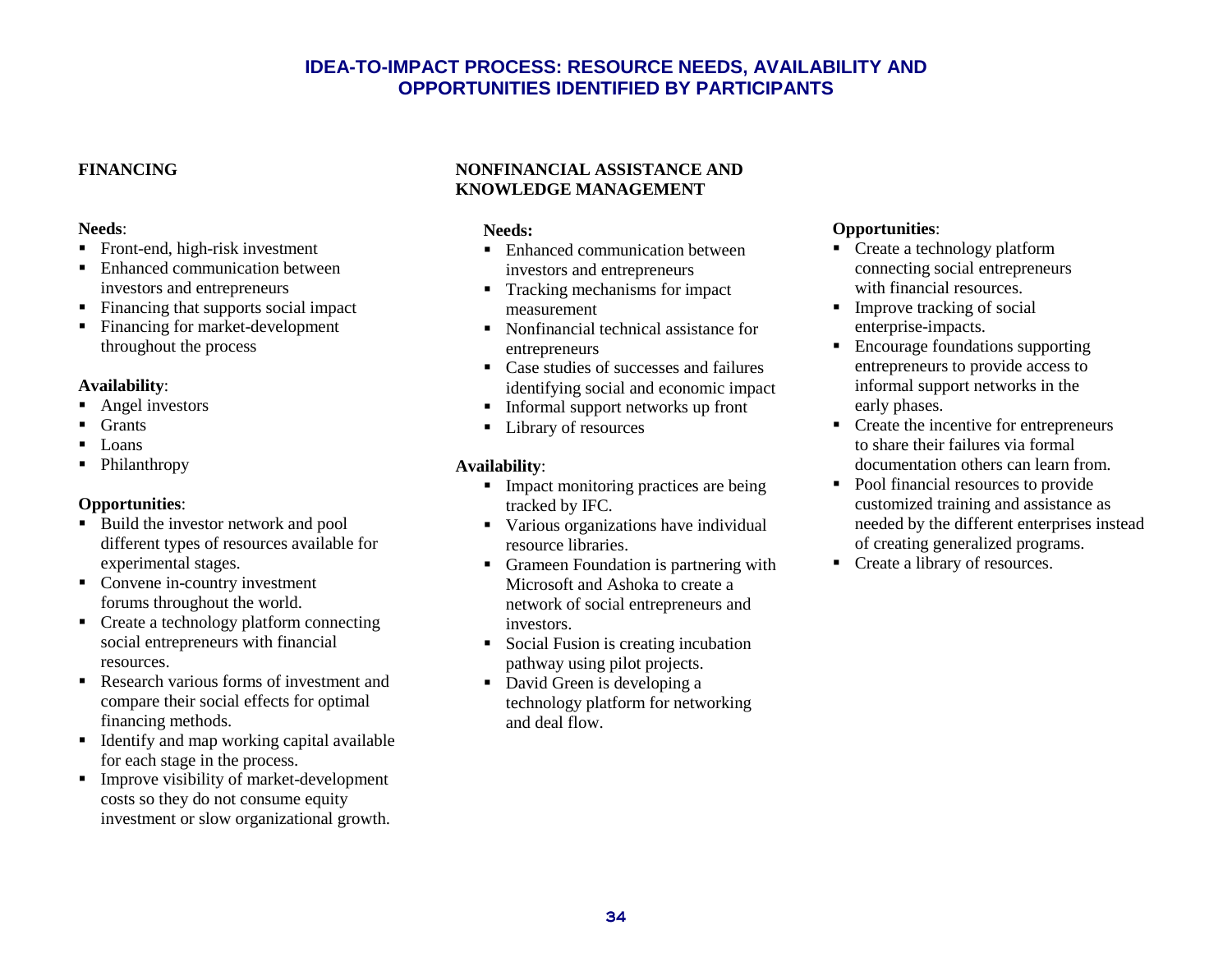## **APPENDIX E: DEFINITIONS OF KEY TERMS**

#### *The following definitions were submitted by Oliver Karius, Vantage Point.*

**Corporate Sustainability:** Corporate Sustainability is a business approach to create long-term shareholder value by embracing opportunities and managing risks deriving from economic, environmental, and social developments.

**Sustainable Development:** Development that meets the needs of the present without compromising the ability of future generations to meet their own needs.

**Sustainable Investment:** Sustainable Investment means developing effective mechanisms and building capacity in the financial markets and economic systems to contribute to the creation of an environmentally sustainable and socially responsible economy and thereby to promote sustainable development.

**Sustainability:** Sustainability is a systemic concept, relating to the continuity of economic, social, and environmental aspects of human society. It is intended to be a means of configuring civilization and human activity so that society, its members, and its economies are able to meet their needs and express their greatest potential in the present, while preserving biodiversity and natural ecosystems, and planning and acting for the ability to maintain these ideals indefinitely. Sustainability affects every level of organization, from the local neighborhood to the entire planet. It is an evolving topic that can help us shape our future.

**Sustainability Research:** Sustainability research embraces systemic, holistic, diverse and nonlinear thinking by recognizing the dynamic, complex, and interdependent nature of environmental, human, and economic systems. Understanding the source of problems by recognizing patterns rather than merely dealing with symptoms is central to systemic and long-term thinking.

#### *The following definitions were submitted by The Lemelson Foundation:*

**Entrepreneur**: One who organizes, manages, and assumes the risks of a business or enterprise. "An individual engaged in the process of starting and growing one's own business or idea." (From The Public Forum Institute web site, www.publicforuminstitute.org)

**Innovation**: Conversion of an original idea, product, or service to a widely accessible and adopted form.

**Invention**: A new idea, product, or service.

**Social Entrepreneur**: "Just as business entrepreneurs create and transform whole industries, social entrepreneurs act as the change agents for society, seizing opportunities others miss in order to improve systems, invent and disseminate new approaches and advance sustainable solutions that create social value." (From the New Heroes web site, www.pbs.org/opb/thenewheroes).

"Social entrepreneurs identify resources where people only see problems. They view the villagers as the solution, not the passive beneficiary. They begin with the assumption of competence and unleash resources in the communities they're serving." (David Bornstein, author of *How to Change the World: Social Entrepreneurs and the Power of New Ideas).* "The job of a social entrepreneur is to recognize when a part of society is stuck and to provide new ways to get it unstuck. He or she finds what is not working and solves the problem by changing the system, spreading the solution and persuading entire societies to take new leaps." (From the Ashoka web site, www.ashoka.org).